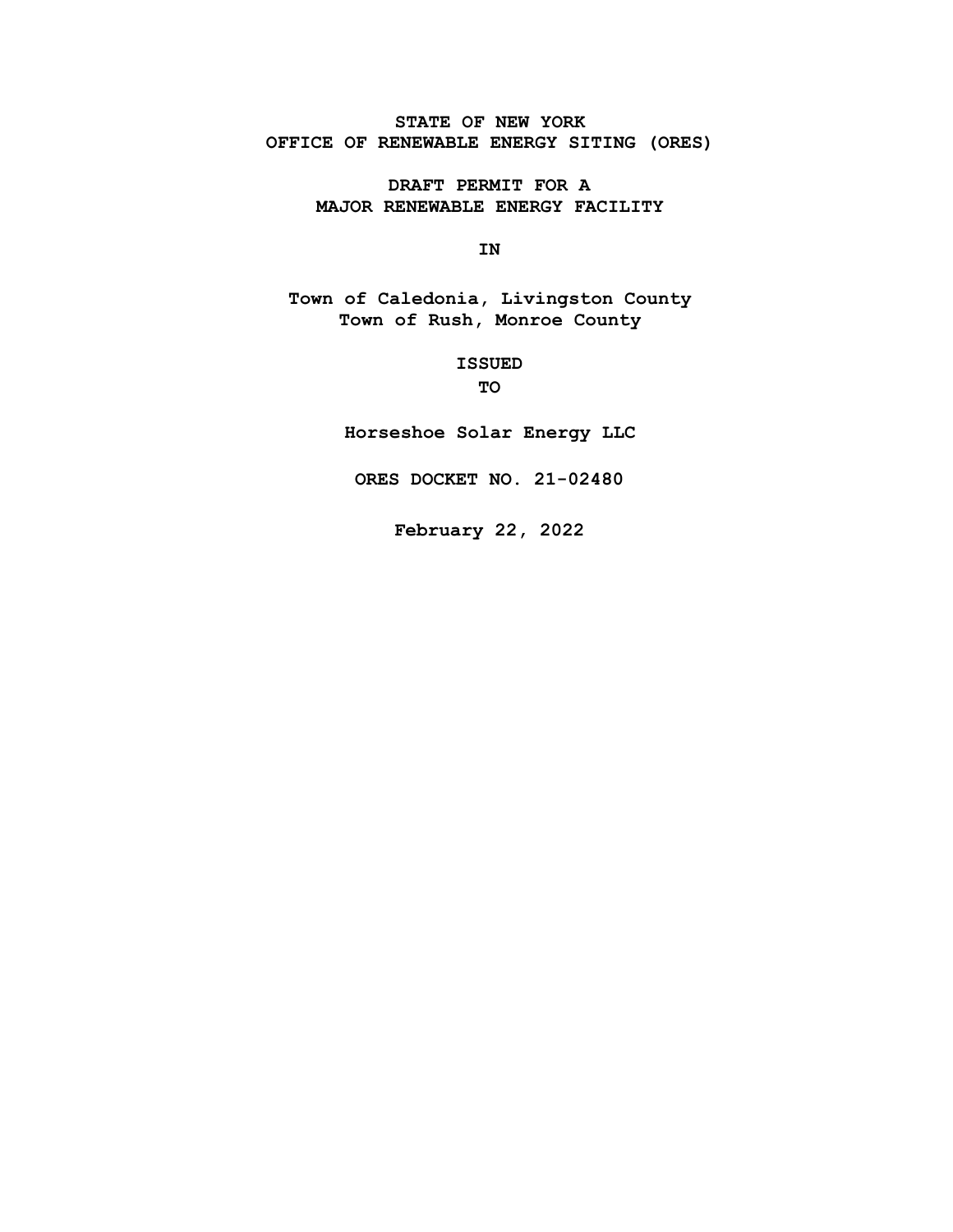## **1 PERMIT**

The New York State Office of Renewable Energy Siting (hereafter referred to as "ORES" or the "Office") hereby issues this Permit to Horseshoe Solar Energy LLC (hereafter referred to as "Horseshoe" or "Permittee") pursuant to §94-c of the Executive Law and its implementing regulations at 19 NYCRR Parts 900-1 through 900-15. The Permittee is authorized to develop, design, construct, operate, maintain and decommission the major renewable energy facility (hereafter referred to as the "Facility" or the "Solar Facility"), described in subpart 2 of this Permit, located in the Town of Caledonia, Livingston County and the Town of Rush, Monroe County, New York.

Based upon the Office's comprehensive review of the record and as described hereinbelow, the Office finds and determines that the proposed Solar Facility, together with applicable provisions of the Uniform Standards and Conditions (USCs) (subpart 5 of Draft Permit), necessary Site Specific Conditions (subpart 6 of Draft Permit), and applicable pre-construction and post-construction compliance filings (subpart 7 of Draft Permit): complies with Executive Law §94-c and applicable provisions of the Office's regulations at 19 NYCRR Part 900; and avoids, minimizes, or mitigates, to the maximum extent practicable, potential significant adverse environmental impacts of the Facility.

# **1.1 Applicability; Powers of Municipalities and State Agencies and Authorities**

The Solar Facility Permit issued herein is based upon the plans, specifications, reports, statements, agreements and other information submitted by or on behalf of Permittee in the application record for this Facility, which consists of the Public Service Law ("PSL") Article 10 Application (Case 18-F-0633), as supplemented by ORES Transfer Application (Docket No. 21-02480), incorporated herein by reference. This information is freely accessible on the ORES website, subject to such redactions as are required by law and/or ordered by the assigned Administrative Law Judge.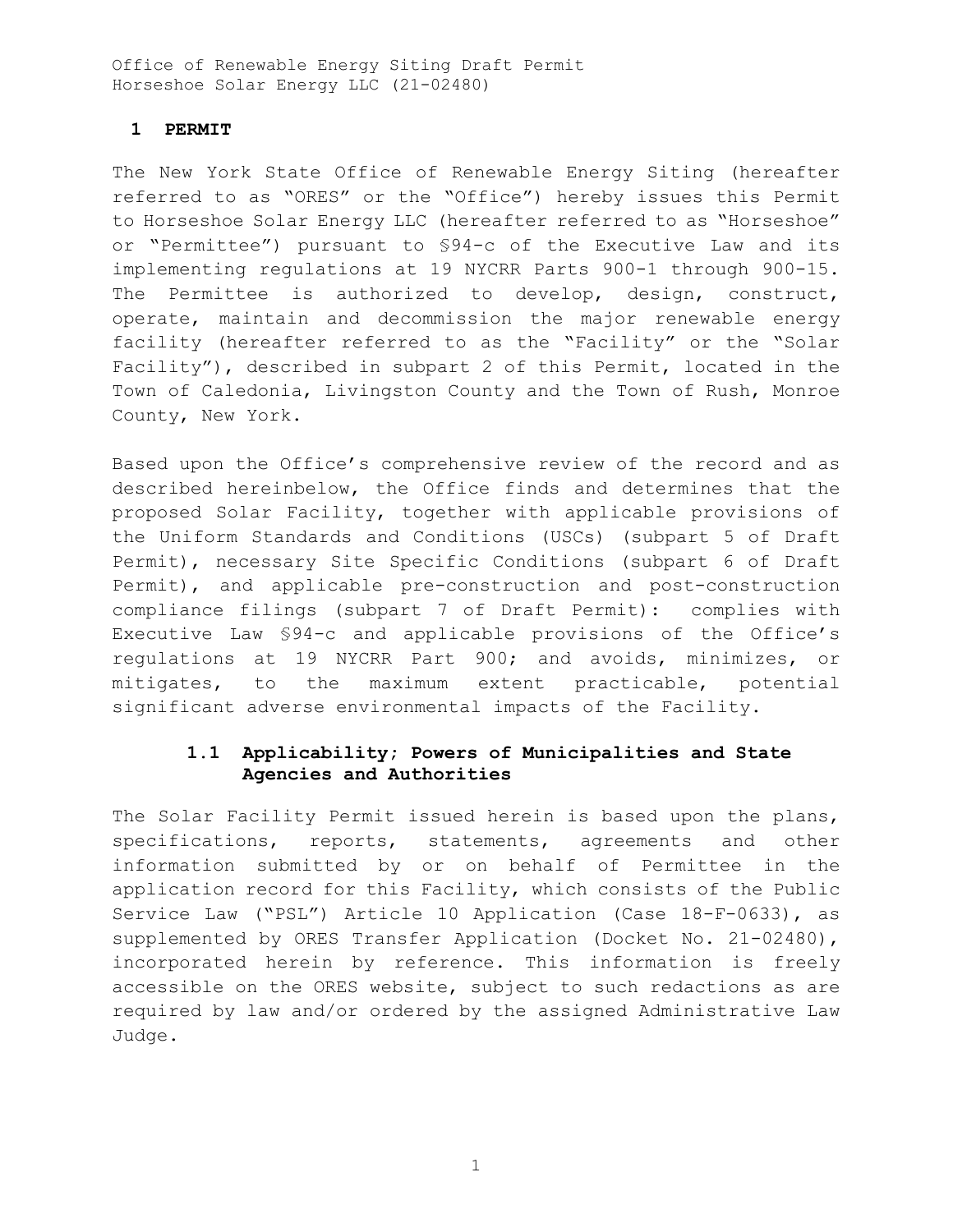Pursuant to §94-c of the New York State Executive Law and its implementing regulations at 19 NYCRR Parts 900-1 through 900-15, the Facility shall be designed, developed, constructed, maintained, operated and decommissioned in conformity with this Permit and any terms, limitations or conditions contained herein.

Notwithstanding any other provision of law, including without limitation article eight of the Environmental Conservation Law ("ECL") and article seven of the PSL, no other state agency, department or authority, or any municipality or political subdivision or any agency thereof may, except as expressly authorized under §94-c of the New York State Executive Law and implementing regulations at 19 NYCRR Part 900, require any approval, consent, permit, certificate, contract, agreement, or other condition for the design, development, construction, operation, maintenance or decommissioning of the major renewable energy facility authorized pursuant to this Permit.

Nothing in this Permit shall exempt such Facility from compliance with applicable federal laws, rules and regulations, and Permittee remains responsible for providing copies of all federal and federally-delegated permits and approvals for construction and operation of the Facility simultaneously with other required preconstruction compliance filings hereunder.

## **1.2 Record of Proceeding**

In addition to the Permittee information referenced above, the record of this application includes all information submitted with respect to the Article 10 Application (Case 18-F-0633), as supplemented by ORES Transfer Application (Docket No. 21-02480), by or on behalf of municipalities and local agencies, members of the public and other participants, as well as ORES and other state agencies and authorities, and is freely accessible on the ORES website, subject to such redactions as are required by law and/or ordered by the assigned Administrative Law Judge.

## **2 PROJECT DESCRIPTION**

The Facility is a proposed photovoltaic (PV) solar energy generating project to be located in the Town of Caledonia, Livingston County and the Town of Rush, Monroe County, New York.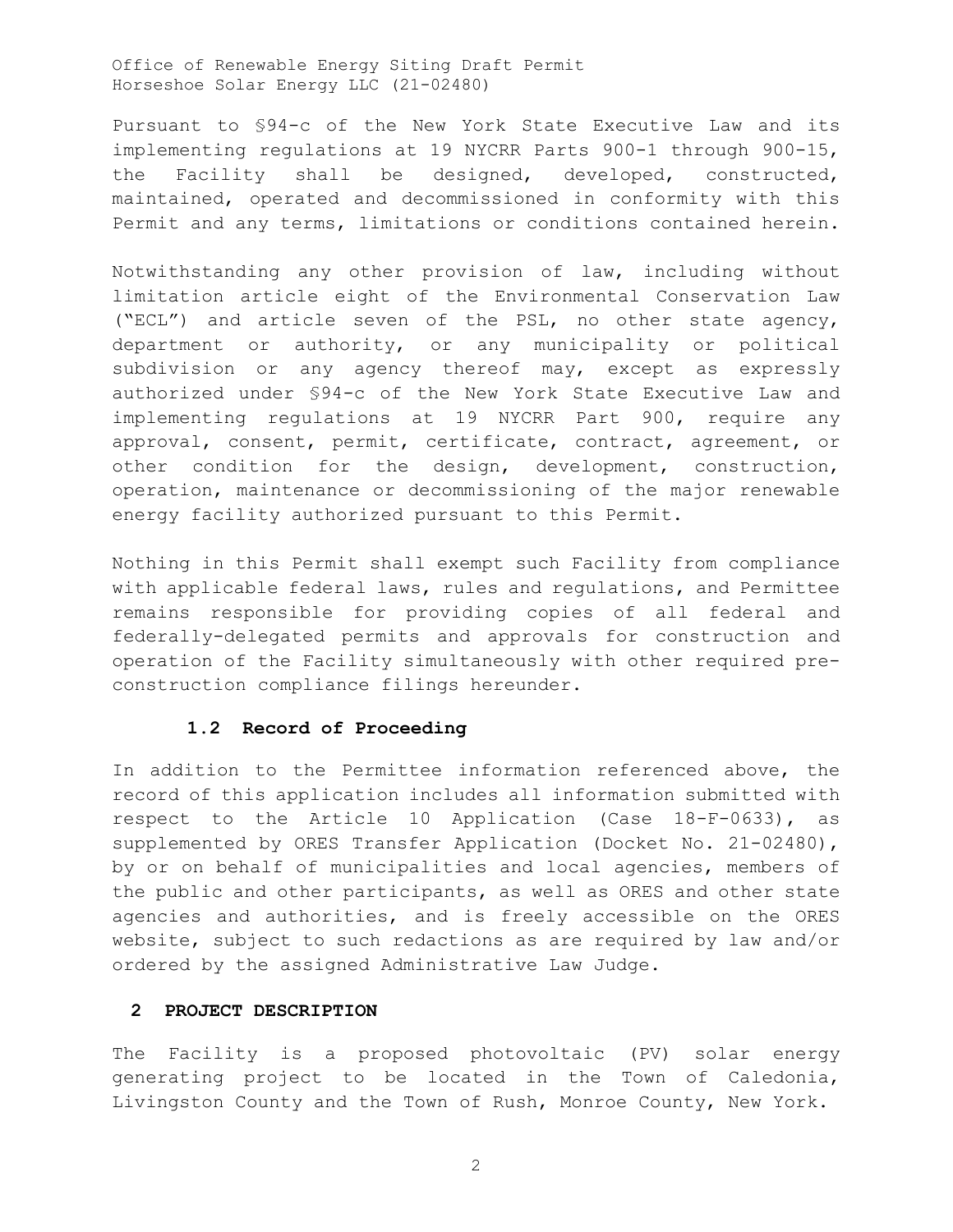The Facility will include approximately 600,000 solar panels mounted on tracking racks installed on land leased from owners of private property (Facility Site). Facility components will include: the solar panels and panel racks; access roads; fencing and gates; an electricity collection system (ECS) consisting of cables connecting the panels to direct current (DC) to alternating current (AC) inverters, communication cables, and supporting electronics; a Collection Substation; an operation and maintenance (O&M) Building; and necessary electric interconnection facilities. During construction, the project will require one or more laydown yards. Power from the Facility will be delivered from the Facility's Collection Substation to a point of interconnection (POI) Switchyard for delivery into the electric transmission system operated by Niagara Mohawk Power Corporation (d/b/a National Grid) (National Grid). The POI is at National Grid's 115 kV Golah Substation. The total nameplate capacity of the Facility shall not exceed 180 megawatts (MW).

The proposed Solar Facility will directly contribute significantly to New York State's Climate Leadership and Community Protection Act (CLCPA) targets by producing 180 MW of emissions-free, lowcost, renewable solar energy to New York's energy market. The Facility will produce enough zero-emissions energy to power more than 43,000 homes in NYS. The Facility will also create job opportunities, support economic growth, and protect the public health, safety and environment by significantly reducing greenhouse gas emissions. Without limitation, the Facility will result in a reduction of over 125,335 tons of carbon dioxide (CO2) emissions. DMM Item No. 10, Article 10 Exhibit 8 (Electric System Production Modeling) at 6.

### **3 PROCEDURAL BACKGROUND**

1. On 07/20/2020, Permittee submitted an Application seeking a certificate of environmental compatibility and public need from the New York State Board on Electric Generation Siting and the Environment (the "Siting Board") pursuant to Article 10 of the PSL and the Siting Board's rules (16 NYCRR Part 1000, et seq.) ("Article 10 Application").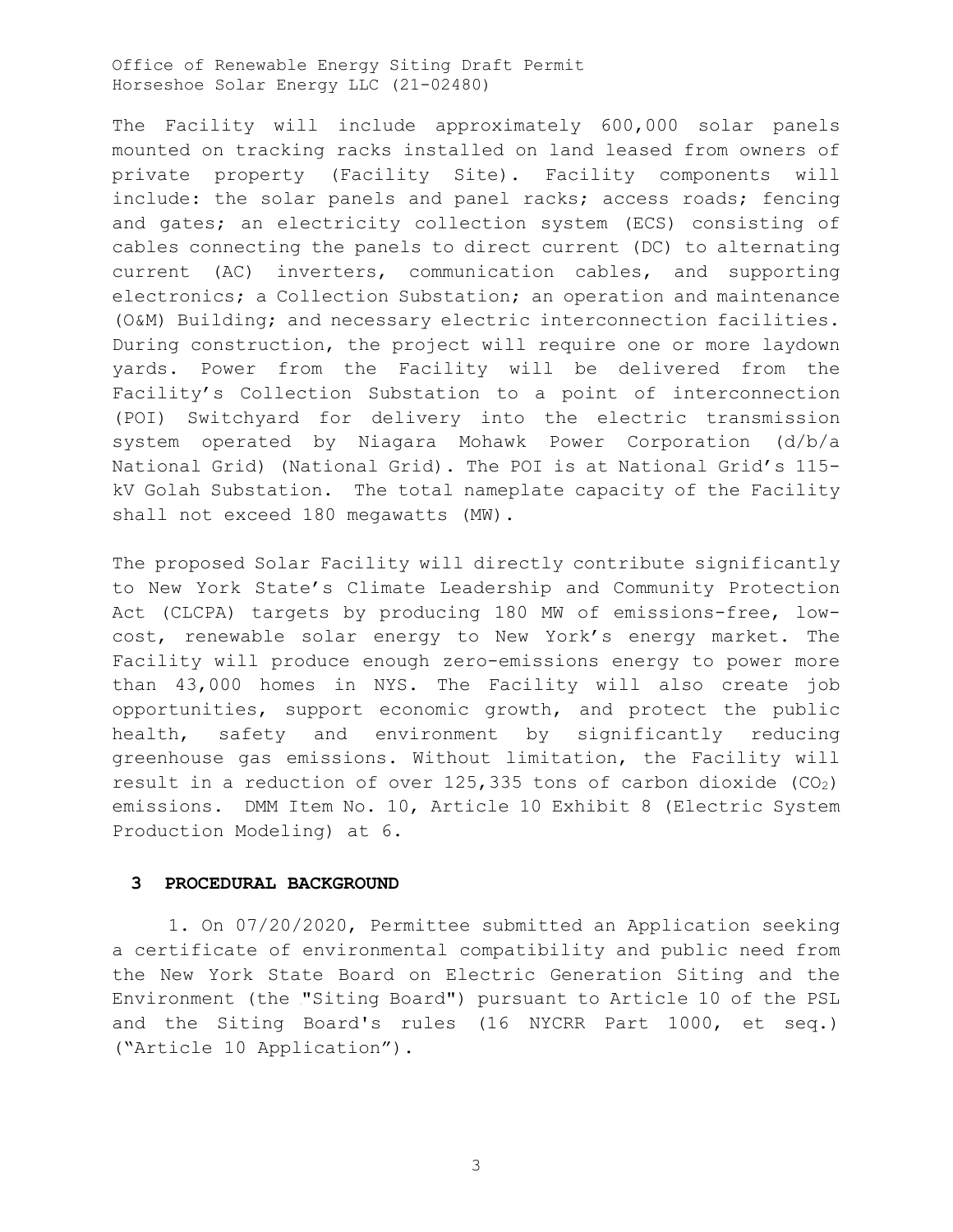2. On 08/31/2020, the Siting Board identified deficiencies in the Article 10 Application that had to be remedied or otherwise cured before the Article 10 Application could be deemed to comply with PSL §164.

3. On 12/22/2020, 04/26/2021, 06/17/2021 and 06/28/2021 the Permittee filed Application Supplements, which included responses to the 08/31/2020 letter regarding deficiencies from the Siting Board.

4. On 06/30/2021, the Siting Board determined that the Article 10 Application together with the supplemental filings made on 12/22/2020, 04/26/2021, 06/17/2021 and 06/28/2021 complied with PSL §164.

5. On 12/23/2021, the Permittee submitted a Transfer Application to the Office pursuant to Executive Law §94-c. Such Transfer Application included the full Article 10 Application along with supplemental materials to demonstrate compliance with the uniform standards and conditions (hereinafter referred to as the "Transfer Application"). On 12/23/2021, Notice of Application Filing and Availability of Local Agency Account Funding was provided to the applicable municipalities, political subdivisions or agencies thereof in which the Facility is proposed to be located, pursuant to Executive Law §94-c. The Transfer Application was deemed complete upon filing pursuant to Executive Law §94-  $C(4)(f)(i)$ .

6. On 02/22/2022, the Office published this Draft Permit on its website for public comment.

7. On 02/22/2022, the Office issued a combined notice of availability of draft permit conditions, notice of the public comment period and public comment hearing, and notice of the issues determination procedures (the "Combined Notice"), including instructions for filing a petition for party status.

## **4 REQUIRED FINDINGS**

Executive Law §94-c(5)(e) provides that a final Siting Permit may only be issued if the Office makes a finding that the proposed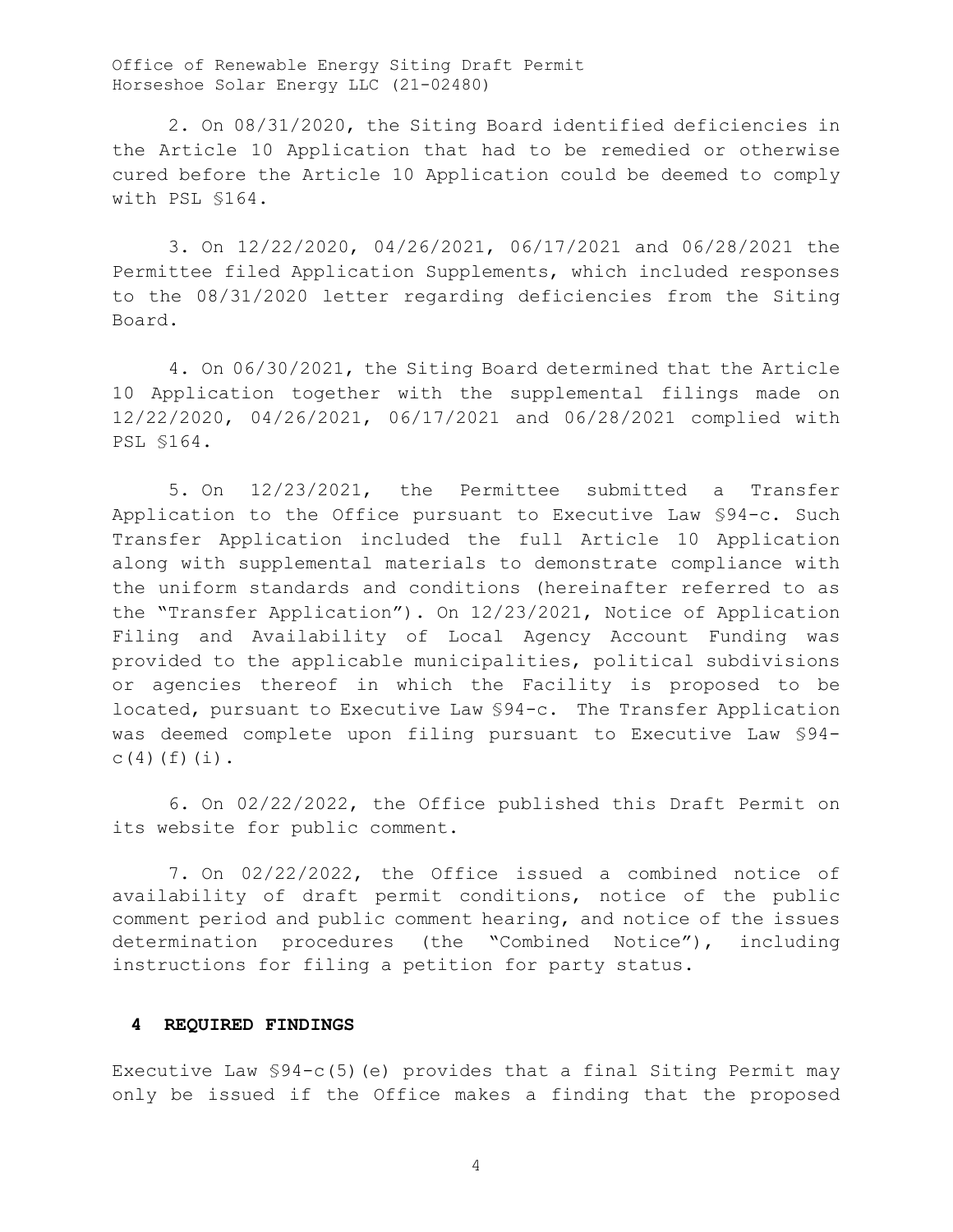Facility, together with any applicable Uniform Standards and Conditions, Site Specific Conditions, and compliance filings set forth in the Draft Permit would comply with applicable laws and regulations. In making this determination, the Office may elect not to apply, in whole or in part, any local law or ordinance which would otherwise be applicable if it makes a finding that, as applied to the proposed Facility, it is unreasonably burdensome in view of the CLCPA targets and the environmental benefits of the proposed Facility.

In compliance with Executive Law §94-c(5)(e), the Office has considered, without limitation, the proposed Facility's contribution of up to 180 MW toward New York State's Climate Leadership and Community Protection Act targets, and the environmental benefits of producing enough zero-emissions energy to power more than 43,000 homes in New York State and reduce carbon dioxide (CO2) emissions in the State by at least 125,335 tons.

The Permittee has requested that the Office elect not to apply the following provisions of local law. The Office hereby determines not to apply, in whole or in part, the following local law provisions, which when applied to the proposed Facility, are unreasonably burdensome in view of the Climate Leadership and Community Protection Act targets and the environmental benefits of the proposed Facility. In making the determinations herein, the Office has balanced the proposed Facility's competing impacts to multiple resources, and considered the Permittee's proposed measures to avoid, minimize or mitigate those impacts to the maximum extent practicable, while ensuring protection of the environment and consideration pertinent social, economic and environmental factors.

Except for the provisions of local law indicated below, the Office finds that the Facility, as proposed and permitted herein, shall comply with the substantive provisions of the applicable local laws as identified in the Transfer Application.

## **a. TOWN OF CALEDONIA TOWN CODE**

### i. Height of Solar Facilities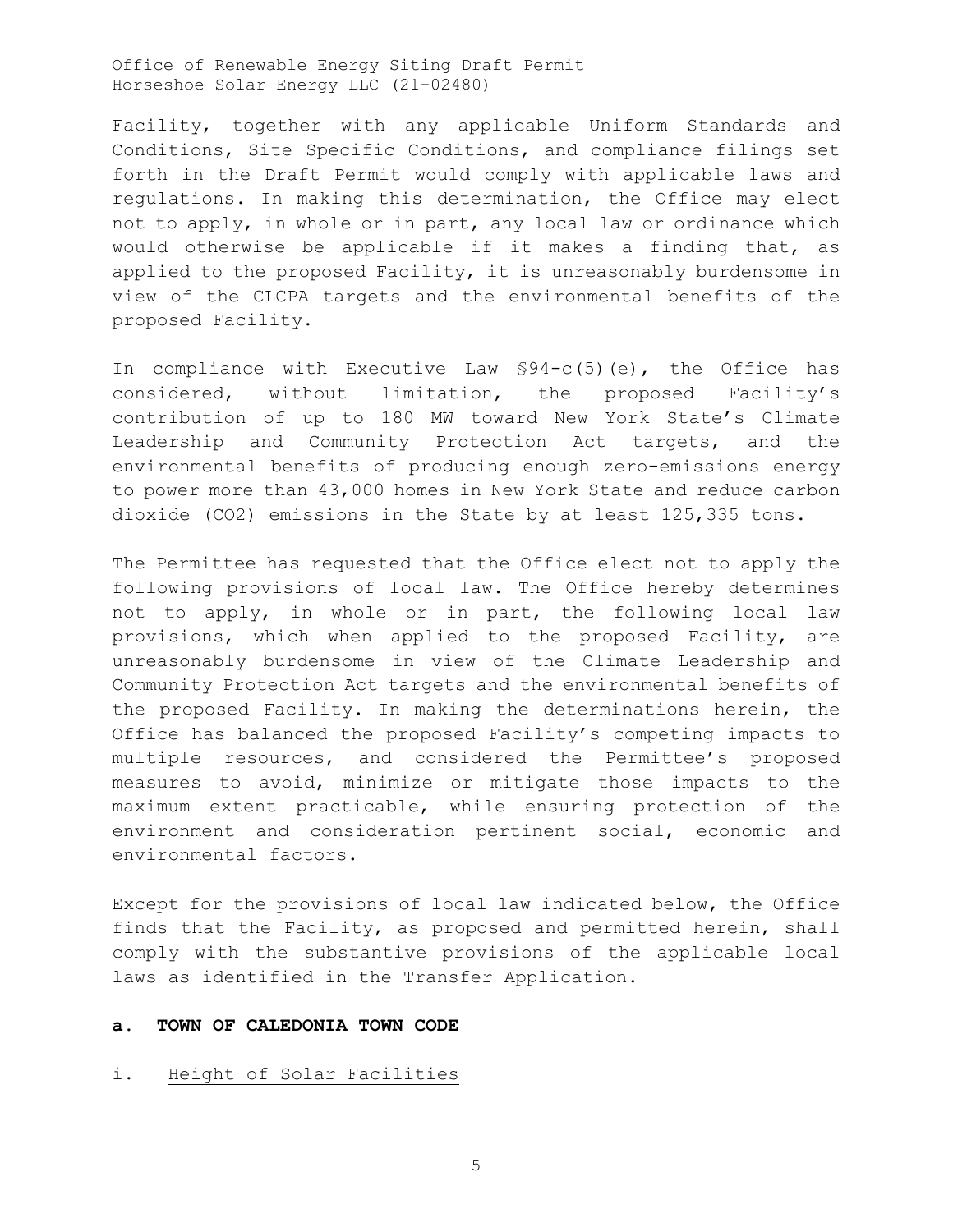The Permittee requested partial relief from  $\S$  106-9(C)(2) of the Caledonia Town Code (Local Law No. 2 of 2021) (Caledonia Town Code), which provides:

The height of the solar-related equipment shall not exceed 17 feet. Height is measured from the lowest adjacent grade to the highest point of the structure, including any attachments (such as a lightning-protection device).

Based upon the specific facts in this case, the Office respectfully elects to grant partial relief from the height restriction in § 106-9(C)(2) of the Caledonia Town Code, subject to the Permittee's proposed solar array system complying with an overall height limit of seventeen (17) feet, measured from the highest grade below each solar panel to its maximum potential height in compliance with the requirements in 19 NYCRR § 900-2.6(e). The Office further respectfully determines that the limitation on the height of any proposed lightning protection system or other essential safety equipment for the proposed solar array system shall comply with the height limitation in 19 NYCRR § 900-2.6(e). See also subpart 6(a)(2) and (b) of this Draft Permit.

## ii. Solar Facility Land Coverage Limitations

The Permittee requested relief from the lot coverage limitations in  $\S$  106-9(C)(5) and 106-9(C)(15) of the Caledonia Town Code, which provide:

(5) Agricultural resources. Any solar energy systems located on parcels containing designated farmland shall be located on no more than 50% of the designated farmland present on the parcel. If contiguous participating properties containing solar energy systems are present, the collective parcels may be treated as one parcel for the purposes of the designated farmland location requirement of this subsection;

and

(15) Surface area. The total surface area of all solar energy equipment shall not exceed 80% of the total parcel area.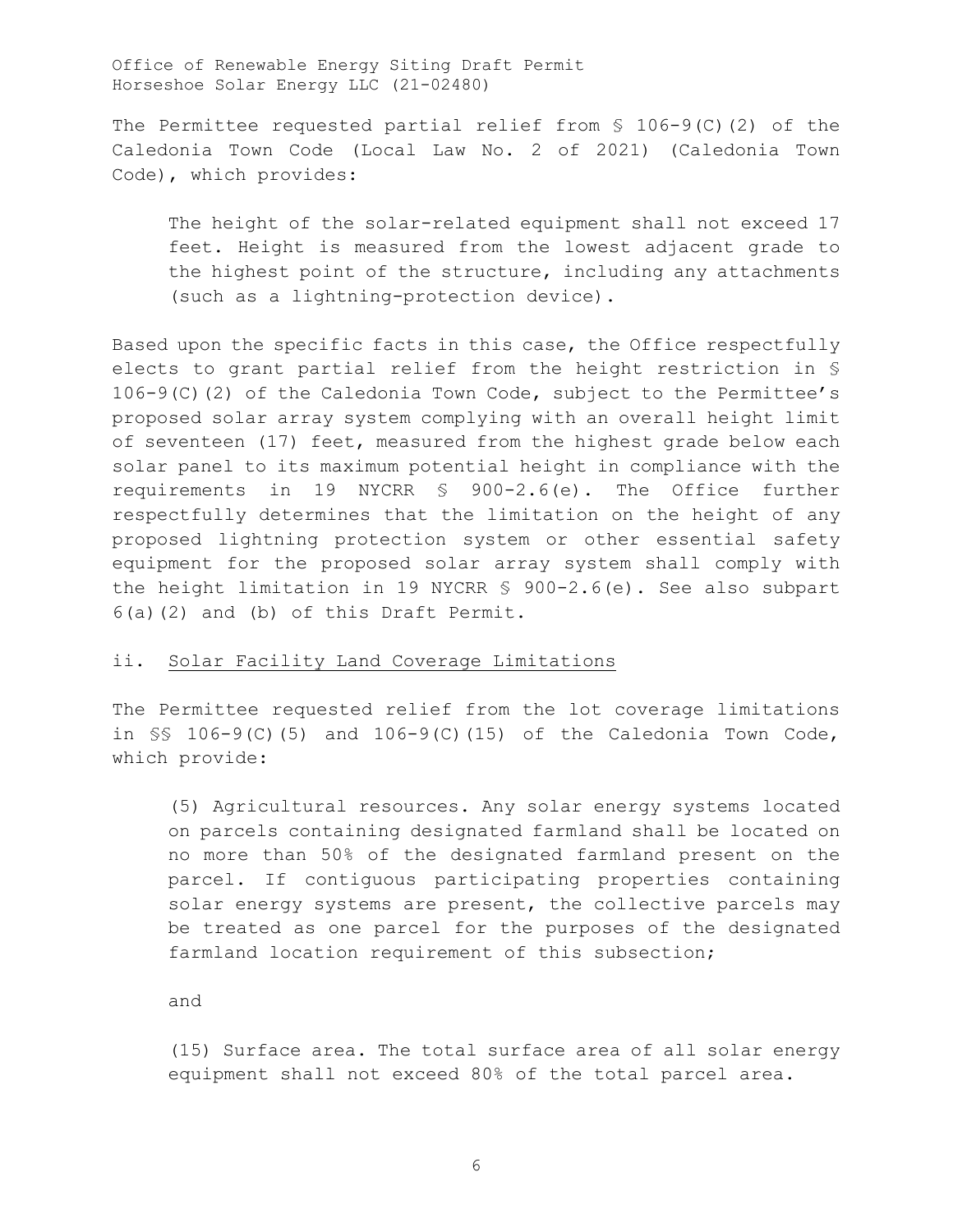Based upon the specific facts in this case, the Office respectfully elects not to apply the 50% designated farmland coverage limitation and the 80% surface area limitation for solar facility equipment in  $\S$  106-9(C)(5) and 106-9(C)(15) of the Caledonia Town Code, respectively (see also subpart 6(f) of this Draft Permit).

#### iii. Solar Facility Setbacks

The Permittee requested relief from the setback restrictions in § 106-9(C)(1)(a) of the Caledonia Town Code, which provides:

(a) Except as otherwise approved by the Planning Board pursuant to this Subsection C(1), all solar energy systems shall comply with the following setback requirements. Such minimum setbacks for a solar energy system shall be measured from the fencing surrounding the solar energy system that is nearest to the relevant property line, building or highway rights-of-way. Landscape buffers for screening may be placed in the setback area.

[1] A minimum side and rear setback of 750 feet from a nonparticipating residence or commercial building as measured from the side and rear walls of the building. [2] Two hundred fifty feet from the property lines of a nonparticipating property containing a nonparticipating residence.

[3] One hundred fifty feet from the property lines of a nonparticipating property that does not contain a nonparticipating residence.

[4] Two hundred feet from the right-of-way line of a Town road.

[5] Two hundred fifty feet from the right-of-way line of a county road.

[6] Two hundred fifty feet from the right-of-way line of a state road or highway.

Based upon the specific facts in this case, the Office respectfully elects not to apply the setbacks in §106-9(C)(1)(a) of the Caledonia Town Code; provided, however, that the Office's determination is expressly conditioned upon the Permittee's compliance with the following: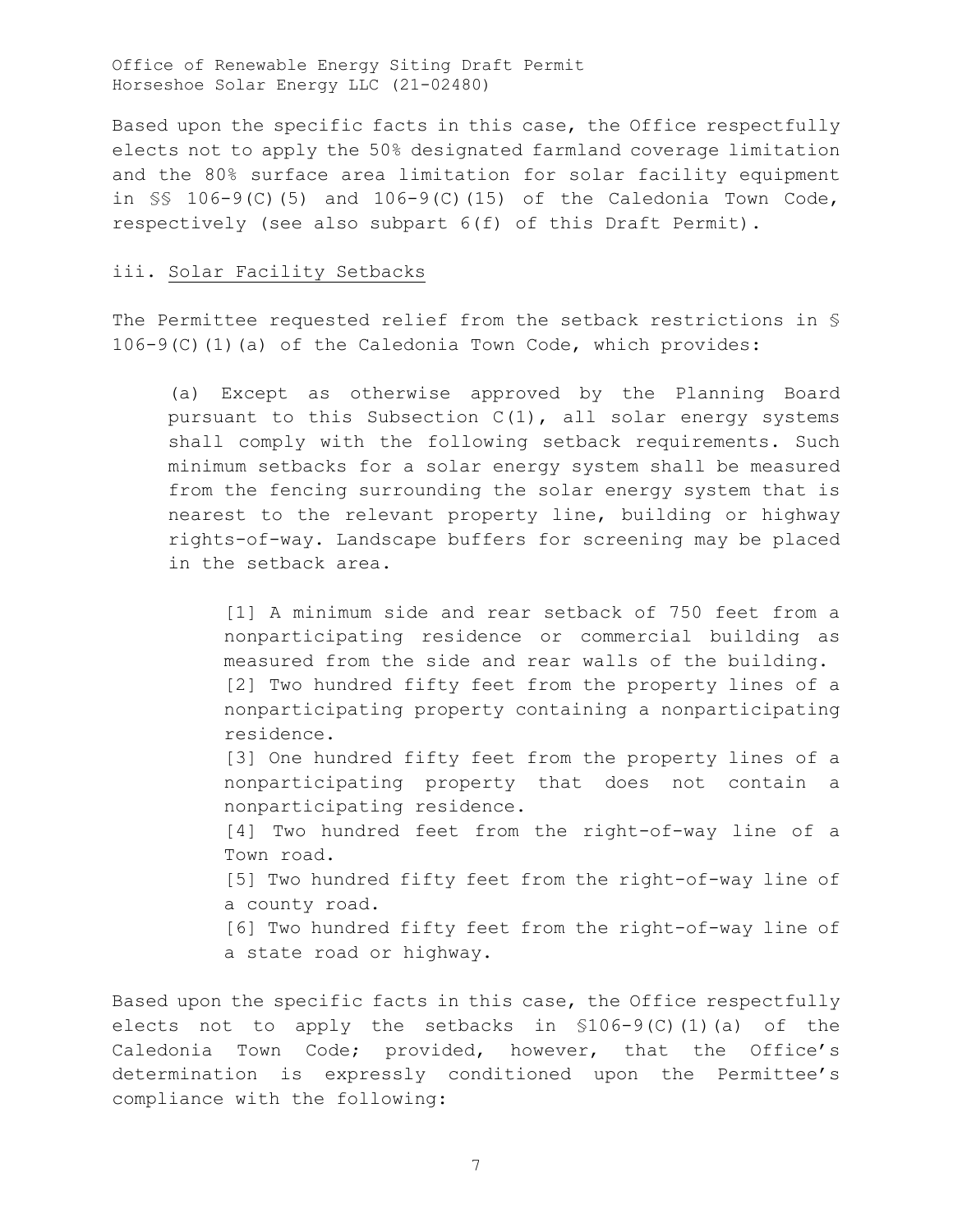- A. the two hundred fifty (250) foot setback along the right-ofway line of Route 5 ( $$106-9(C)(1)(a)[6]$ );
- B. the two hundred fifty (250) foot setback along the right-ofway line of West River Road ( $$106-9(C)$ (1)(a)[5]); and
- C. the seven hundred fifty (750) foot setback from the side and rear of any existing non-participating residences on Route 5  $(S106-9(C)(1)(a)[1])$ .

The Office further respectfully determines that with the exception of the foregoing, the setbacks at 19 NYCRR §900-2.6(d) and Table 2 shall be applicable. Additionally, the Office respectfully clarifies that in all instances, fencing, collection lines, access roads, and landscaping in the Town of Caledonia may occur within the applicable setback area(s), in compliance with 19 NYCRR §900- 2.6(d). See also subpart 6(a)(3) of this Draft Permit.

# iv. Solar Facility Landscaping/Screening Requirements

The Permittee requested partial relief from the vegetative screening requirements in  $\frac{106-9(C)}{3}$  of the Caledonia Town Code, which provides:

The screening and landscaping plan should demonstrate that the landscaped buffer will provide year-round screening so that to the maximum extent practicable the solar energy equipment is not visible from roadways and adjacent nonparticipating properties. The vegetation plantings shall be planted within 25 feet of the fencing surrounding the perimeter of the solar energy system. In lieu of plantings, berms or existing vegetation may be used to satisfy all or a portion of the required landscaped screening. If the buffer utilizes vegetative planting, the plantings shall consist of noninvasive evergreen trees or bushes, the deer and weather resistant plant species presented in Appendix A, or other noninvasive species as otherwise recommended by the landscape architect, planted no more than eight feet apart and at least four feet tall at time of planting. The buffer shall obtain a height of at least 10 feet within five growing seasons. Invasive species that shall not be planted as part of the landscape buffer, include, but are not limited to, winter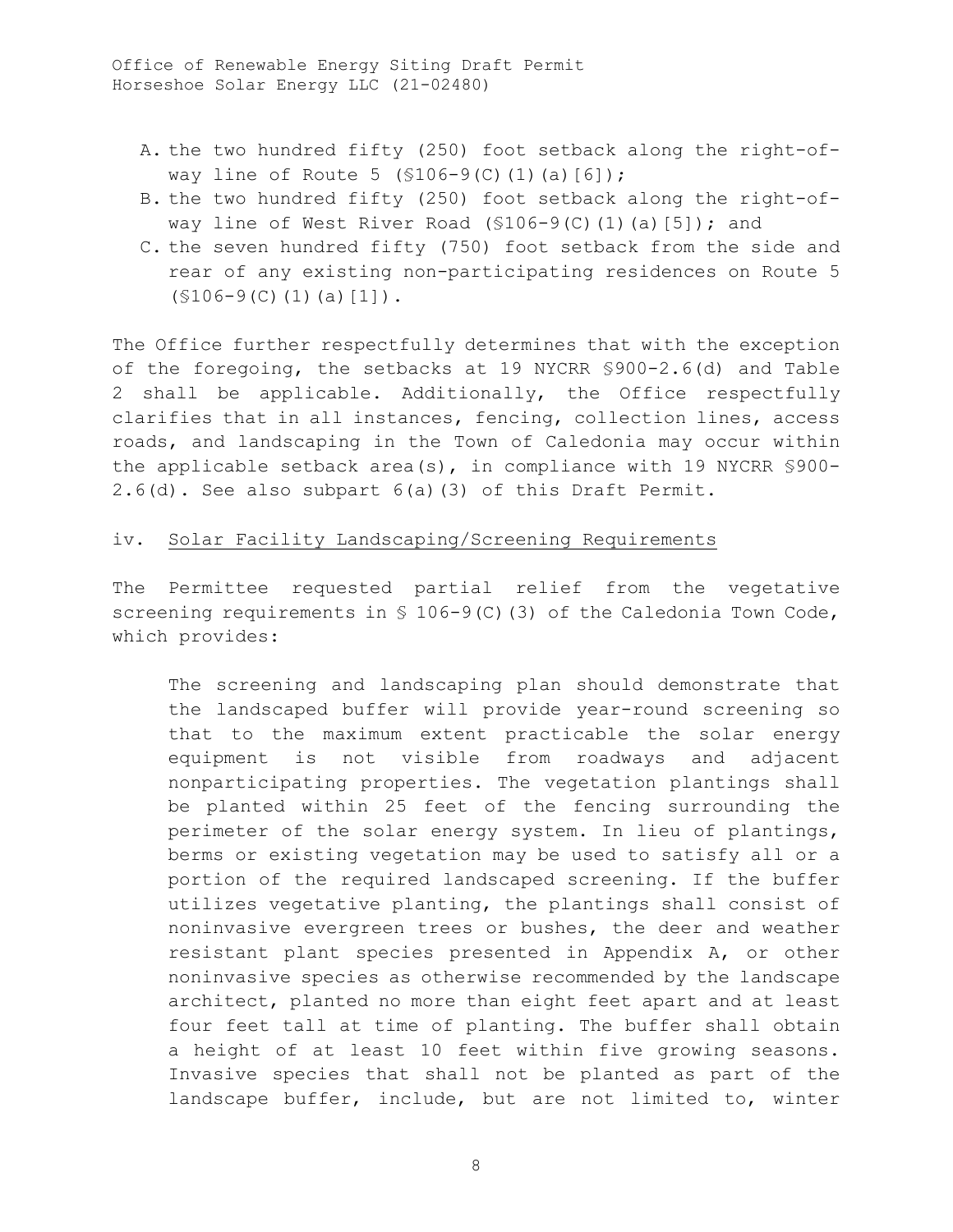> creeper, garden loosestrife, Chinese silver grass, yellow flag iris, bamboo, Norway maple, Japanese barberry, sweet autumn clematis, burning bush and siebold's viburnam, or other invasive species as identified by the NYSDEC or the NY Invasive Species Clearinghouse at Cornell University. The vegetation management plan shall ensure that any landscaping and trees that die off will be replaced by the following growing season with the approved plantings from the screening and landscape plan.

Based upon the specific facts of this case, the Office partially approves the requested relief, and respectfully determines that the Permittee shall comply with the requirements set forth in 19 NYCRR §900-2.9 and the standard to avoid, minimize and mitigate potential significant adverse visual impact(s) of the proposed Facility to the maximum extent practicable. With the exception of the foregoing, the substantive provisions in  $\S$  106-9(C)(3) of the Caledonia Town Code shall remain applicable. See also subpart 6(b) of this Draft Permit.

#### **b. TOWN OF RUSH ZONING LAW**

#### i. Height of Solar Facilities

The Permittee requested relief from the height requirements in § 120-74(H)(5) of the Town of Rush Zoning Law (Local Law No. 4 of 2019) (Rush Zoning Law), which provides:

Height. Tier 3 Solar Energy Systems shall be no more than 12 feet in height.

Based upon the specific facts in this case, the Office respectfully elects not to apply the height restriction in § 120-74(H)(5) of the Town of Rush Zoning Law, subject to the Permittee's proposed solar array system complying with an overall height limit of seventeen (17) feet, measured from the highest grade below each solar panel to its maximum potential height in compliance with the requirements set forth in 19 NYCRR § 900-2.6(e). The Office further respectfully determines that the limitation on the height of any proposed lightning protection system or other essential safety equipment for the proposed solar array system shall comply with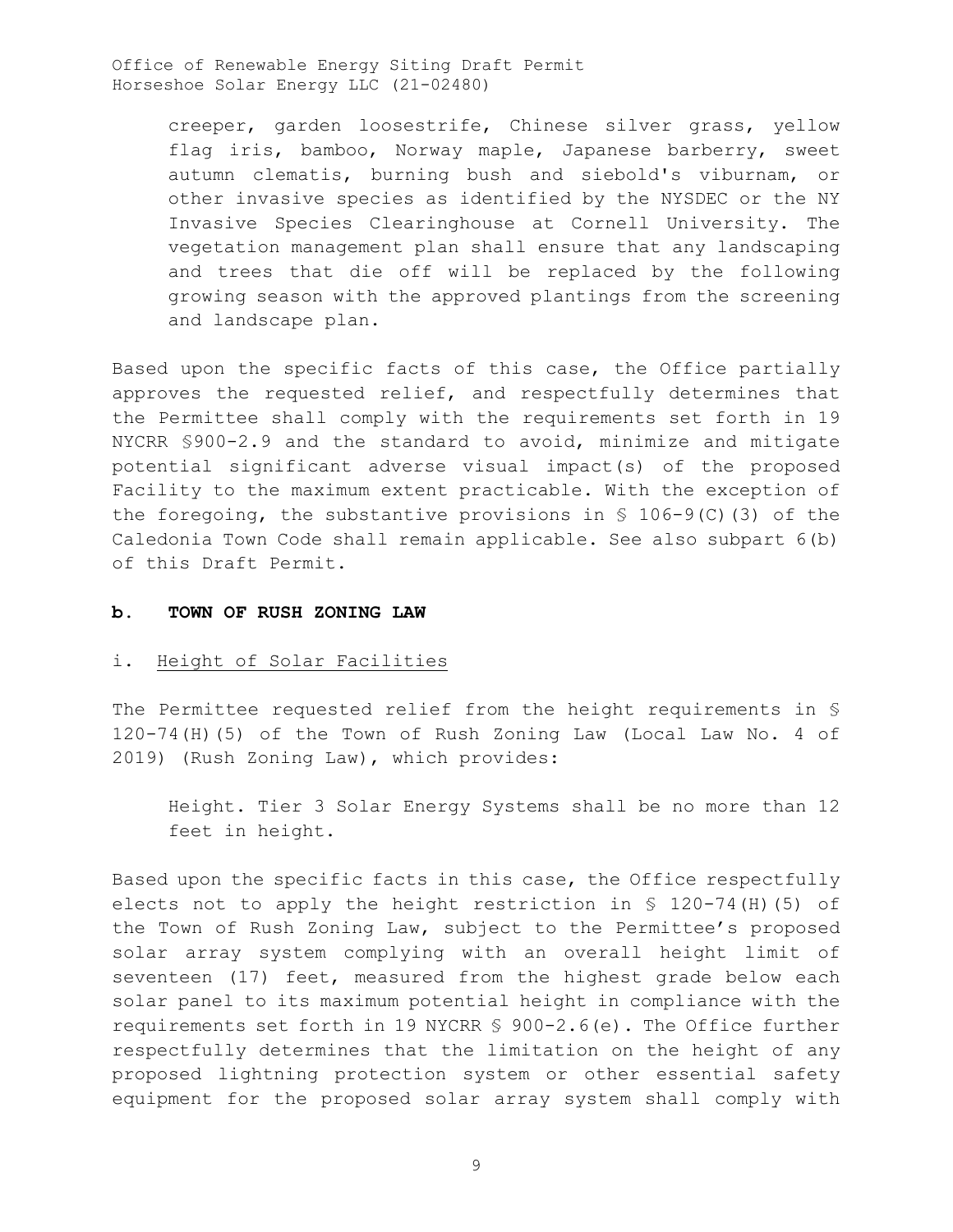the height limitation in 19 NYCRR § 900-2.6(e). See also subpart 6(a)(2) and (b) of this Draft Permit.

## ii. Solar Facility Minimum and Maximum Acreage Requirements

The Permittee requested relief from § 120-74(H)(3) of the Rush Zoning Law, which provides:

Acreage Limitations Tier 3 Solar Energy System.

(i) Tier 3 Solar Energy Systems shall not collectively occupy no more than [sic] a total of 150 acres in the Town of Rush; and (ii) there is a minimum of 20 acres and a maximum of 50 acres for a single Tier 3 Solar Energy System.

Based upon the specific facts in this case, the Office respectfully elects not to apply § 120-74(H)(3) of the Rush Zoning Law.

## iii. Solar Facility Locational and Setback Restrictions

The Permittee requested relief from the locational and setback restrictions in § 120-74(H)(4) of the Rush Zoning Law, which provides:

Location. Tier 3 Solar Energy Systems may not be located in or within 1,000 feet of R-20, R-MH, RR-5 or R-TH zoning districts in the Town of Rush. Except in a Solar Energy Systems Overlay District created by the Town Board pursuant to this Section, Tier 3 Solar Energy Systems are prohibited as a principal or accessory use in all underlying zoning districts in the Town. Notwithstanding the foregoing, any principal or accessory use permitted in the underlying zoning district shall also be permitted in the Solar Energy Systems Overlay District. Tier 3 Solar Energy Systems shall not be located within the following areas of potential sensitivity: (i) one hundred year flood hazard zones considered an AE Zone on the FEMA Flood Maps; and (ii) properties included on the New York State or National Register of Historic Places, or otherwise identified as, historic and/or culturally significant resources by the New York State Historic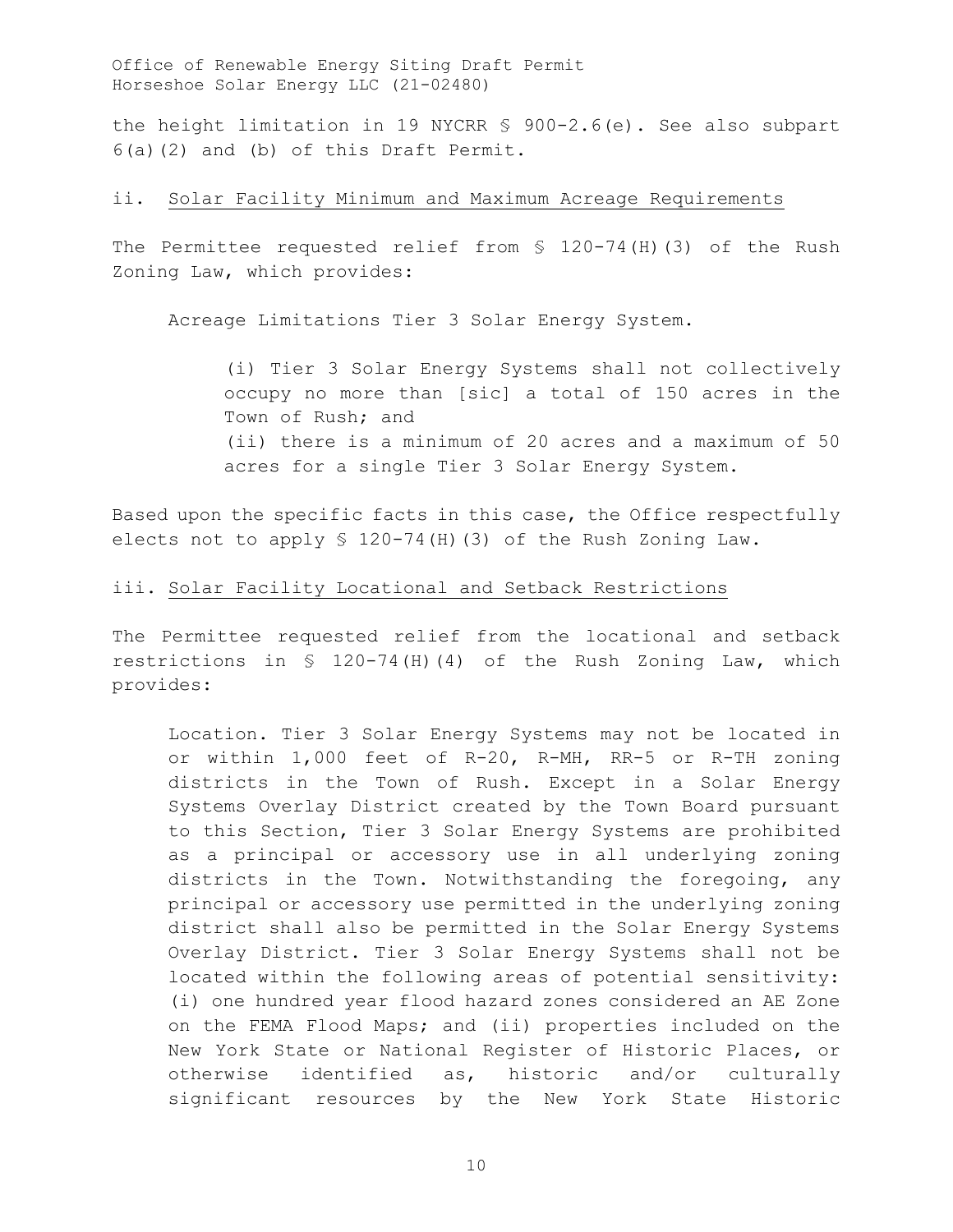> Preservation Office. Significant archeological resources shall be protected and preserved. Any mitigation measures proposed as part of the development of a Tier 3 Solar Energy System shall be undertaken in consultation with the New York State Historic Preservation Office or other similar historic preservation authority.

Based upon the specific facts in this case, the Office respectfully elects not to apply § 120-74(H)(4) of the Rush Zoning Law.

## iv. Solar Facility 200 Foot General Setback Requirement

The Permittee requested partial relief from § 120-74(H)(6) of the Rush Zoning Law, which provides:

Setback. Tier 3 Solar Energy Systems shall adhere to the setback requirements of 200' from all property lines.

The Office notes that the Permittee's request is limited to the proposed interconnection equipment (which includes the buried electrical collection system) and Interconnection Line (which by definition cross property lines and cannot always comply with a two hundred (200) foot property line setback), and the Collection Substation, POI Switchyard and O&M Building (which will collect renewable energy generated at the Facility for delivery into the electric transmission system operated by National Grid at National Grid's adjacent 115-kV Golah Substation). The Office further notes that § 120-74(H)(6) of the Rush Zoning Law shall remain applicable to the Permittee's proposed solar panels, racks and inverters.

Based upon the specific facts in this case, the Office respectfully grants partial relief from the two hundred (200) foot setback requirement from all property lines in § 120-74(H)(6) of the Rush Zoning Law to the following, which shall comply with 19 NYCRR §§ 900-2.6(d), (e) and Table 2:

- A. the Permittee's proposed interconnection equipment (including without limitation all cabling and equipment comprising the electrical collection system);
- B. the Interconnection Line servicing the Collection Substation and the POI Switchyard; and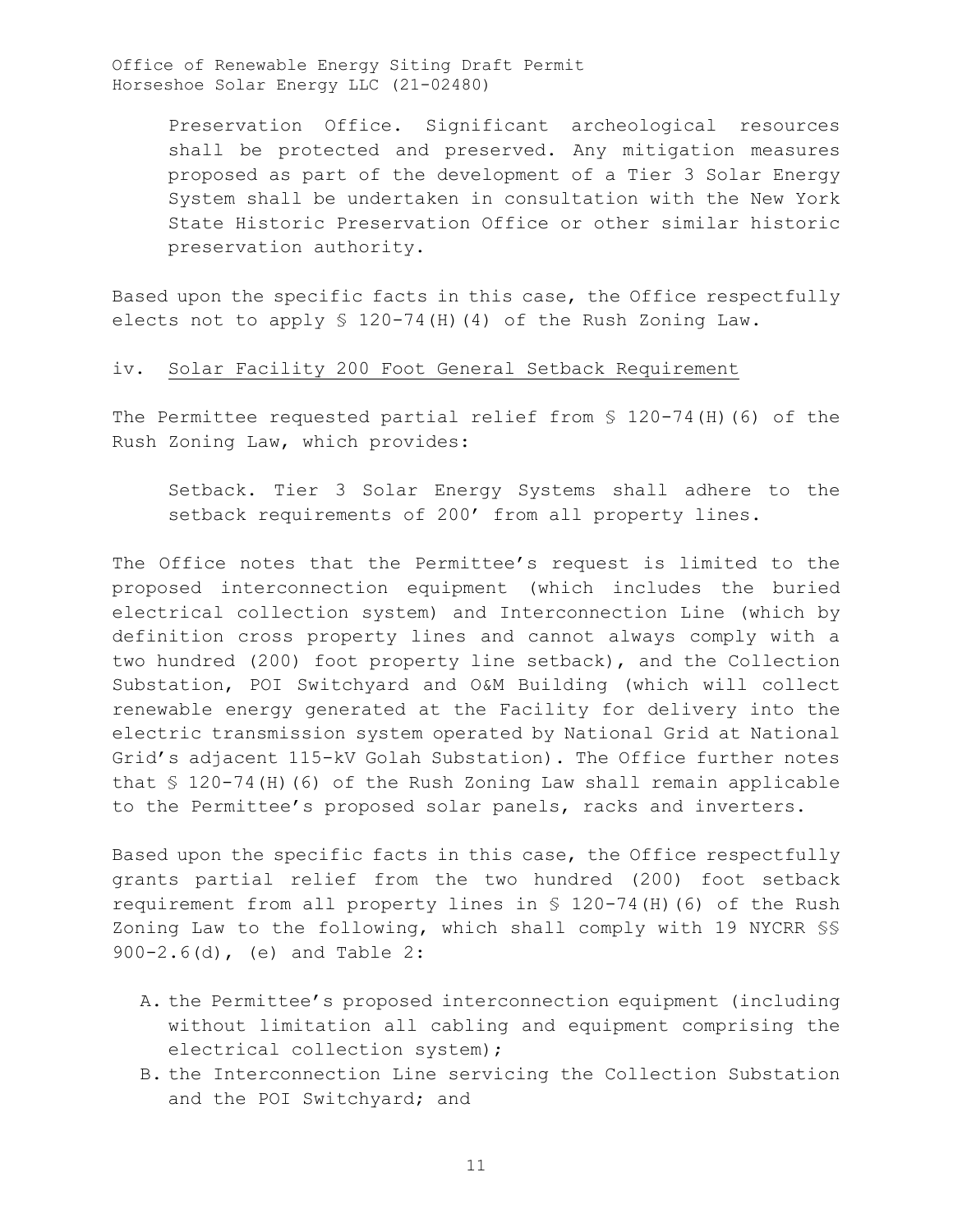C. the parcel hosting the Collection Substation, POI Switchyard and O&M Building.

The Office further respectfully clarifies that in all instances, fencing, collection lines, access roads, and landscaping in the Town of Rush may occur within the applicable setback area(s), in compliance with 19 NYCRR §900-2.6(d). See also subpart 6(a)(3) of this Draft Permit.

### v. Solar Facility Land Coverage Limitations

The Permittee requested partial relief from § 120-74(H)(8) of the Rush Zoning Law, which provides:

Lot Coverage. A Tier 3 Solar Energy System shall not exceed fifty percent (50%) of the lot on which it is installed. The surface area covered by Solar Panels shall be included in the total lot coverage.

The Office notes that the Permittee's request is limited to the extent necessary to accommodate the proposed Collection Substation and O&M Building. The Office further notes that § 120-74(H)(8) of the Rush Zoning Law shall remain applicable to the Permittee's proposed solar panels, racks and inverters located in the Town of Rush.

Based upon the specific facts in this case, the Office respectfully elects to grant partial relief from the lot coverage limitations in § 120-74(H)(8) of the Rush Zoning Law to the parcel(s) that will host the proposed Collection Substation and the proposed O&M Building. See also subpart 6(a)(4) of this Draft Permit.

## vi. Solar Facility Landscaping/Screening Requirements

The Permittee requested relief from § 120-74(H)(10) of the Town of Rush Zoning Law, which provides:

A landscape buffer shall be provided around the Tier 3 Solar Energy System to provide screening from adjacent properties. The Tier 3 Solar Energy System shall be completely screened from any adjacent property. To accomplish this screening,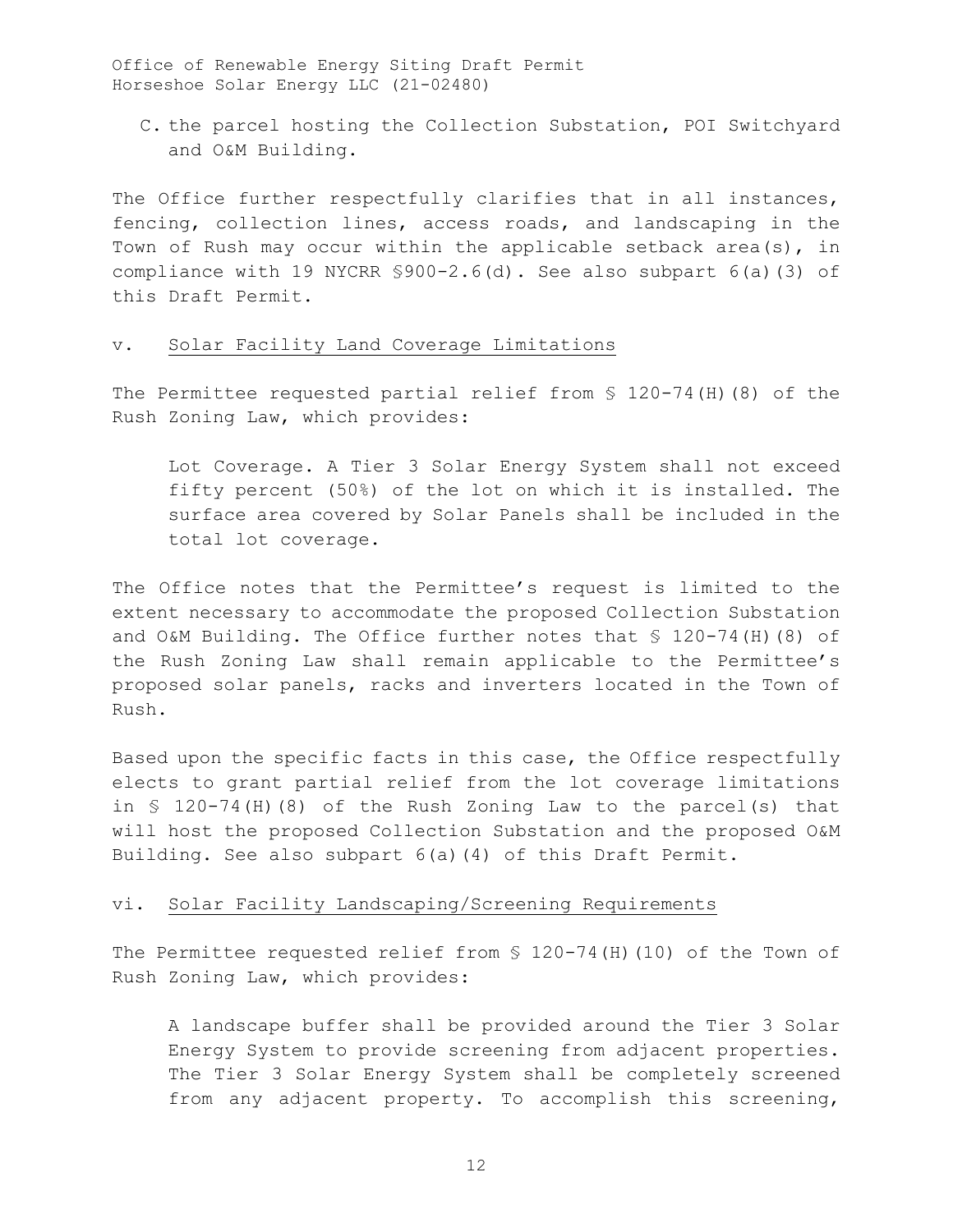> existing vegetation shall be utilized to the fullest extent practicable and/or at least 2 rows of native evergreen trees or other landscaping acceptable to the Planning Board which is capable of forming a continuous hedge at least 14 feet in height at planting shall be required and maintained. A twoyear warranty shall be provided for any screening installed as part of the Tier 3 Solar Energy System. The minimum screening requirement may be waived if the Planning Board determines that some other suitable vegetation or feature already exists to achieve complete screening.

Based upon the specific facts in this case, the Office respectfully elects not to apply the provisions of § 120-74(H)(10) of the Town of Rush Zoning Law in its entirety. The Office further respectfully determines that the Permittee shall comply with the requirements set forth in 19 NYCRR §900-2.9 and the standard to avoid, minimize and mitigate potential significant adverse visual impact(s) of the proposed Facility to the maximum extent practicable. See also subpart 6(b) of this Draft Permit.

### vii. Solar Facility Undergrounding Requirements

The Permittee requested partial relief from § 120-74(H)(13) of the Town of Rush Zoning Law, which provides:

All on-site utility and transmission lines shall, to the extent feasible, be placed underground.

The Office notes that the Permittee's request is limited to the proposed Interconnection Line, which will be constructed above ground at a length of approximately two hundred fifty (250) feet to deliver the renewable energy generated by the Facility from the Collection Substation and POI Switchyard to the electric transmission system operated by National Grid at National Grid's adjacent 115-kV Golah Substation.

Based upon the specific facts in this case, the Office respectfully elects to grant partial relief from the provisions of § 120- 74(H)(13) of the Town of Rush Zoning Law for the Interconnection Line between the Collection Substation and POI Switchyard and the Golah Substation, running above ground at a length of approximately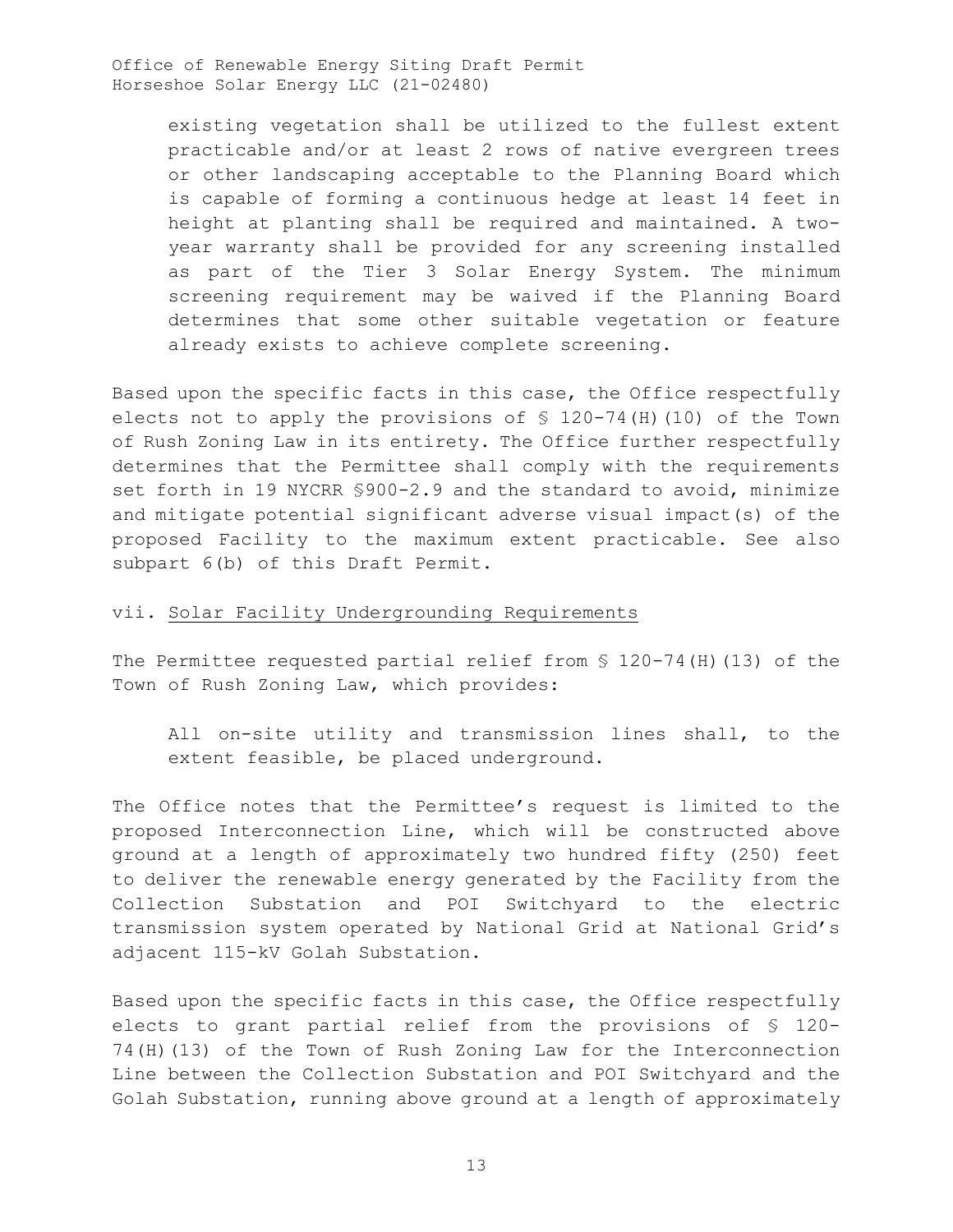two hundred fifty (250) feet (see also subpart 6(a)(4) of this Draft Permit).

### **5 UNIFORM STANDARDS AND CONDITIONS (19 NYCRR Subpart 900-6)**

The Permittee shall comply with the following Uniform Standards and Conditions (USCs) during construction and operation of the Facility over the life of this Permit. Certain USCs are not applicable, as noted below, due to the fact that the Facility has been designed to comply with the USC and/or avoid impacts to a particular resource, the resource is not present at this Facility, or the specific technology proposed renders the USC inapplicable.

## **I. Facility Authorization**

- (a) *Compliance.* The Permittee shall implement any impact avoidance, minimization and/or mitigation measures identified in the exhibits, compliance filings and/or contained in a specific plan required under 19 NYCRR Part 900, as approved by the Office. If there is any discrepancy between an exhibit or compliance filing and a permit condition, the Permittee shall comply with the permit condition and notify the Office immediately for resolution.
- (b) *Property Rights*. Issuance of a siting permit does not convey any rights or interests in public or private property. The Permittee shall be responsible for obtaining all real property, rights-of-way (ROW), access rights and other interests or licenses in real property required for the construction and operation of the facility.
- (c) *Eminent Domain.* Issuance of a siting permit to a Permittee that is an entity in the nature of a merchant generator and not in the nature of a fully regulated public utility company with an obligation to serve customers does not constitute a finding of public need for any particular parcel of land such that a condemner would be entitled to an exemption from the provisions of Article 2 of the New York State Eminent Domain Procedure Law ("EDPL") pursuant to Section 206 of the EDPL.
- (d) *Other Permits and Approvals*. Prior to the Permittee's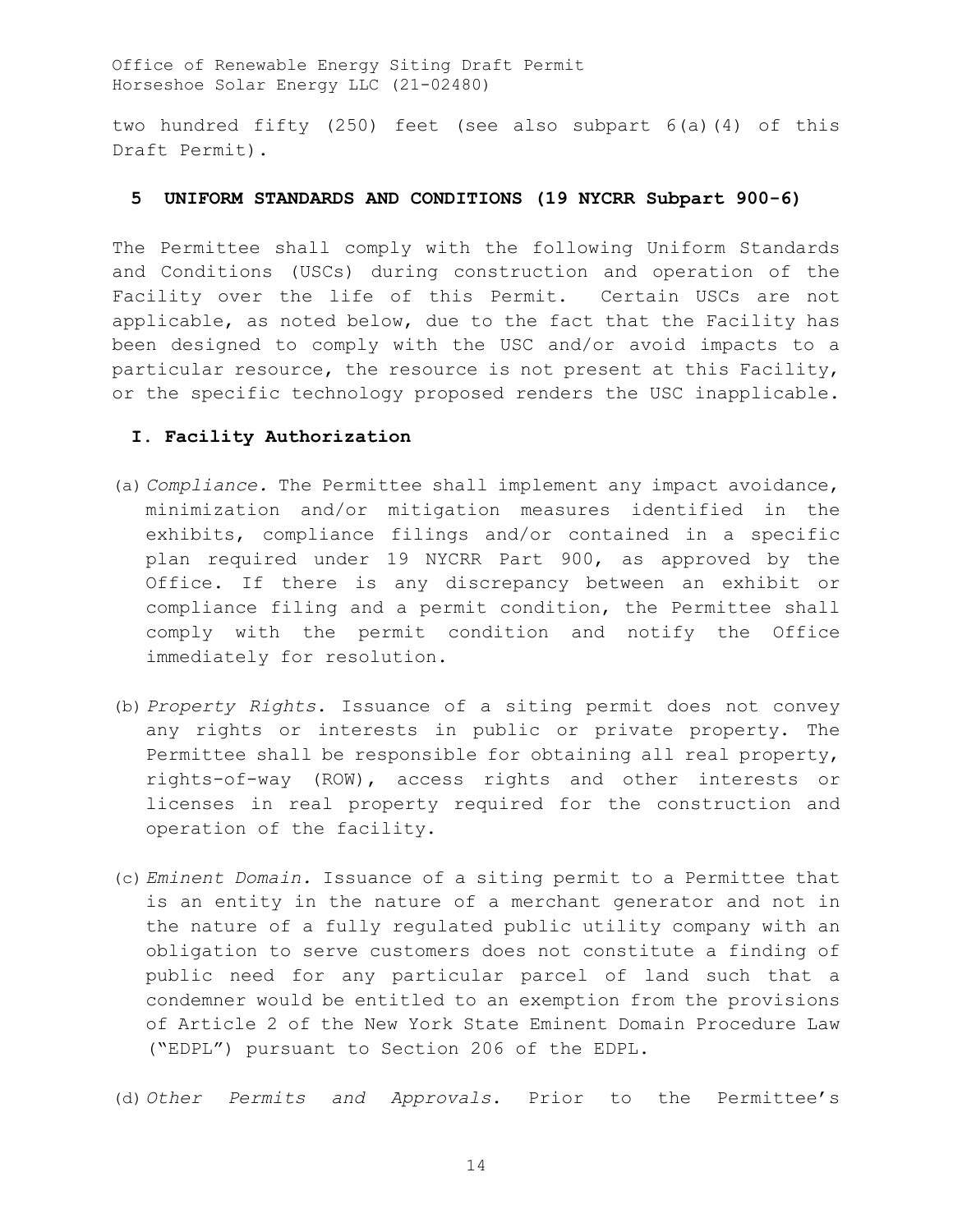commencement of construction, the Permittee shall be responsible for obtaining all necessary federal and federallydelegated permits and any other approvals that may be required for the facility and which the Office is not empowered to provide or has expressly authorized. In addition, the Office expressly authorizes:

- (1) The Public Service Commission (PSC) to require approvals, consents, permits, other conditions for the construction or operation of the facility under PSL Sections 68, 69, 70, and Article VII, as applicable, with the understanding that the PSC will not duplicate any issue already addressed by the Office and will instead only act on its police power functions related to the entity as described in the body of this siting permit;
- (2) The New York State Department of Transportation (NYSDOT) to administer permits associated with oversize/overweight vehicles and deliveries, highway work permits, and associated use and occupancy approvals as needed to construct and operate the facility; and
- (3) The pertinent agency to implement the New York State Uniform Fire Prevention and Building Code.
- (e) *Water Quality Certification*. Prior to commencing construction, the Permittee shall request and obtain from the Office a water quality certification pursuant to Section 401 of the Clean Water Act, if required.
- (f) *Host Community Benefits*. The Permittee shall provide host community benefits, such as Payments in Lieu of Taxes (PILOTs), other payments pursuant to a host community agreement or other project(s) agreed to by the host community.
- (g) *Notice to Proceed with Construction*. The Permittee and its contractors shall not commence construction until a "Notice to Proceed with Construction" has been issued by the Office. Such Notice will be issued promptly after all applicable preconstruction compliance filings have been filed by the Permittee and approved by the Office. The Notice will not be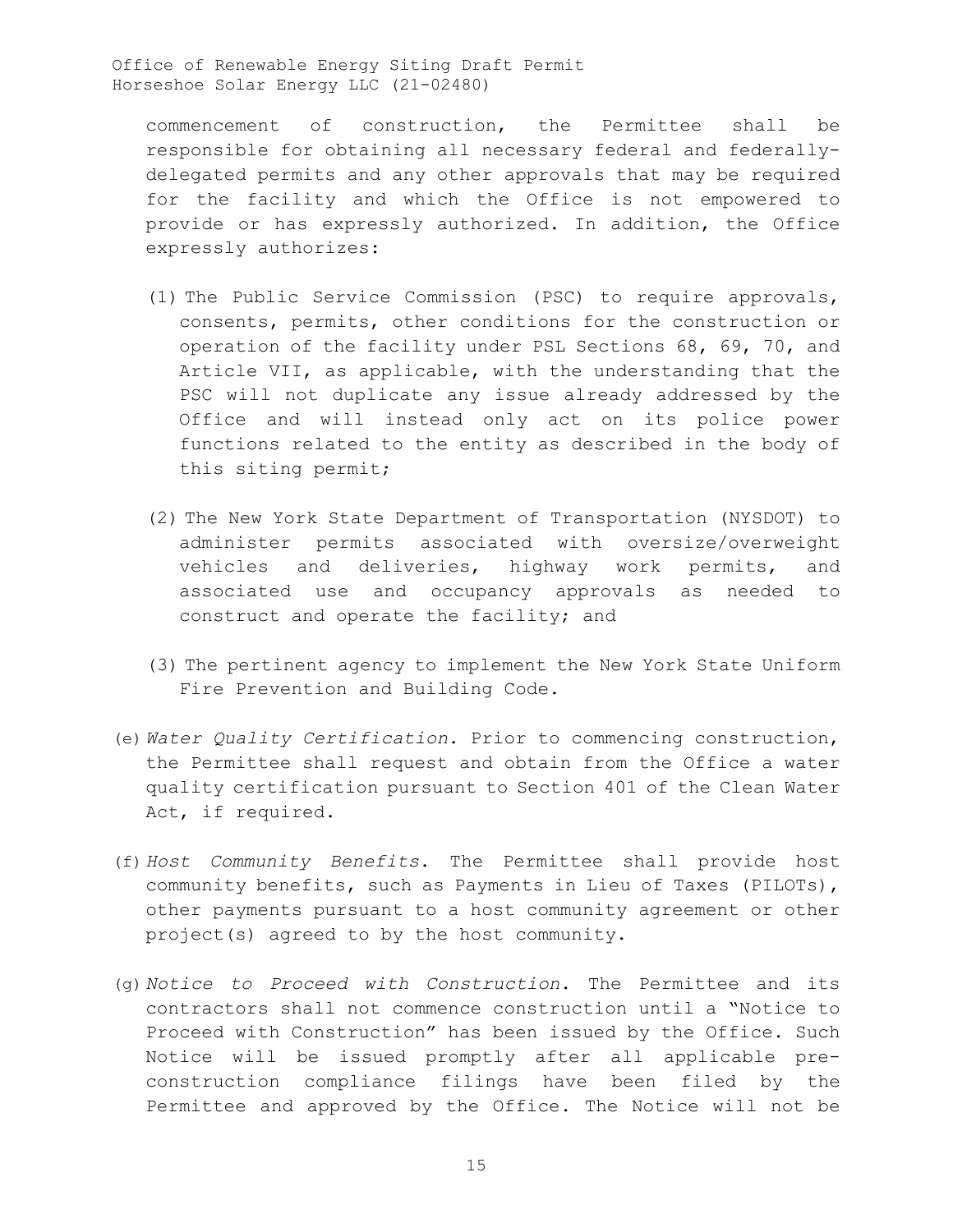unreasonably withheld. The Office may issue a conditional "Notice to Proceed with Site Preparation" for the removal of trees, stumps, shrubs and vegetation from the facility site as indicated on Office-approved site clearing plans to clear the facility site for construction, as well as setting up and staging of the laydown yard(s), including bringing in equipment, prior to the submission of all pre-construction compliance filings. **(See Site Specific Condition 6(j))**

- (h) *Expiration*. The siting permit will automatically expire if the facility does not achieve commencement of commercial operation within seven (7) years from the date of issuance.
- (i) *Partial Cancellation*. If the Permittee decides not to commence construction of any portion of the facility, it shall so notify the Office promptly after making such decision. Such decisions shall not require a modification to the siting permit unless the Office determines that such change constitutes a major modification to the siting permit pursuant to 19 NYCRR §900- 11.1.
- (j) *Deadline Extensions*. The Office may extend any deadlines established by the siting permit for good cause shown. Any request for an extension shall be in writing, include a justification for the extension, and be filed at least fourteen (14) business days prior to the applicable deadline.
- (k) *Office Authority*. The Permittee shall regard New York State Department of Public Service (NYSDPS) staff, authorized pursuant to PSL §66(8), as the Office's representatives in the field. In the event of any emergency resulting from the specific construction or maintenance activities that violate, or may violate, the terms of the siting permit, compliance filings or any other supplemental filings, such NYSDPS staff may issue a stop work order for that location or activity pursuant to 19 NYCRR §900-12.1.

# **II. Notifications**

(a)*Pre-Construction Notice Methods*. At least fourteen (14) business days prior to the Permittee's commencement of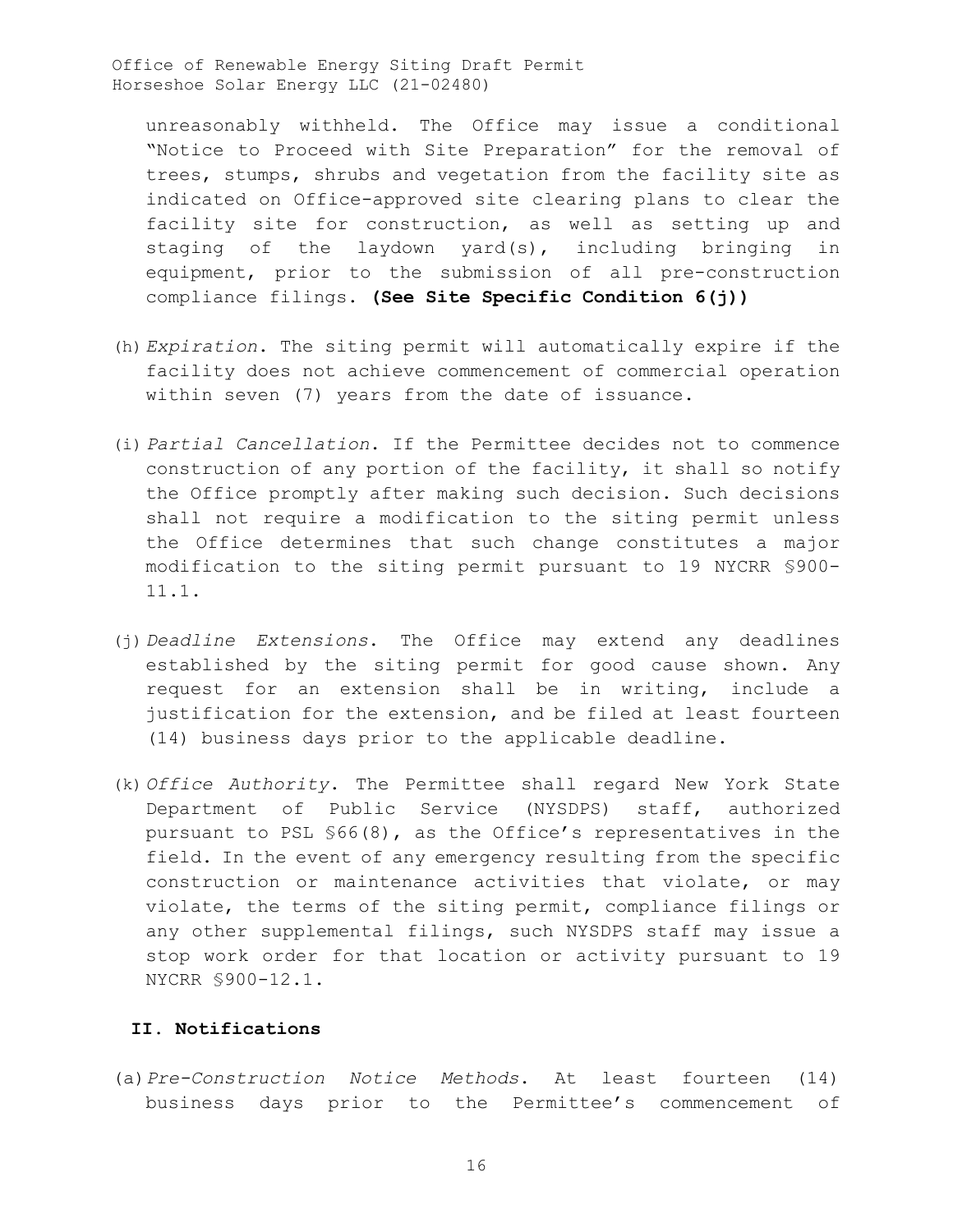construction date, the Permittee shall notify the public as follows:

- (1) Provide notice by mail to all persons residing within one (1) mile of a solar facility or **(NOT APPLICABLE)** within five (5) miles of a wind facility;
- (2) Provide notice to local Town and County officials and emergency personnel;
- (3) Publish notice by mail in the local newspapers of record for dissemination, including at least one free publication, if available (e.g., Pennysaver);
- (4) Provide notice for display in public places, which shall include, but not be limited to, the Town Halls of the host municipalities, at least one (1) library in each host municipality, at least one (1) post office in each host municipality, the facility website, and the facility construction trailers/offices; and
- (5) File notice with the Office for posting on the Office website.
- (b)*Proof of Notice to Office*. At least fourteen (14) business days prior to commencement of construction, the Permittee shall file with the Office an affirmation that it has provided the notifications required by subdivision (a) of this section and include a copy of the notice(s), as well as a distribution list.
- (c)*Post-Construction Notice*. Prior to the completion of construction, the Permittee shall notify the entities identified in paragraphs (a)(1)-(5) of this section with the contact name, telephone number, email and mailing address of the facility operations manager, as well as all information required in subdivision (d)(1)-(2) and  $(4)-(7)$  of this section.
- (d)*Contents of Notice.* The Permittee shall write the notice(s) required in subdivisions (a) and (c) of this section in plain language reasonably understandable to the average person and shall ensure that the notice(s) contain(s):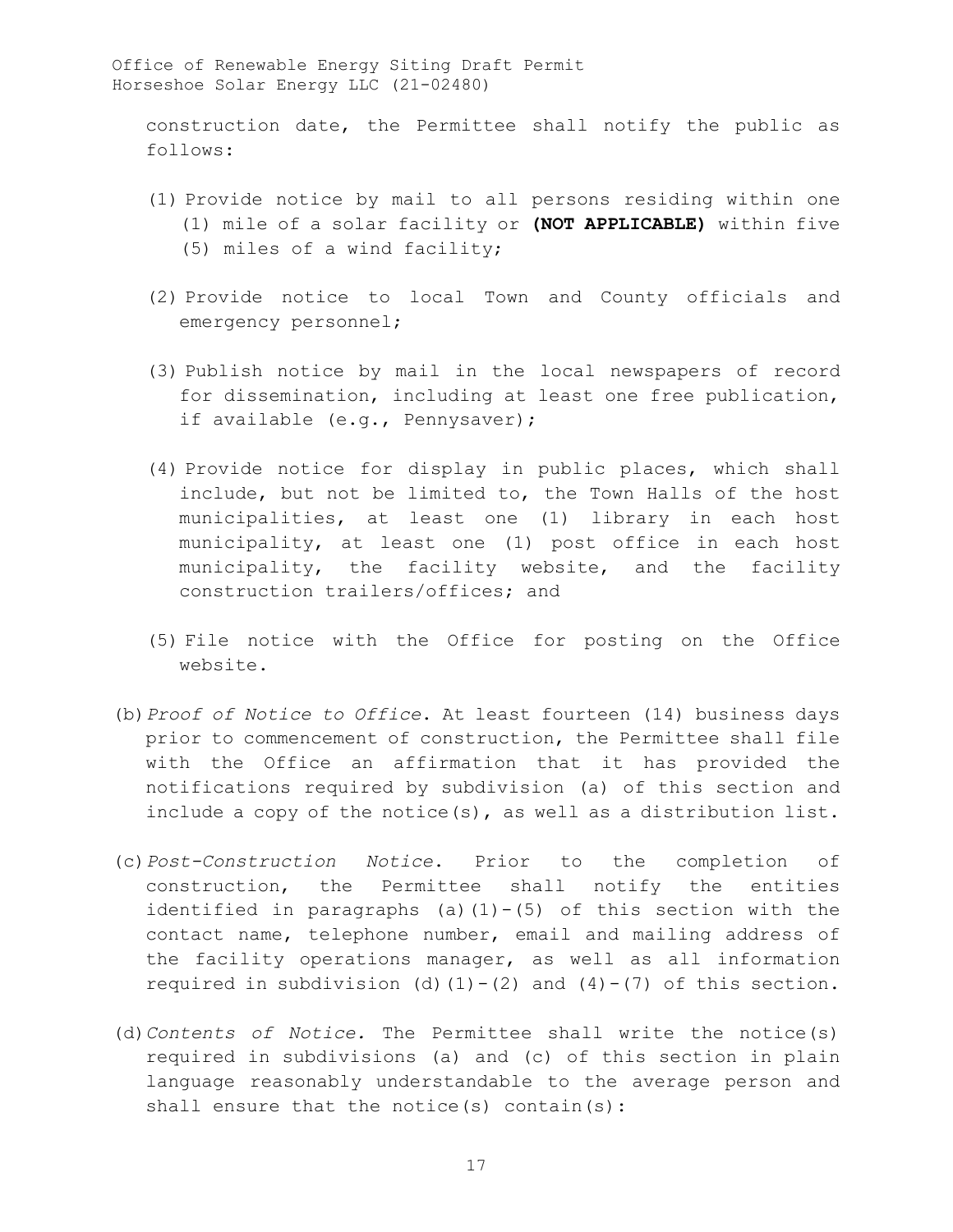- (1) A map of the facility;
- (2) A brief description of the facility;
- (3) The construction schedule and transportation routes;
- (4) The name, mailing address, local or toll-free telephone number, and email address of the appropriate facility contact for development, construction and operations;
- (5) The procedure and contact information for registering a complaint;
- (6) Contact information for the Office and the NYSDPS; and
- (7) A list of public locations where information on the facility, construction, and the Permittee will be posted.
- (e)*Notice of Completion of Construction and Restoration*. Within fourteen (14) days of the completion of final post-construction restoration, the Permittee shall notify the NYSDPS, with a copy to the Office, that all such restoration has been completed in compliance with the siting permit and applicable compliance filings and provide an anticipated date of commencement of commercial operation of the facility.

#### **III. General Requirements**

- (a) *Local Laws.* The Permittee shall construct and operate the facility in accordance with the substantive provisions of the applicable local laws as identified in 19 NYCRR §900-2.25, except for those provisions of local laws that the Office determined to be unreasonably burdensome, as stated in the siting permit.
- (b) *Federal Requirements*. The Permittee shall construct and operate the facility in a manner that conforms to all applicable federal and federally-delegated permits identified in 19 NYCRR §900- 2.26. If relevant facility plans require modifications due to conditions of federal permits, the final design drawings and all applicable compliance filings shall be revised accordingly and submitted for review and approval pursuant to 19 NYCRR §900-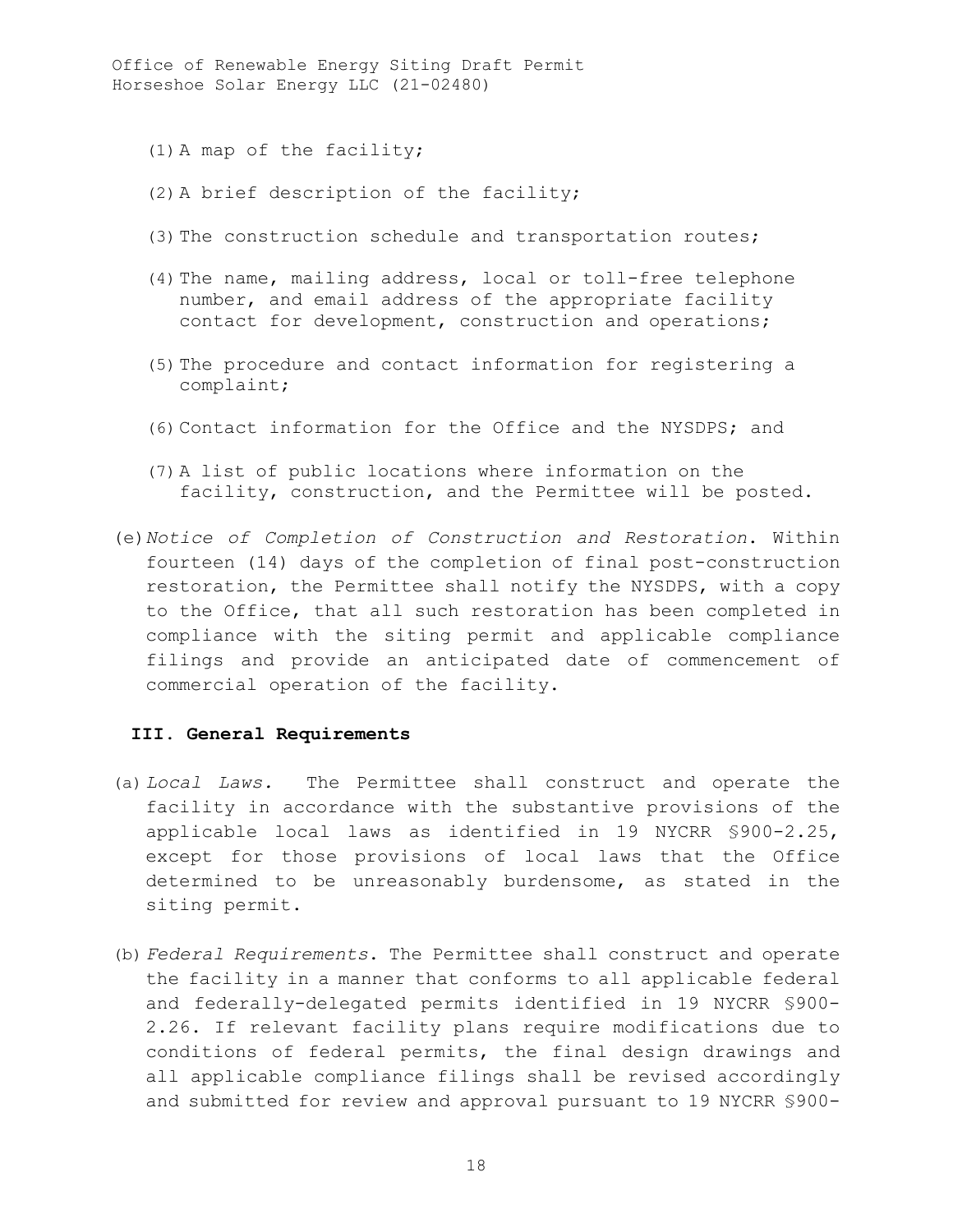11.1.

(c) *Traffic Coordination.* The Permittee shall coordinate with State, county, and local highway agencies to respond to and apply applicable traffic control measures to any locations that may experience any traffic flow or capacity issues.

### **IV. Facility Construction and Maintenance**

- (a)*Construction Hours.* Construction and routine maintenance activities on the facility shall be limited to 7 a.m. to 8 p.m. Monday through Saturday and 8 a.m. to 8 p.m. on Sunday and national holidays, with the exception of construction and delivery activities, which may occur during extended hours beyond this schedule on an as-needed basis.
	- (1) Construction work hour limits apply to facility construction, maintenance, and to construction-related activities, including maintenance and repairs of construction equipment at outdoor locations, large vehicles idling for extended periods at roadside locations, and related disturbances. This condition shall not apply to vehicles used for transporting construction or maintenance workers, small equipment, and tools used at the facility site for construction or maintenance activities.
	- (2) If, due to safety or continuous operation requirements, construction activities are required to occur beyond the allowable work hours, the Permittee shall notify the NYSDPS, the Office, affected landowners and the municipalities. Such notice shall be given at least twenty-four (24) hours in advance, unless such construction activities are required to address emergency situations threatening personal injury, property, or severe adverse environmental impact that arise less than twenty-four (24) hours in advance. In such cases, as much advance notice as is practical shall be provided.

(b)*Environmental and Agricultural Monitoring.* 

(1) The Permittee shall hire an independent, third-party environmental monitor to oversee compliance with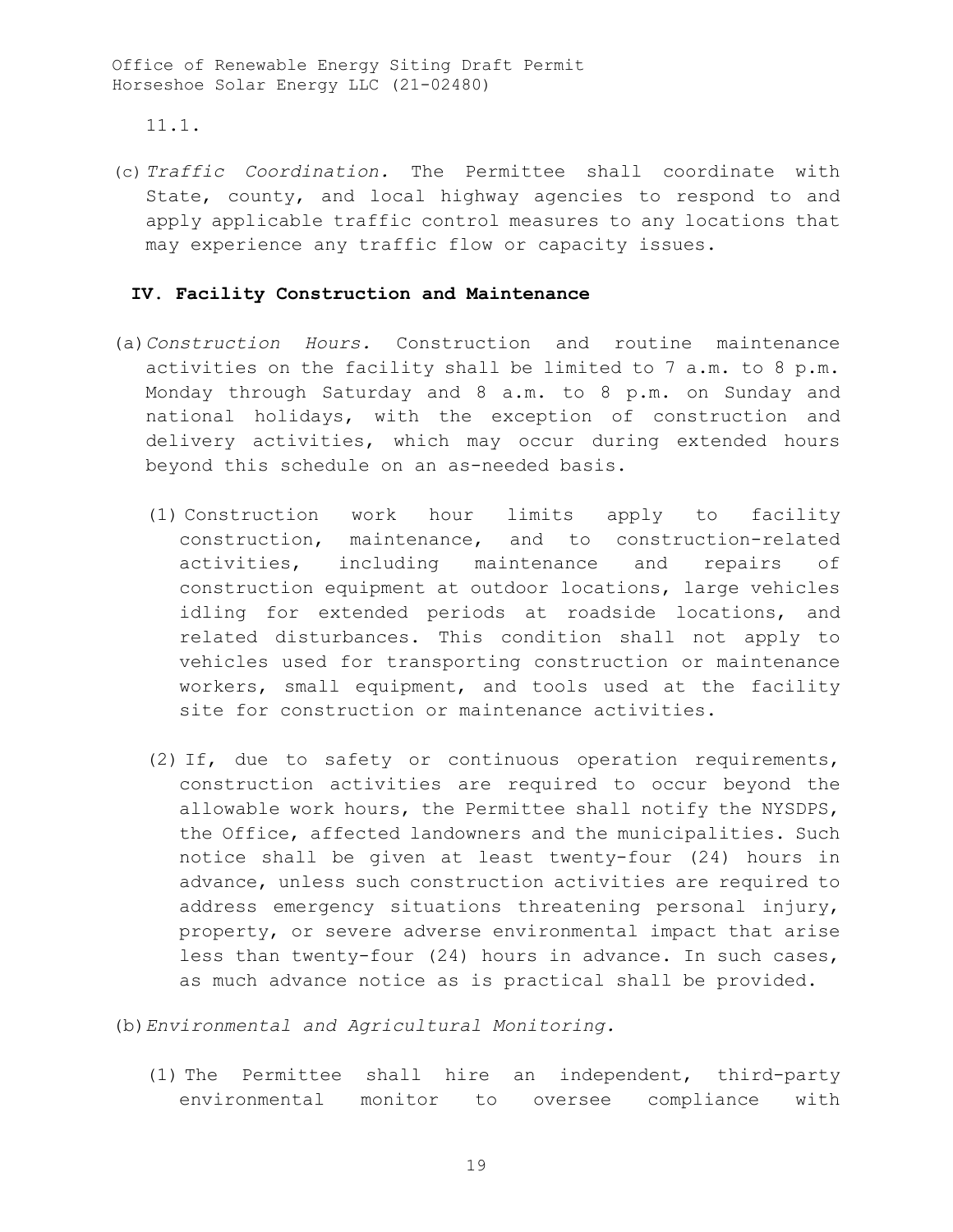> environmental commitments and siting permit requirements. The environmental monitor shall perform regular site inspections of construction work sites and, in consultation with the NYSDPS, issue regular reporting and compliance audits.

- (2) The environmental monitor shall have stop work authority over all aspects of the facility. Any stop work orders shall be limited to affected areas of the facility. Copies of the reporting and compliance audits shall be provided to the host town(s) upon request.
- (3) The Permittee shall identify and provide qualifications and contact information for the independent, third-party environmental monitor to the NYSDPS, with a copy to the Office.
- (4) If the environmental monitor is not qualified, the Permittee shall also retain an independent, third-party agriculturespecific environmental monitor as required in 19 NYCRR §900- 6.4(s).
- (5) The Permittee shall ensure that its environmental monitor and agricultural monitor are equipped with sufficient access to documentation, transportation, and communication equipment to effectively monitor the Permittee's contractor's compliance with the provisions of the siting permit with respect to such Permittee's facility components and to applicable sections of the Public Service Law, Executive Law, Environmental Conservation Law, and Clean Water Act Section 401 Water Quality Certification.
- (c)*Pre-Construction Meeting.* At least fourteen (14) days before the commencement of construction, the Permittee shall hold a pre-construction meeting with staff of the Office, NYSDPS, New York State Department of Environmental Conservation (NYSDEC), New York State Department of Agriculture and Marketing (NYSAGM), New York State Department of Transportation (NYSDOT), municipal supervisors/mayors and highway departments, and county highway departments. The balance of plant (BOP) construction contractor, the agricultural monitor and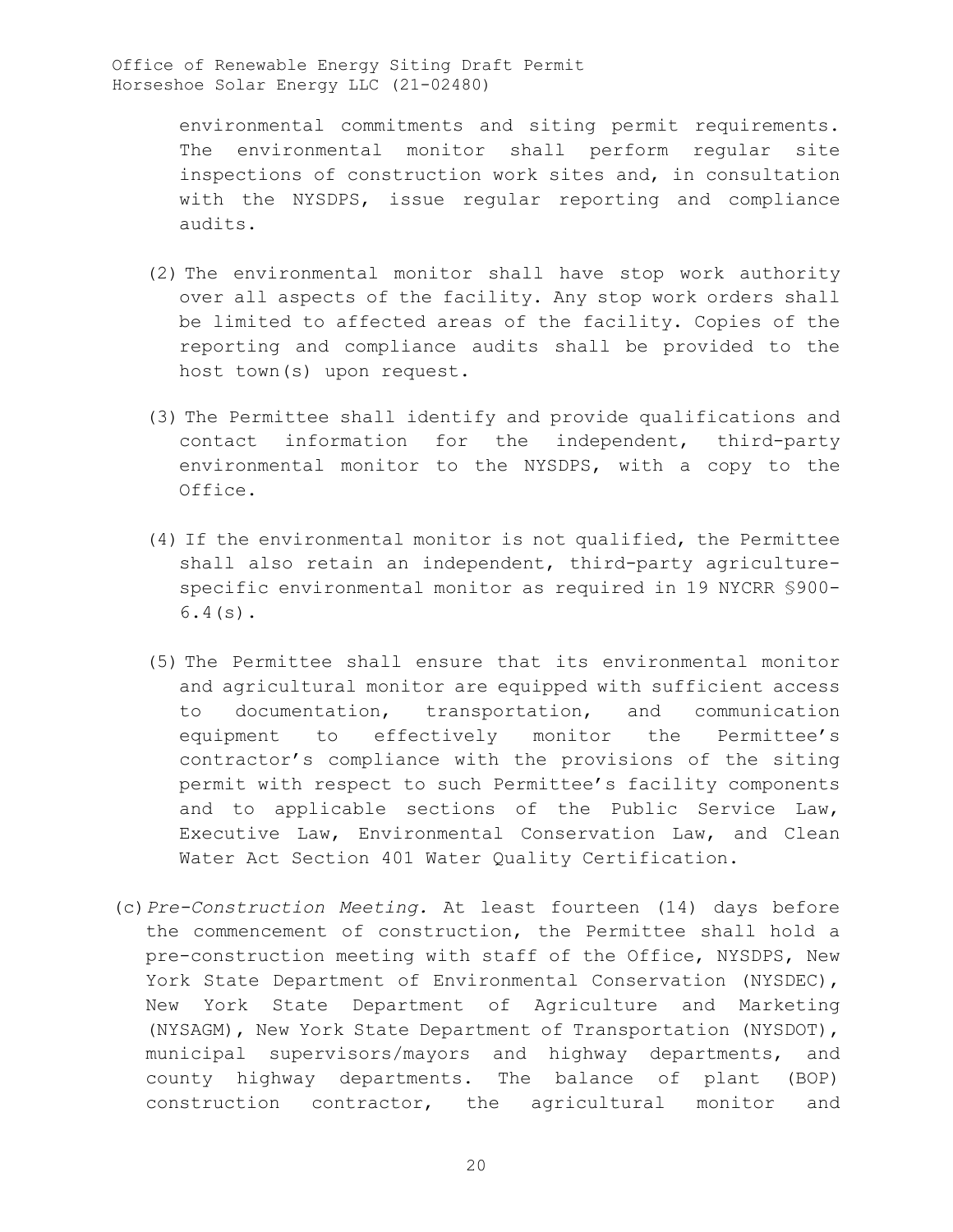environmental monitor shall be required to attend the preconstruction meeting.

- (1) An agenda, the location, and an attendee list shall be agreed upon between staff of the Office and the NYSDPS and the Permittee and distributed to the attendee list at least one (1) week prior to the meeting;
- (2) Maps showing designated travel routes, construction worker parking and access road locations and a general facility schedule shall be distributed to the attendee list at least one (1) week prior to the meeting;
- (3) The Permittee shall supply draft minutes from this meeting to the attendee list for corrections or comments, and thereafter the Permittee shall issue the finalized meeting minutes; and
- (4) If, for any reason, the BOP contractor cannot finish the construction of the facility, and one (1) or more new BOP contractors are needed, there shall be another preconstruction meeting with the same format as outlined in this section.
- (d)*Construction Reporting and Inspections*. During facility construction, the Permittee shall report construction status and support inspections as follows:
	- (1) Every two (2) weeks, the Permittee shall provide NYSDPS and Office staff, and the host municipalities with a report summarizing the status of construction activities, and the schedule and locations of construction activities for the next two (2) weeks.
	- (2) Prior to entry onto the facility site for on-site inspections, the Permittee shall conduct a tailgate meeting to communicate required safety procedures and worksite hazards to site inspectors.
	- (3) The Permittee shall accommodate reviews of any of the following during a monthly inspection and at other times as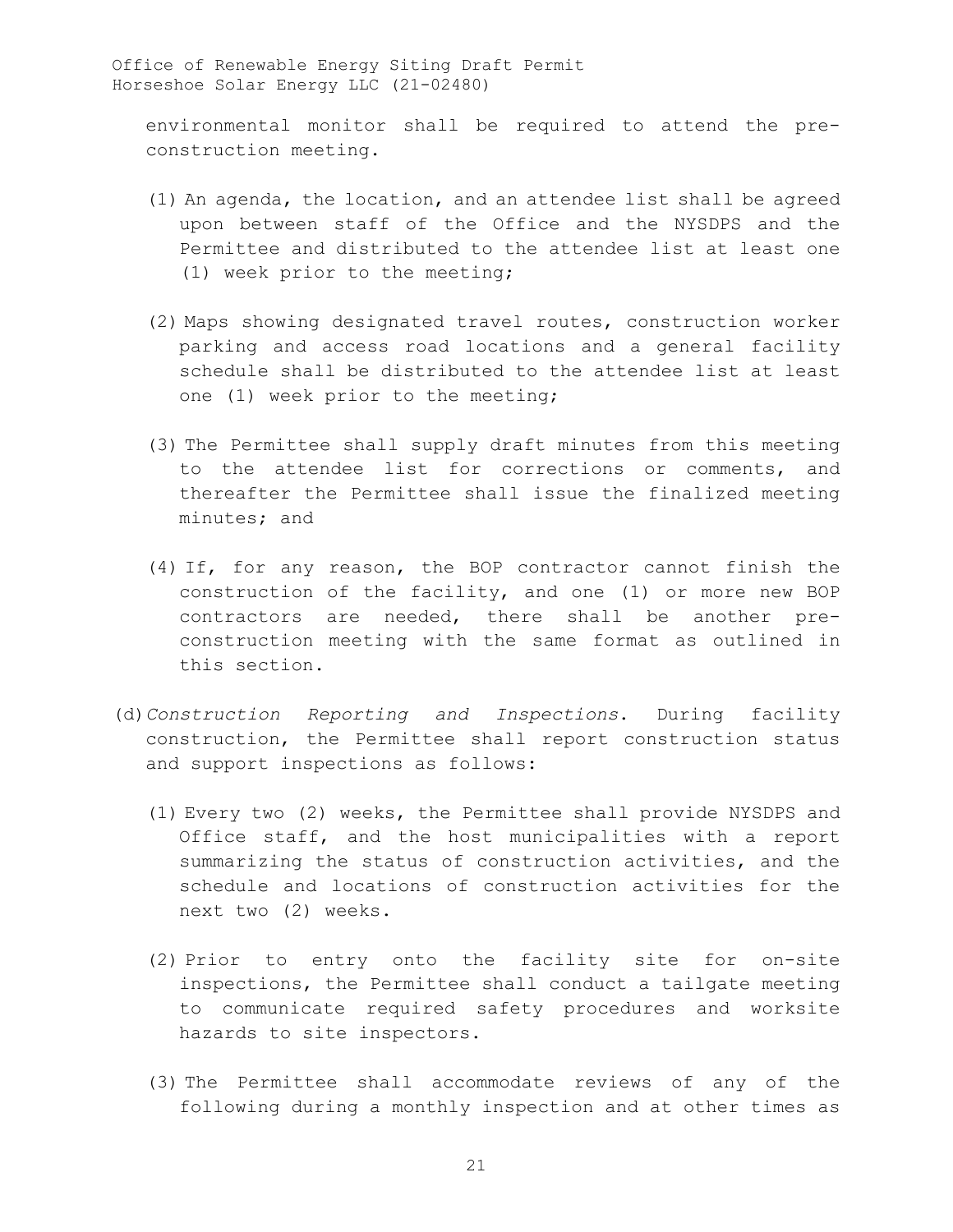may be determined by NYSDPS staff:

- (i) The status of compliance with siting permit conditions;
- (ii) Field reviews of the facility site;
- (iii) Actual or planned resolutions of complaints;
- (iv) Significant comments, concerns, or suggestions made by the public, municipalities, or other agencies and indicate how the Permittee has responded to the public, local governments, or other agencies; and
- (v) The status of the facility in relation to the overall schedule established prior to the commencement of construction; and
- (vi) Other items the Permittee, NYSDPS staff, or Office staff consider appropriate.
- (4) After every monthly inspection, the Permittee shall provide the municipalities and agencies involved in the inspection with a written record of the results of the inspection, including resolution of issues and additional measures to be taken.
- (e)*Flagging.* At least two (2) weeks before tree clearing or ground disturbing activities, the Permittee shall stake or flag the planned limits of disturbance (LOD), the boundaries of any delineated NYS-regulated wetlands, waterbodies or streams in the LOD (as identified in the delineations prepared pursuant to 19 NYCRR §§900-1.3(e) and (f)), and any known archeological sites identified in the approved Cultural Resources Avoidance, Minimization and Mitigation Plan required in 19 NYCRR §900- 10.2(g) **(see Site Specific Condition 6(e))**, all on or off ROW access roads, limits of clearing and other areas needed for construction, including, but not limited to, turbine or solar array work areas, proposed infiltration areas for postconstruction stormwater management, and laydown and storage areas. In addition, archeological sites shall be surrounded with construction fencing and a sign stating restricted access.
- (f)*Dig Safely NY*. Prior to the commencement of construction, the Permittee shall become a member of Dig Safely New York. The Permittee shall require all contractors, excavators, and operators associated with its facilities to comply with the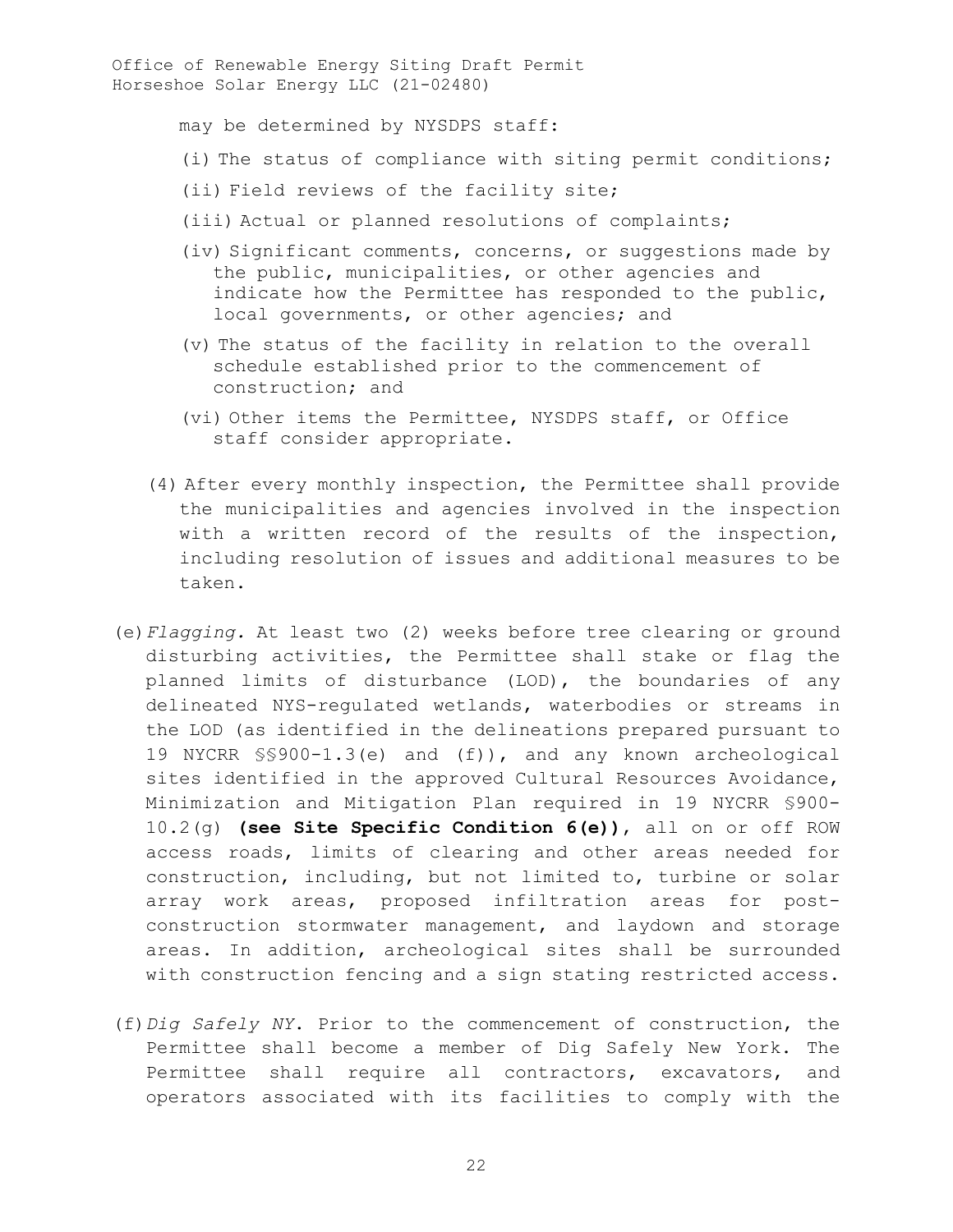requirements of the PSC's regulations regarding the protection of underground facilities at 16 NYCRR Part 753.

- (g)*Natural Gas Pipeline Cathodic Protection*. The Permittee shall contact all pipeline operators within the facility site and land owners, if necessary, on which facility components are to be located or whose property lines are within the zone of safe siting clearance, if any, and shall reach an agreement with each operator to provide that the facility's collection and interconnection systems will not damage any identified pipeline's cathodic protection system or produce damage to the pipeline, either with fault current or from a direct strike of lightning to the collection and interconnection systems, specifically addressing 16 NYCRR §255.467 (External corrosion control; electrical isolation).
- (h)*Pole Numbering*. The Permittee shall comply with all requirements of the PSC's regulations regarding identification and numbering of above ground utility poles at 16 NYCRR Part 217.
- (i)*Fencing*. All mechanical equipment, including any structure for storage of batteries, shall be enclosed by fencing of a minimum height of seven (7) feet with a self-locking gate to prevent unauthorized access.
- (j)*Air Emissions.* To minimize air emissions during construction, the Permittee shall:
	- (1) Prohibit contractors from leaving generators idling when electricity is not needed and from leaving diesel engines idling when equipment is not actively being used;
	- (2) Implement dust control procedures to minimize the amount of dust generated by construction activities in a manner consistent with the Standards and Specifications for Dust Control, as outlined in the New York State Standards and Specifications for Erosion and Sediment Control (see 19 NYCRR §900-15.1(i)(1)(i));
	- (3) Use construction equipment powered by electric motors where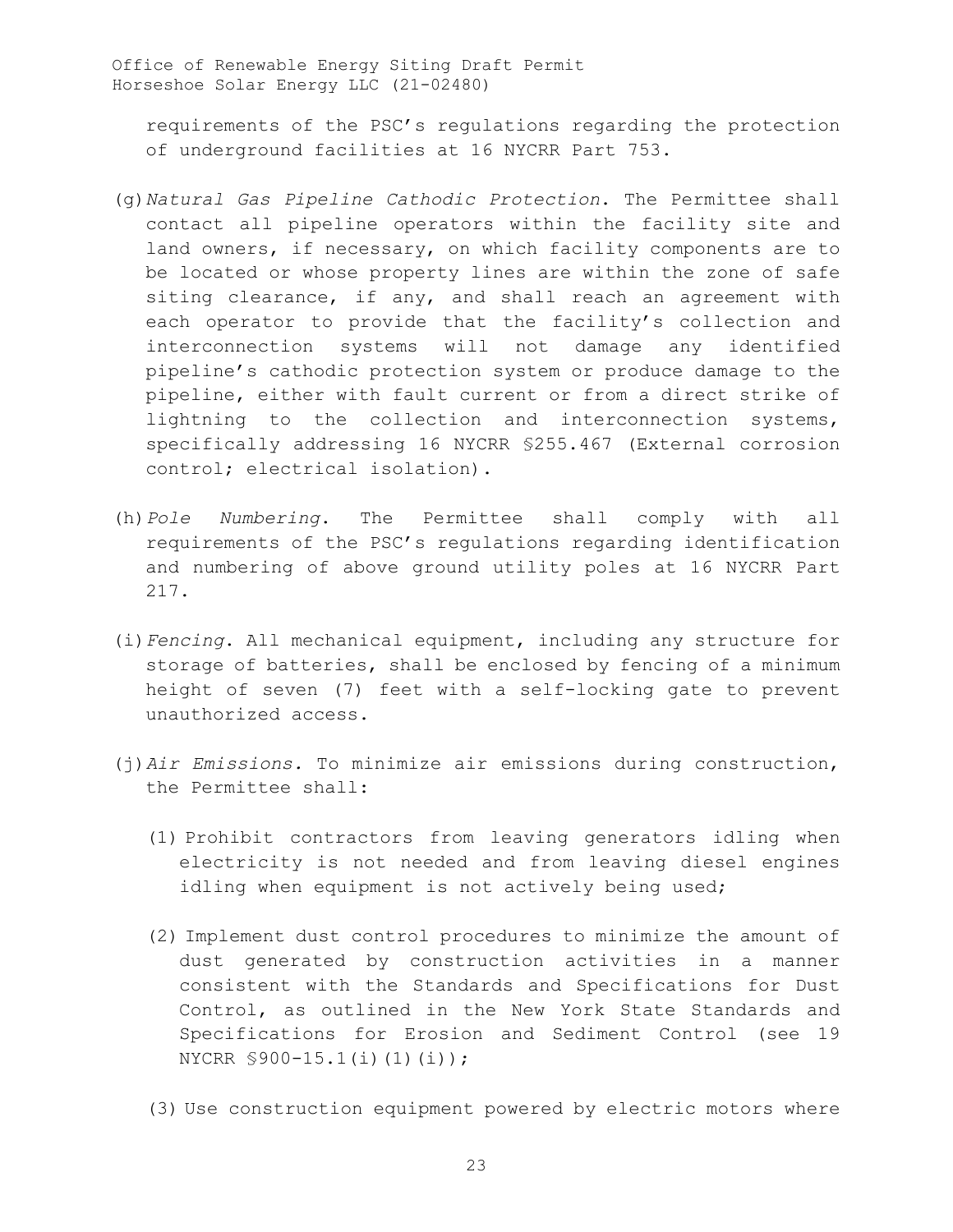feasible, or by ultra-low sulfur diesel; and

- (4) Dispose or reuse cleared vegetation in such a way that that minimizes greenhouse gas emissions (e.g., lumber production or composting).
- (k)*Construction Noise*. To minimize noise impacts during construction, the Permittee shall:
	- (1) Maintain functioning mufflers on all transportation and construction machinery;
	- (2) Respond to noise and vibration complaints according to the complaint resolution protocol approved by the Office; and
	- (3) Comply with all substantive provisions of all local laws regulating construction noise unless they are waived.

(l)*Visual Mitigation.* 

- (1) *Wind Facilities*. The Permittee shall implement the approved Visual Impacts Minimization and Mitigation Plan required in §900-2.9 of this Part, including the following: **(NOT APPLICABLE)**
	- (i) Adoption of visual design features requirements; **(NOT APPLICABLE)**
	- (ii) Visual contrast minimization and mitigation measures; **(NOT APPLICABLE)**
	- (iii) Operational effects minimization measures, including shadow flicker minimization mitigation and other measures necessary to achieve a maximum of thirty (30) hours annually at any non-participating residential receptor, subject to verification using shadow prediction and operational controls at appropriate wind turbines; **(NOT APPLICABLE)**
	- (iv) Lighting Plan; **(NOT APPLICABLE)** and
	- (v) Screen Planting Plans. **(NOT APPLICABLE)**
- (2) *Solar Facilities*. The Permittee shall implement the approved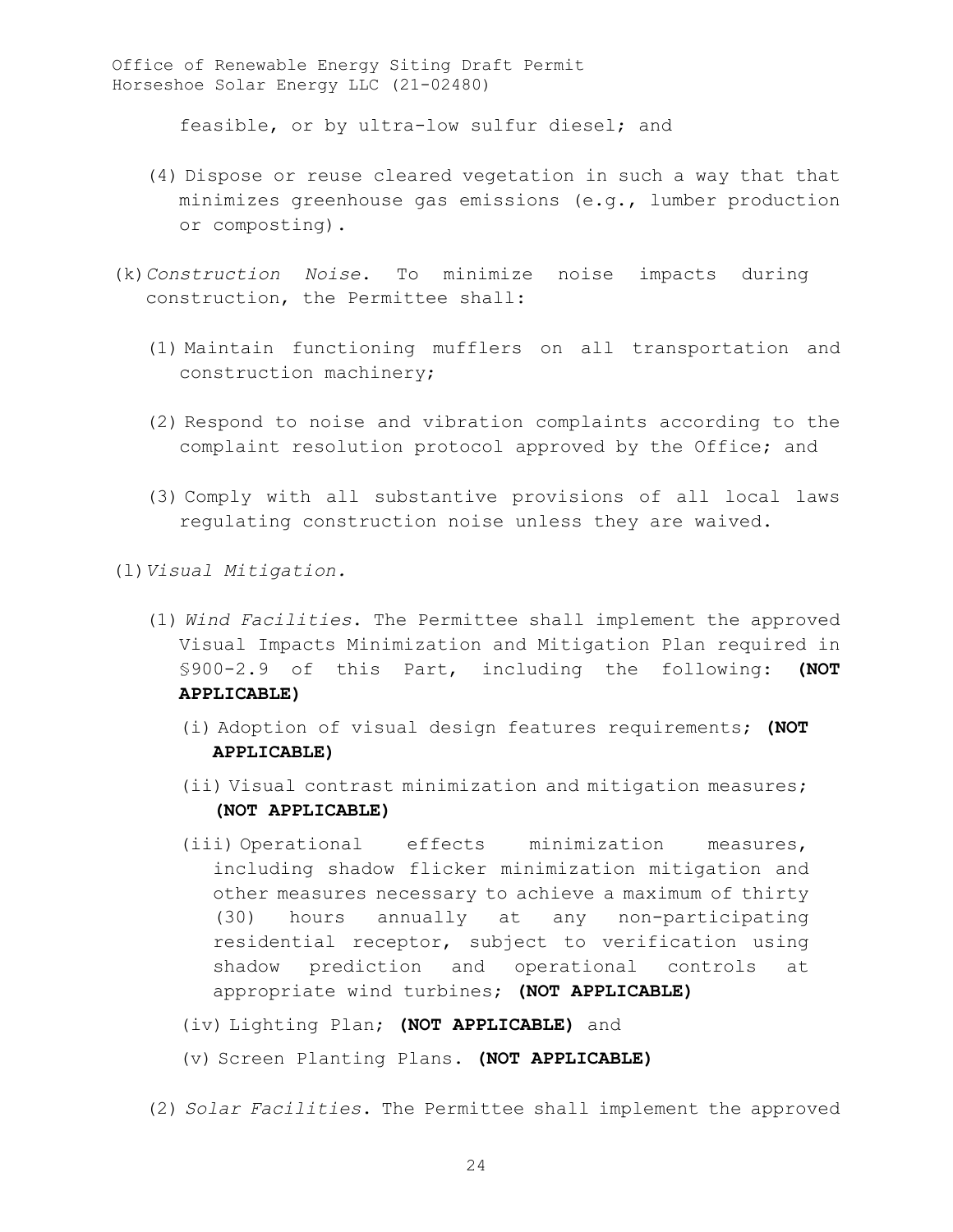> Visual Impacts Minimization and Mitigation Plan as required in 19 NYCRR §900-2.9, including the following **(see Site Specific Condition 6(b))**:

- (i) Visual contrast minimization and mitigation measures **(see Site Specific Condition 6(b))**;
- (ii) Lighting Plan (see Site Specific Condition 6(d)) **(see Site Specific Condition 6(b))**;
- (iii) Solar glare mitigation requirements **(see Site Specific Condition 6(b))**; and
- (iv) Screen Planting Plans (see Site Specific Condition 6(d)) **(see Site Specific Condition 6(b))**.
- (3) *Screen Planting Plans.* The Permittee shall retain a qualified landscape architect, arborist, or ecologist to inspect the screen plantings for two (2) years following installation to identify any plant material that did not survive, appears unhealthy, and/or otherwise needs to be replaced. The Permittee shall remove and replace plantings that fail in materials, workmanship or growth within two (2) years following the completion of installing the plantings. **(See Site Specific Condition 6(b))**

(m)*General Environmental Requirements.* 

- (1) *Limits of Disturbance (LOD).* Construction shall not directly disturb areas outside the construction limits shown on the design drawings.
- (2) *Blasting*. Blasting shall be designed and controlled to meet the limits for ground vibration set forth in United States Bureau of Mines Report of Investigation 8507 Figure B-1 (see 19 NYCRR §900- 15.1(k)(1)(i)) and air overpressure shall be under the limits set forth in the *Conclusion* Section in United States Bureau of Mines Report of Investigation 8485 (USBM RI 8507 and USBM RI 8485 (see 19 NYCRR § 900- 15.1(k)(1)(ii)) to protect structures from damage. **(NOT APPLICABLE) (See Site Specific Condition 6(c))**
- (3) *Karst*. Blasting operations in locations where geotechnical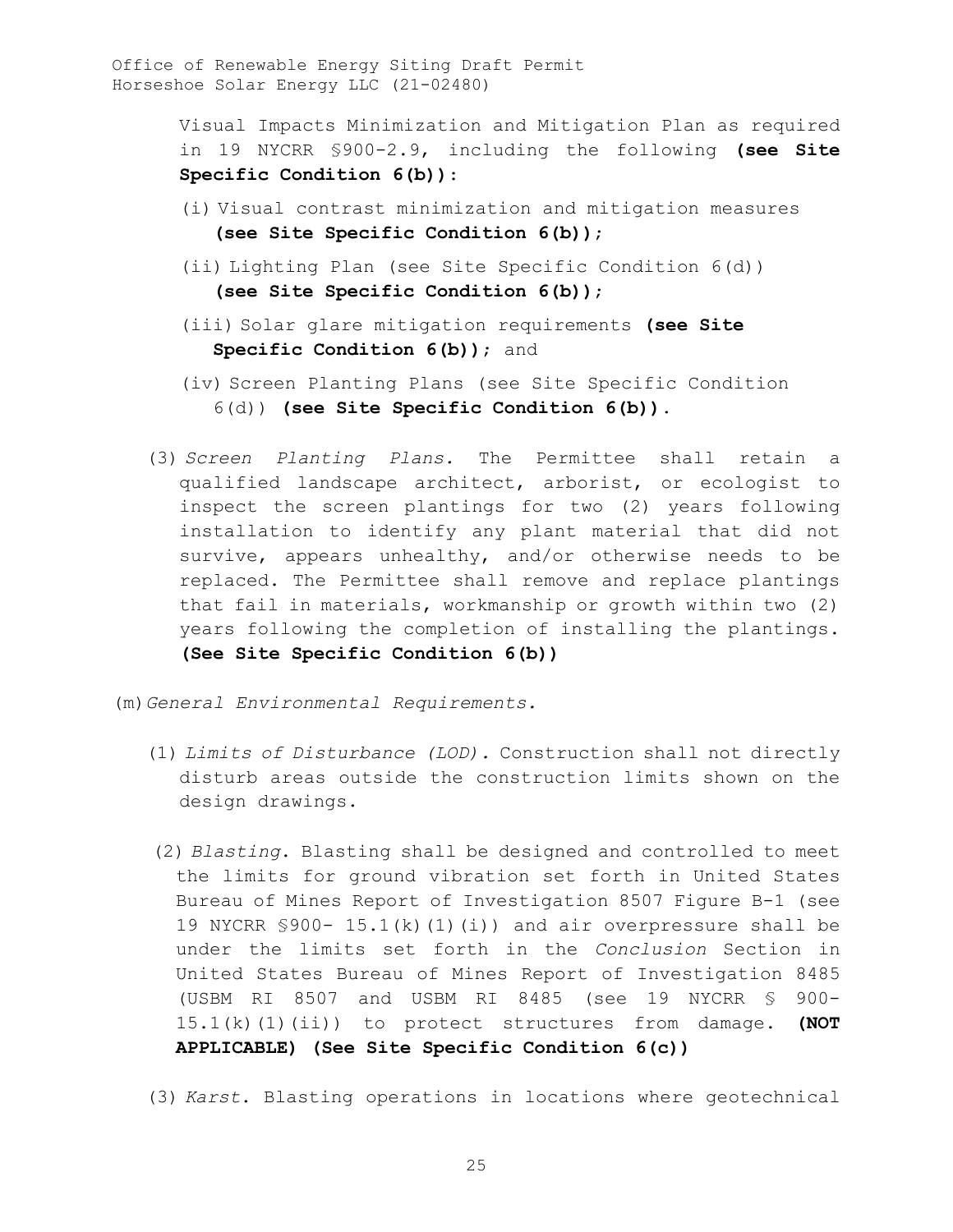> investigations confirm the presence of subsurface karst features shall be limited or performed under specific procedures recommended for those locations by a geotechnical engineer licensed to practice in the State of New York. **(NOT APPLICABLE) (See Site Specific Condition 6(c))**

- (4) *E&S Materials.* Permanent erosion control fabric or netting used to stabilize soils prior to establishment of vegetative cover or other permanent measures shall be one hundred (100) percent biodegradable natural product, excluding silt fence. Use of hay for erosion control or other construction-related purposes is prohibited to minimize the risk of introduction of invasive plant species.
- (5) *Spill Kits*. All construction vehicles and equipment shall be equipped with a spill kit. All equipment shall be inspected daily for leaks of petroleum, other fluids, or contaminants; equipment may only enter a stream channel if found to be free of any leakage. Any leaks shall be stopped and cleaned up immediately. Spillage of fuels, waste oils, other petroleum products or hazardous materials shall be reported to the NYSDEC's Spill Hotline within two (2) hours, in accordance with the NYSDEC Spill Reporting and Initial Notification Requirements Technical Field Guidance (see 19 NYCRR  $$900-15.1(i)(1)(iii)$ . The Office and the NYSDPS shall also be notified of all reported spills in a timely manner.
- (6) *Construction Debris*. Any debris or excess construction materials shall be removed to a facility duly authorized to receive such material. No burying of construction debris or excess construction materials is allowed.
- (7) *Clearing Areas*. Tree and vegetation clearing shall be limited to the minimum necessary for facility *construction* and operation, and as detailed on final construction plans.
- (8) *Clearing Methods*. *When* conducting clearing, the Permittee shall:
	- (i) Comply with the provisions of 6 NYCRR Part 192, Forest Insect and Disease Control, and ECL §9-1303 and any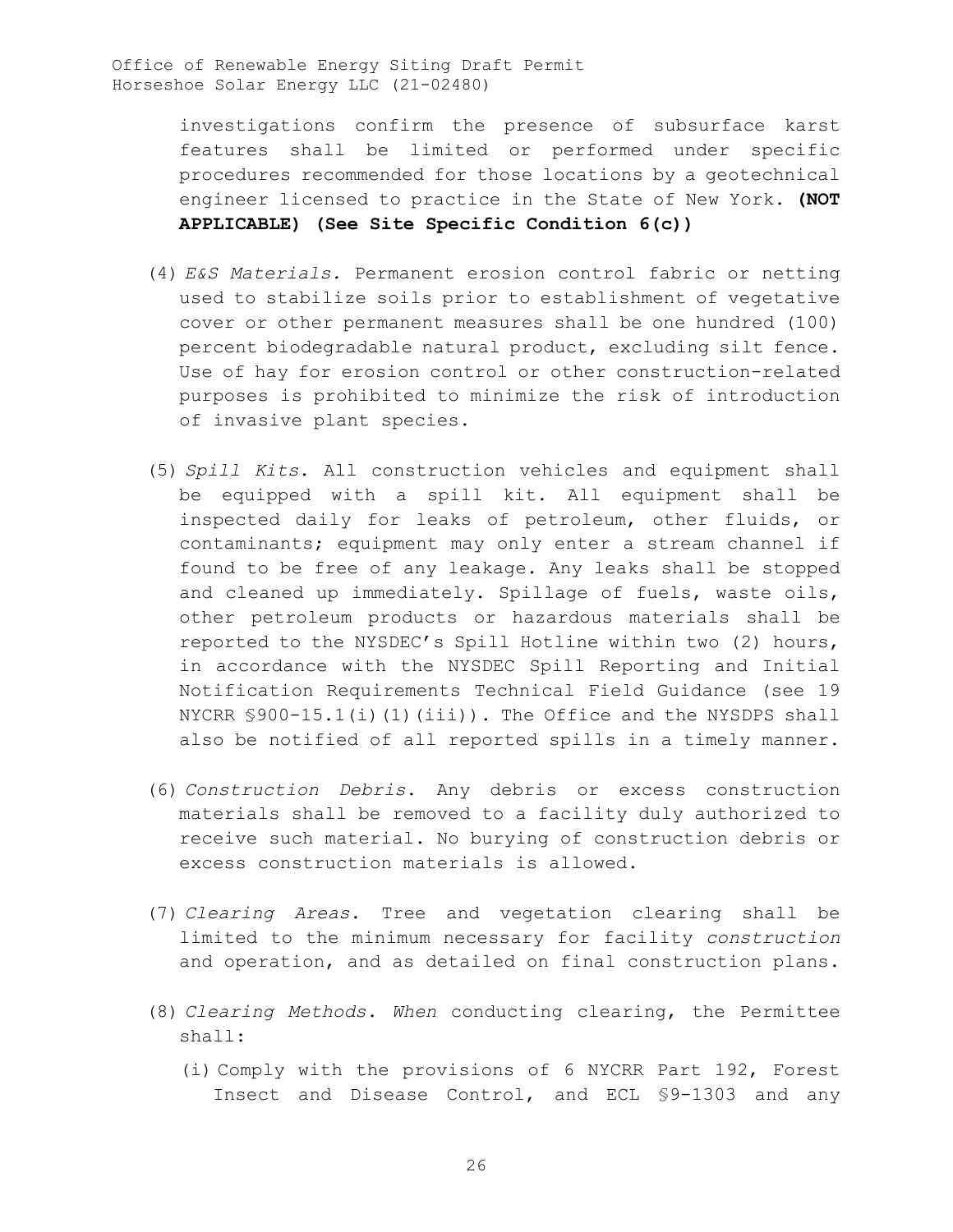quarantine orders issued thereunder;

- (ii) Not create a maximum wood chip depth greater than three (3) inches, except for chip roads (if applicable), nor store or dispose wood chips in wetlands, within stream banks, delineated floodways, or active agricultural fields;
- (iii) Not dispose of vegetation or slash by burning anywhere or burying within a wetland or adjacent area; and
- (iv) Coordinate with landowners to salvage merchantable logs and fuel wood. Where merchantable logs and fuel wood will not be removed from the facility site during clearing activities, final construction plans shall indicate locations of stockpiles to be established for removal from site or future landowner resource recovery.
- (9) *Invasive Insects*. To control the spread of invasive insects, the Permittee shall provide training for clearing and construction crews to identify the Asian Longhorn Beetle and the Emerald Ash Borer and other invasive insects of concern as a potential problem at the facility site. If these insects are found, they shall be reported to the NYSDEC as soon as practicable.
- (n)*Water Supply Protection.* 
	- (1) For wind facilities: **(NOT APPLICABLE)**
		- (i) No wind turbine shall be located within one hundred (100) feet of an existing, active water supply well or water supply intake. **(NOT APPLICABLE)**
		- (ii) Blasting shall be prohibited within five hundred (500) feet of any known existing, active water supply well or water supply intake on a non-participating property. **(NOT APPLICABLE)**
		- (iii) The Permittee shall engage a qualified third party to perform pre- and post- construction testing of the potability of water wells within the below specified distances of construction disturbance before commencement of construction and after completion of construction to ensure the wells are not impacted, provided the Permittee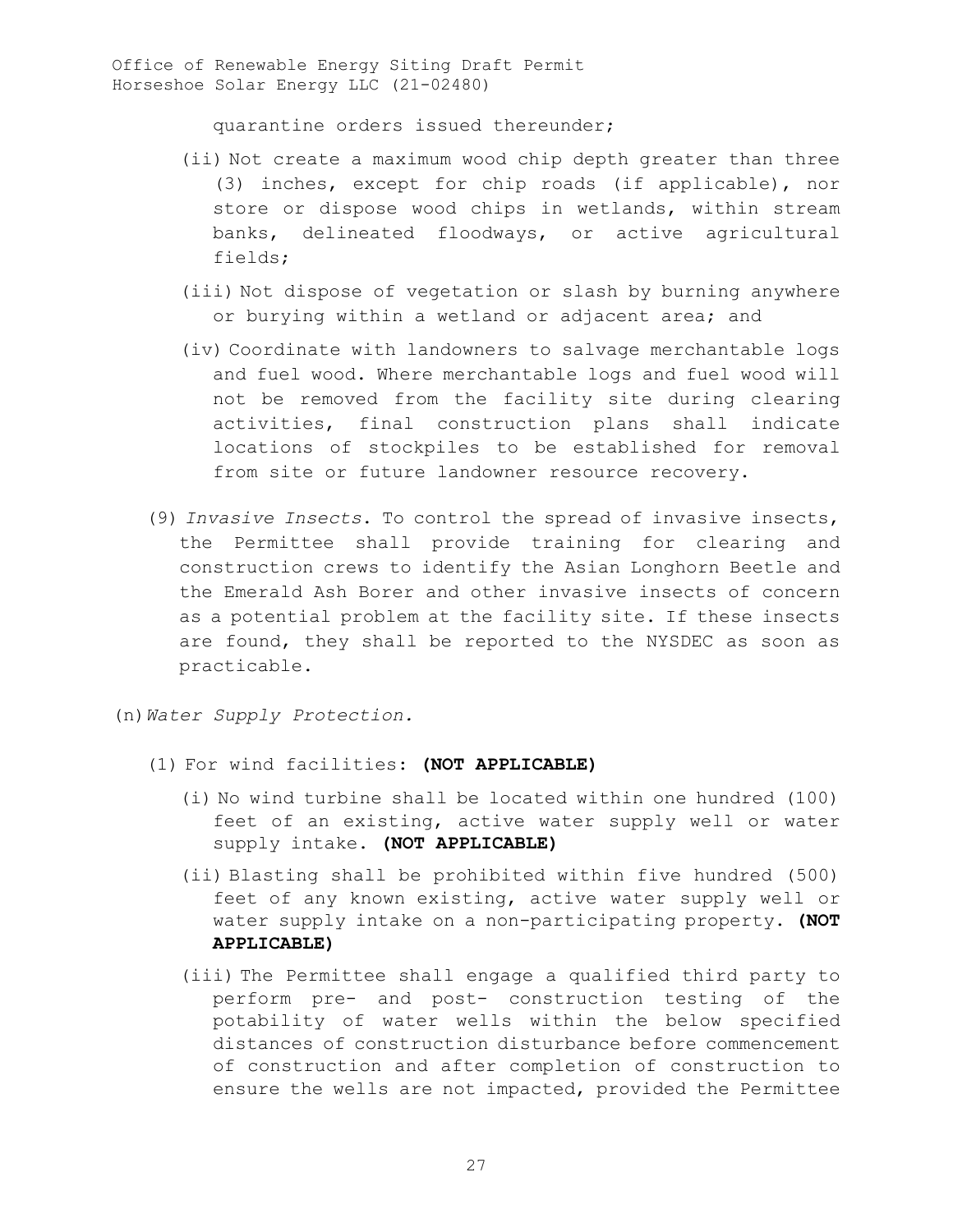- is granted access by the property owner: **(NOT APPLICABLE)**
- *(a)*Collection lines or access roads within one hundred (100) feet of an existing, active water supply well on a non-participating property; **(NOT APPLICABLE)**
- *(b)*Blasting within one thousand (1,000) feet of an existing, active water supply well on a nonparticipating property; **(NOT APPLICABLE)** and
- *(c)*Horizontal Directional Drilling (HDD) operations within five hundred (500) feet of an existing, active water supply well on a non-participating property. **(NOT APPLICABLE)**
- (iv) Should the third-party testing, as required by subparagraph (iii) of this paragraph, conclude that the water supplied by an existing, active water supply well met federal (see 19 NYCRR §900-15.1(j)(1)(i)) and state standards for potable water (see 10 NYCRR Part 75, Appendix 75-c) prior to construction, but failed to meet such standards after construction as a result of facility activities, the Permittee shall cause a new water well to be constructed, in consultation with the property owner, at least one hundred (100) feet from collection lines and access roads, and at least five hundred (500) feet from wind turbines, as practicable given siting constraints and landowner preferences. The results of such tests and reports shall be made available to the relevant municipalities upon request. **(NOT APPLICABLE)**
- (2) For solar facilities:
	- (i) Pier and post driving activities, except for fence and utility poles, shall be prohibited within one hundred (100) feet of any existing, active drinking water supply well; use of earth screws is permitted.
	- (ii) If required, blasting shall be prohibited within five hundred (500) feet of any known existing, active water supply well or water supply intake on a non-participating property.
	- (iii) The Permittee shall engage a qualified third party to perform pre- and post- construction testing of the potability of water wells within the below specified distances of construction disturbance before commencement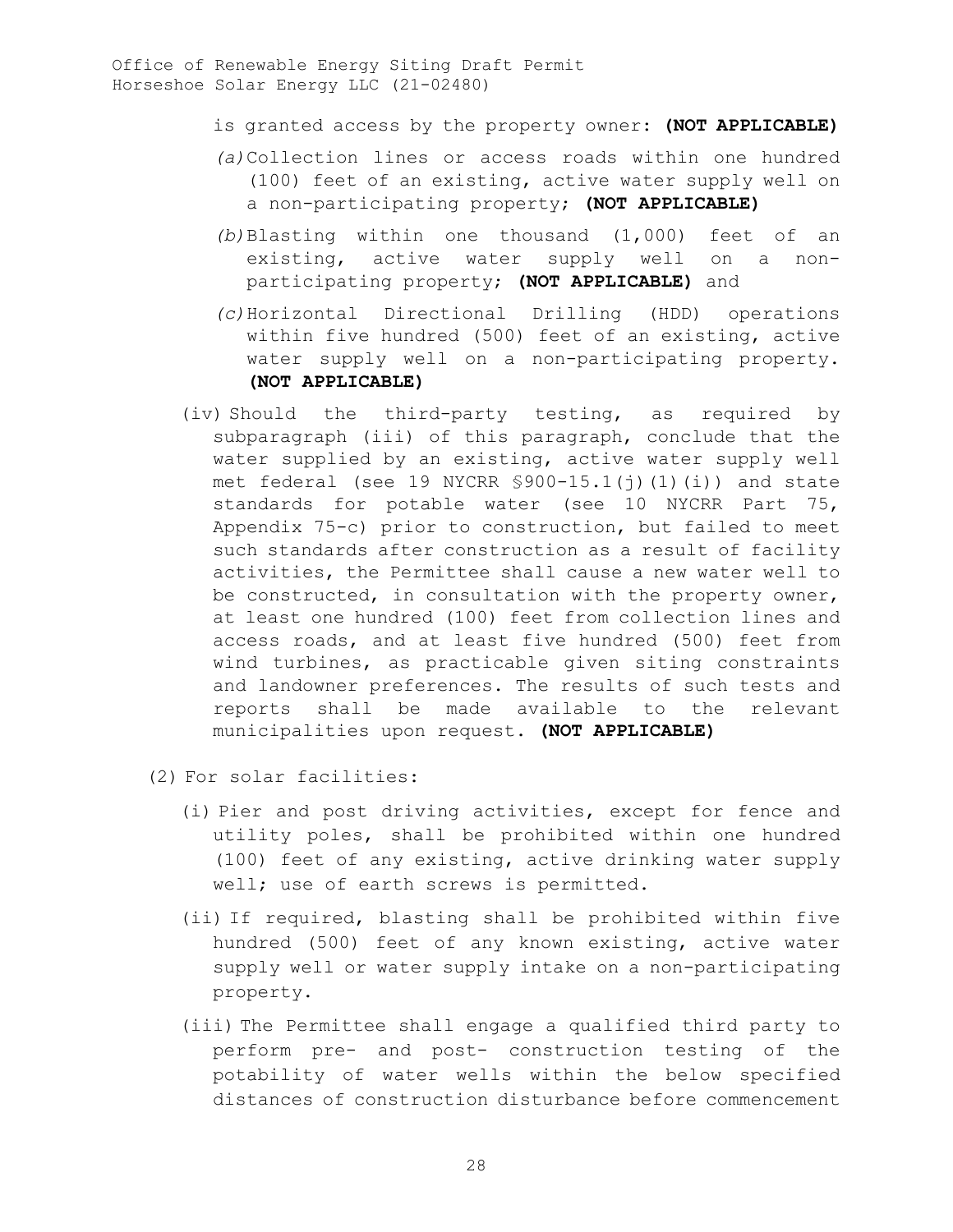of civil construction and after completion of construction to ensure the wells are not impacted, provided the Permittee is granted access by the property owner:

- *(a)*Collection lines or access roads within one hundred (100) feet of an existing, active water supply well on a non-participating property;
- *(b)*Blasting within one thousand (1,000) feet of an existing, active water supply well on a nonparticipating property;
- *(c)*Pier or post installations within two hundred (200) feet of an existing, active water supply well on a non-participating property; and
- *(d)*HDD operations within five hundred (500) feet of an existing, active water supply well on a nonparticipating property.
- (iv) Should the third-party testing conclude that the water supplied by an existing, active water supply well met federal (see 19 NYCRR  $$900-15.1(j)(1)(i)$ ) and state standards for potable water (see 10 NYCRR Part 75, Appendix 75-c) prior to construction, but failed to meet such standards post construction as a result of facility activities, the Permittee shall cause a new water well to be constructed, in consultation with the property owner, at least one hundred (100) feet from collection lines and access roads, and at least two hundred (200) feet from all other facility components. The results of such tests and reports shall be made available to the relevant municipalities upon request.
- (o)*Threatened and Endangered Species.* 
	- (1) For facilities that would impact NYS threatened or endangered species other than NYS threatened or endangered grassland birds or their habitat, the Permittee shall implement an approved Net Conservation Benefit Plan (NCBP) that shall include the following **(see Site Specific Condition 6(g)(2))**: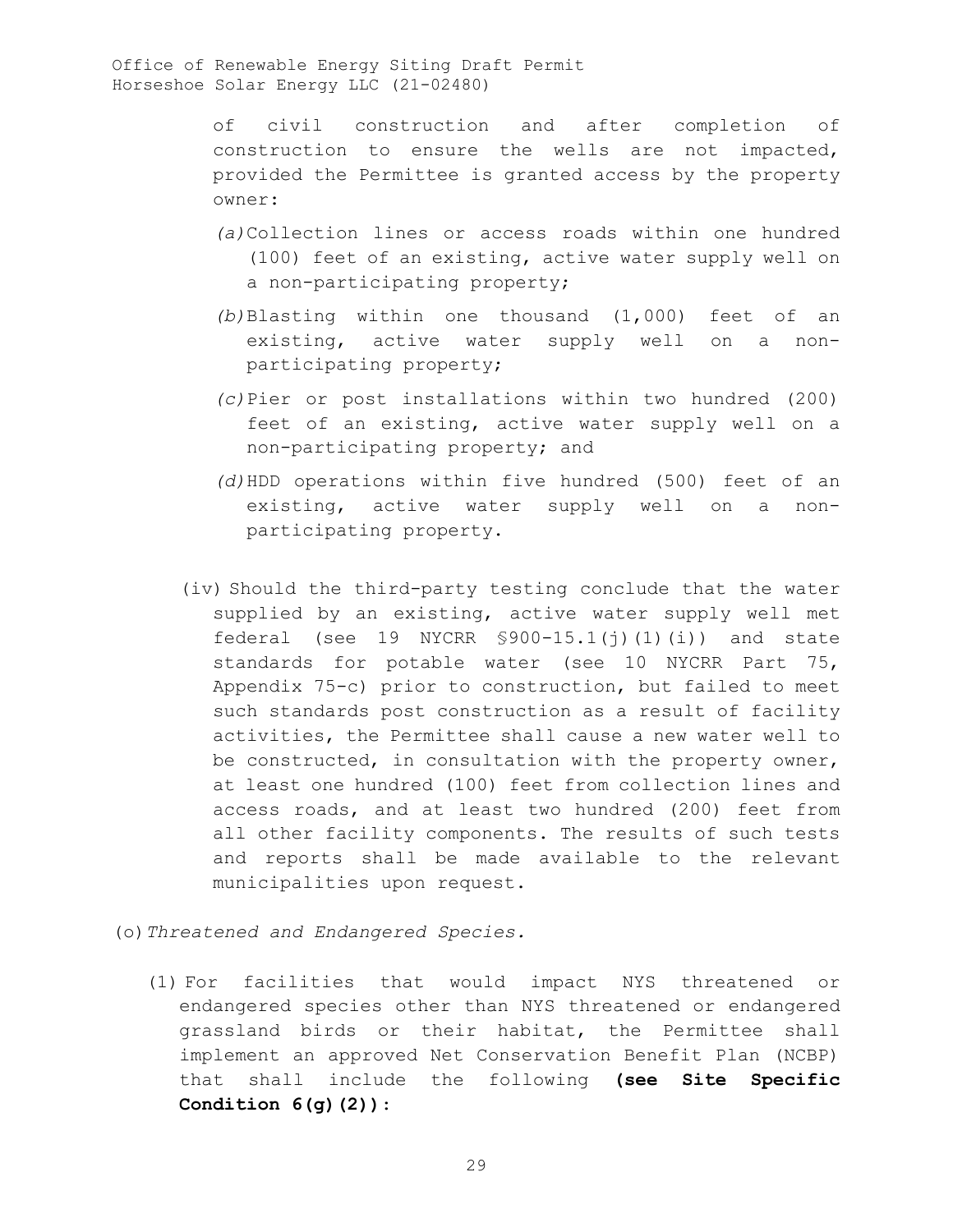- (i) A demonstration that the NCBP results in a positive benefit on each of the affected species **(see Site Specific Condition 6(g)(2))**;
- (ii) Detailed explanation of the net conservation benefit to the species based on the actual location and type of minimization measures to be taken for each of the affected species **(see Site Specific Condition 6(g)(2))**;
- (iii) Full source information supporting a determination as to the net conservation benefit for each of the affected species **(see Site Specific Condition 6(g)(2))**;
- (iv) A consideration of potential minimization and mitigation measures for each of the affected species **(see Site Specific Condition 6(g)(2))**;
- (v) A consideration of potential sites for mitigation measures for each of the affected species **(see Site Specific Condition 6(g)(2))**;
- (vi) The identification and detailed description of the mitigation actions that will be undertaken by the Permittee to achieve a net conservation benefit to the affected species, including, if applicable, payment of a required mitigation fee into the Endangered and Threatened Species Mitigation Fund established pursuant to section 99(hh) of the New York State Finance Law **(see Site Specific Condition 6(g)(2))**; and
- (vii) To the extent that physical mitigation will be performed, a letter or other indication of the Permittee's financial and technical capability and commitment to fund and execute such management, maintenance and monitoring for the life of the facility/term of the siting permit **(see Site Specific Condition 6(g)(2))**.
- (2) For facilities determined pursuant to the procedures set forth in §900-2.13(e)(2) to have de minimis impacts to NYS threatened or endangered grassland birds:
	- (i) If an active nest is identified within the facility site prior to or during construction, and the facility results in adverse impacts to the nest or grasslands twenty-five (25) acres or more in size that were previously (during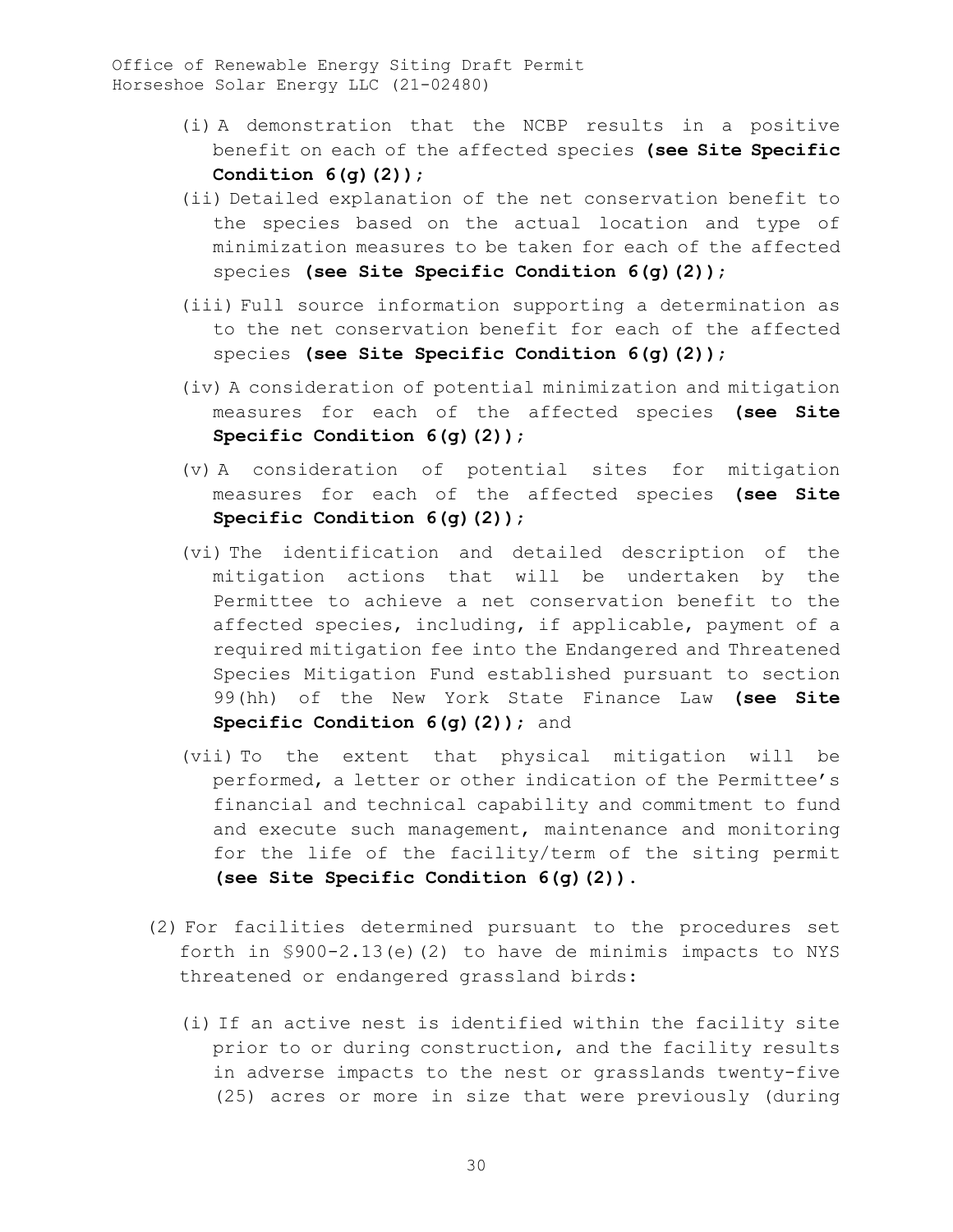> pre-application) or newly (prior to or during construction) determined to be occupied habitat, then the Permittee shall coordinate with the NYSDPS and the Office to adjust the limits of disturbance and/or adjust the construction schedule to avoid work in the area until nesting has been completed or the Permittee shall pay into the Endangered and Threatened Species Mitigation Bank Fund the required mitigation fee commensurate with the actual acreage taken.

- (3) For facilities that will have more than a de minimis impact on NYS threatened or endangered grassland birds, the Permittee shall implement the following as part of the NCBP **(see Site Specific Condition 6(g)(1))**:
	- (i) The Permittee shall implement environmental monitoring immediately prior to and during construction in the occupied habitat to search for NYS threatened or endangered species occurrence based on the species' seasonal windows for presence. **(See Site Specific Condition 6(g)(1))**
	- (ii) If active nests of the NYS threatened or endangered species are found within the occupied habitat, then the Permittee shall coordinate with the NYSDPS and the Office to adjust the limits of disturbance and/or adjust the construction schedule to avoid work in the area until nesting has been completed. **(See Site Specific Condition 6(g)(1)))**
	- (iii) To avoid direct impacts to NYS threatened or endangered grassland bird species, the following work windows apply for all ground disturbance and construction-related activities, including restoration and equipment/component staging, storage, and transportation, within occupied habitat **(see Site Specific Condition 6(g)(1))**:
		- *(a)*In NYS threatened or endangered grassland bird occupied breeding habitat, work shall be conducted only between August 16 and April 22 **(see Site Specific Condition 6(g)(1))**;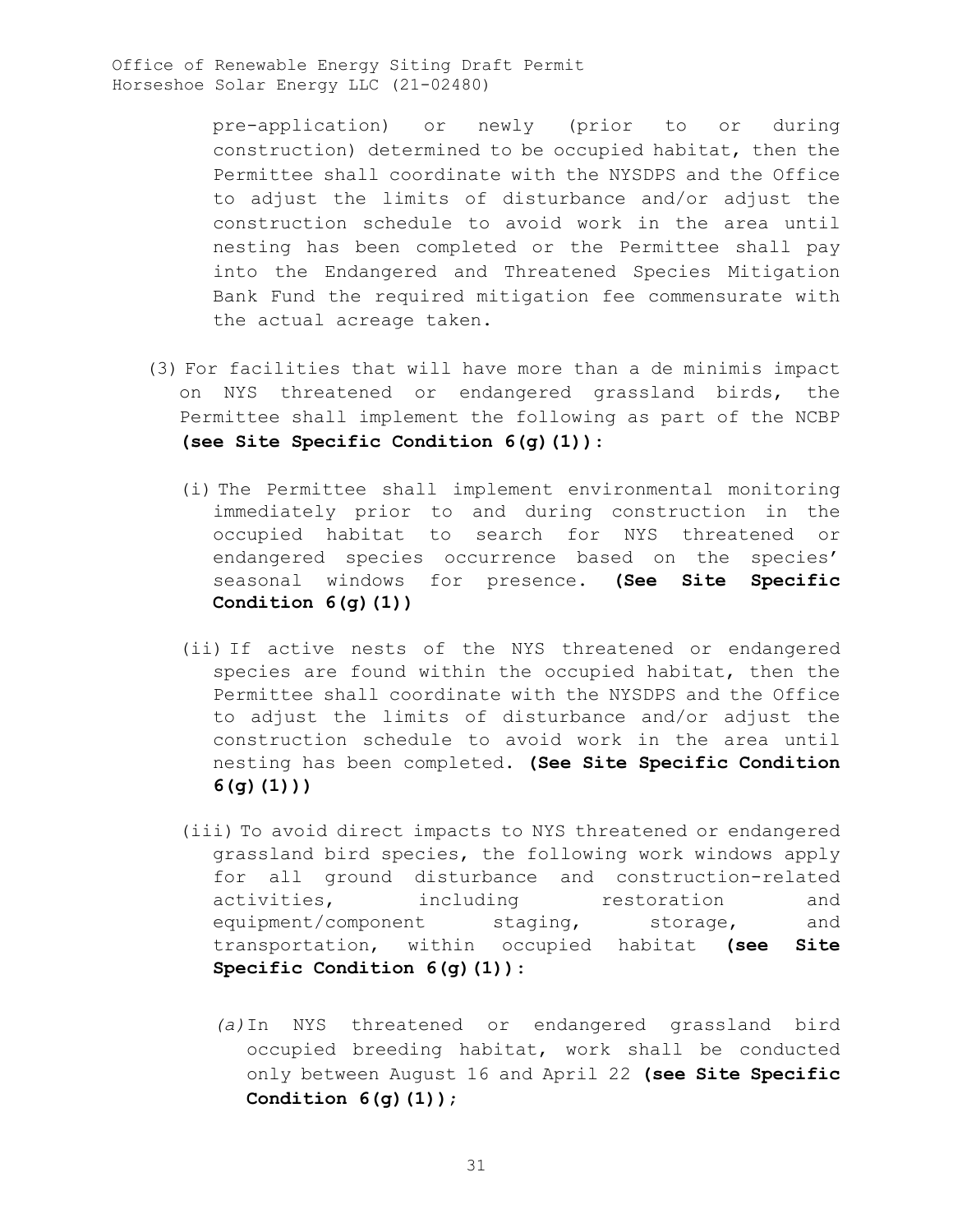- *(b)*In NYS threatened or endangered grassland bird occupied wintering habitat, work shall be conducted only between April 1 and November 14 **(see Site Specific Condition 6(g)(1))**;
- *(c)*In areas of the facility where both breeding and wintering occupied habitat occurs, work shall be conducted only between August 16 and November 14, and between April 1 and 22 **(see Site Specific Condition 6(g)(1))**.
- (iv) If fields within identified occupied breeding habitat are planted with row crops (e.g., corn, beans, or vegetables) in the farming season prior to the commencement of facility construction and such fields were historically used for row crops during at least one of the prior five (5) years, these fields will not be subject to the construction timing restrictions set forth in subparagraphs (iii)(a) and (c) of this paragraph **(see Site Specific Condition 6(g)(1))**.
- (v) If the Permittee has identified construction activities that must occur between November 15 and March 31 in identified NYS threatened or endangered grassland bird occupied wintering habitat, or between April 23 and August 15 in identified NYS threatened or endangered grassland bird occupied breeding habitat outside of row crop areas described above, the occupied habitat area(s) proposed for active construction shall be assessed by an on-site environmental monitor or biologist who shall conduct surveys for NYS threatened or endangered grassland bird species. The surveys shall occur weekly until construction activities have been completed in the occupied habitat area, unless otherwise agreed to by the Office. If no NYS threatened or endangered grassland bird species are detected during the survey, the area shall be considered clear for seven (7) days, when another survey shall be performed. If NYS threatened or endangered grassland bird species are detected, the Permittee shall comply with subdivision (o)(7) of this section. **(See Site Specific Condition 6(g)(1))**
- (vi) All temporary disturbance or modification of established grassland vegetation communities that occurs as a result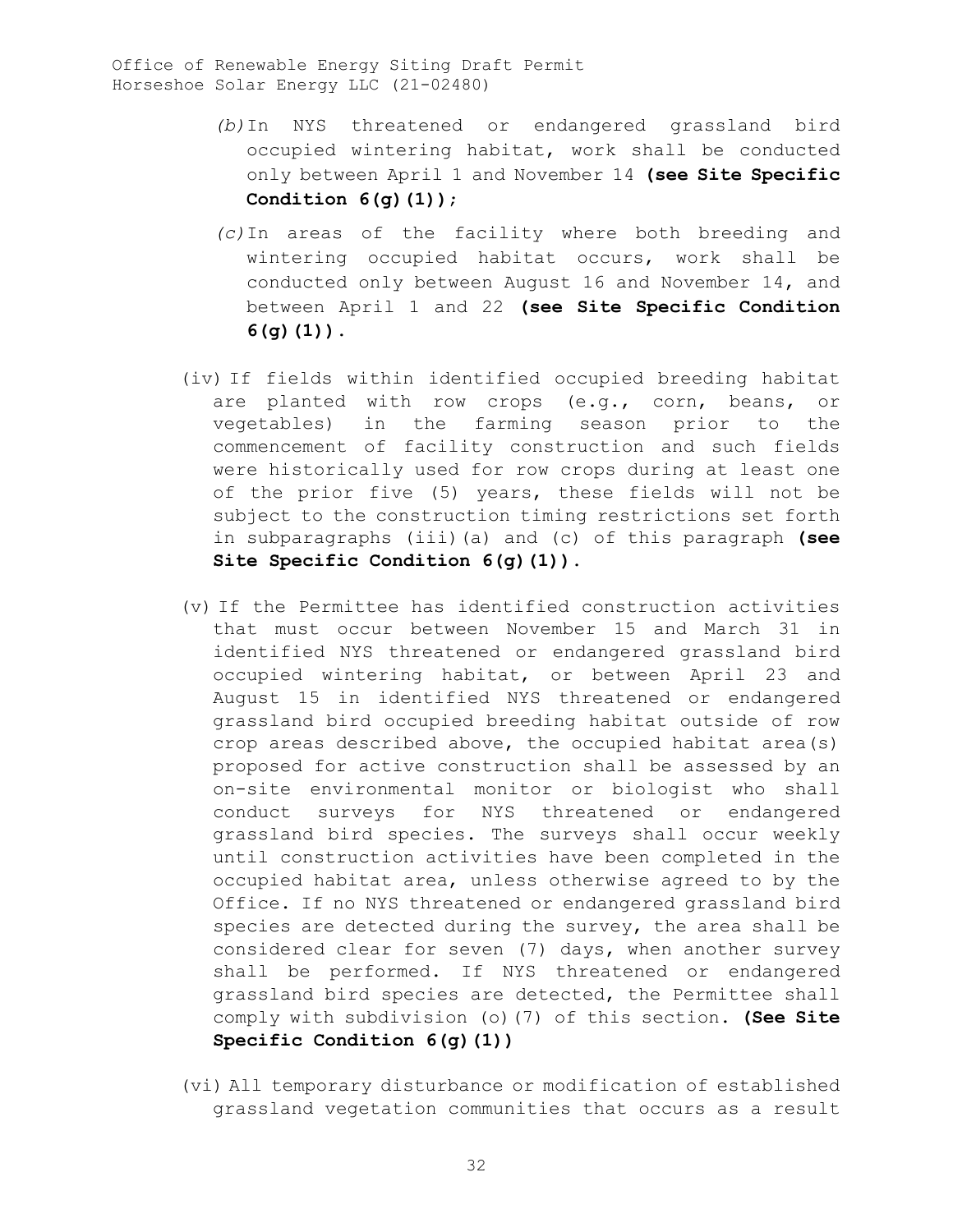> of facility construction, restoration, or maintenance activities shall be restored utilizing a native herbaceous seed mix or the pre-existing grassland vegetative conditions by re-grading and re-seeding with an appropriate native seed mix after disturbance<br>activities are completed, unless returning to are completed, unless returning to agricultural production or otherwise specified by the landowner. These temporarily disturbed or modified areas include all areas within the facility site that do not have impervious cover, such as temporary roads, material and equipment staging and storage areas, and electric line rights of way. **(See Site Specific Condition 6(g)(1))**

- (vii) The Permittee shall implement the avoidance and minimization measures identified in §900-2.13 of this Part and the other conditions herein to minimize potential take of the species. **(See Site Specific Condition 6(g)(1))**
- (viii) To the extent that the Office has determined that the facility would result in impacts to grassland bird occupied habitat requiring mitigation, the Permittee shall pay the required mitigation fee commensurate with the actual acreage of occupied habitat taken into the Endangered and Threatened Species Mitigation Bank Fund with the sole purpose to conserve habitat of similar or higher quality or otherwise achieve a net conservation benefit to the impacted species. **(See Site Specific Condition 6(g)(1))**
- (ix) If the Permittee proposes an NCBP involving Permitteeimplemented grassland bird habitat conservation in lieu of payment of a mitigation fee pursuant to subparagraph (viii) of this paragraph, the required mitigation ratio shall be 0.4 acres of mitigation for every acre of occupied grassland bird breeding habitat determined to be taken and 0.2 acres of mitigation for every acre of occupied grassland bird wintering habitat determined to be taken. These mitigation requirements are based upon multiplying impacts by the ratios described above and dividing impacts by five lifecycles of habitat succession (e.g., a 30-year mitigation project term and 5-year timeframe in which unmanaged grassland would naturally succeed into scrub/shrub habitat, minus one lifecycle to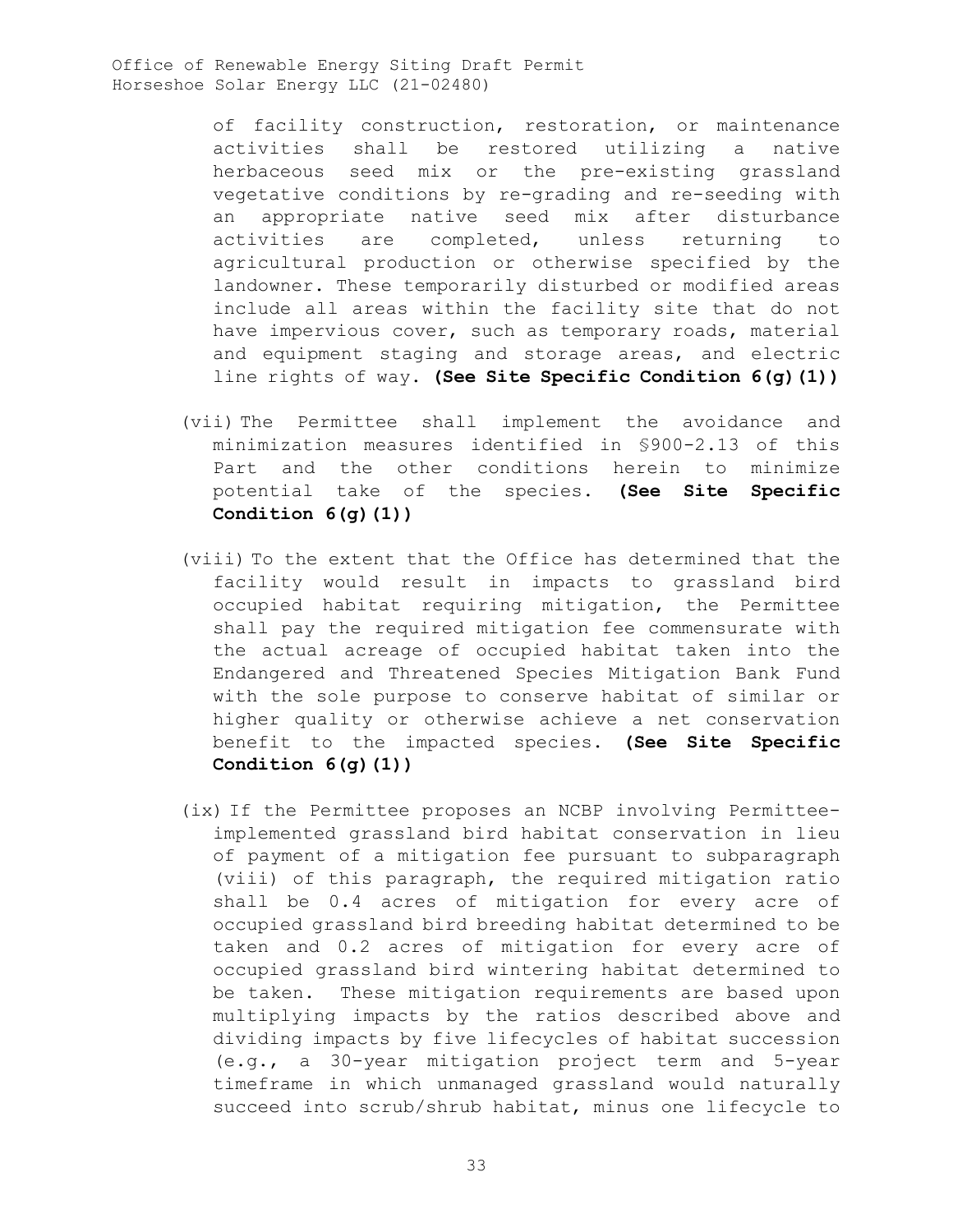> provide a net conservation benefit). **(See Site Specific Condition 6(g)(1))**

- (4) For facilities that will impact NYS threatened or endangered bat species, the Permittee shall implement the following as part of the NCBP:
	- (i) No facility component shall be sited or located within one hundred fifty (150) feet of any known northern longeared bat maternity roost, within five hundred (500) feet of any known Indiana bat maternity roost, or one quarter (0.25) mile of any known northern long-eared bat or Indiana bat hibernaculum.
	- (ii) If at any time during the life of the facility, an active NYS threatened or endangered bat species maternity colony roost tree (or structure) is discovered within the facility site, the NYSDPS and the Office shall be notified within twenty-four (24) hours of discovery (during construction) and forty-eight (48) hours of discovery (during operation), and the colony site shall be marked. A five hundred (500) foot radius around the colony shall be posted and avoided until notice to continue construction, ground clearing, grading, non- emergency maintenance or restoration activities, as applicable, at that site is granted by the NYSDPS or the Office. A reevaluation of the potential impacts of the Project on listed bat species shall be provided to the NYSDPS and Office.

(iii) *Tree Clearing Limitations for Northern Long-eared Bats:* 

- *(a)*No tree clearing activities shall occur at any time within one hundred fifty (150) feet of any known maternity roost or one quarter (0.25) mile of any known hibernaculum.
- *(b)*All tree clearing activities (except for hazard tree removal to protect human life or property) occurring within one and a half (1.5) miles of a maternity roost site or five (5) miles of a hibernaculum site, but not subject to clause (*a*) of this subparagraph, shall be conducted during the hibernation season (between November 1 and March 31) without further restrictions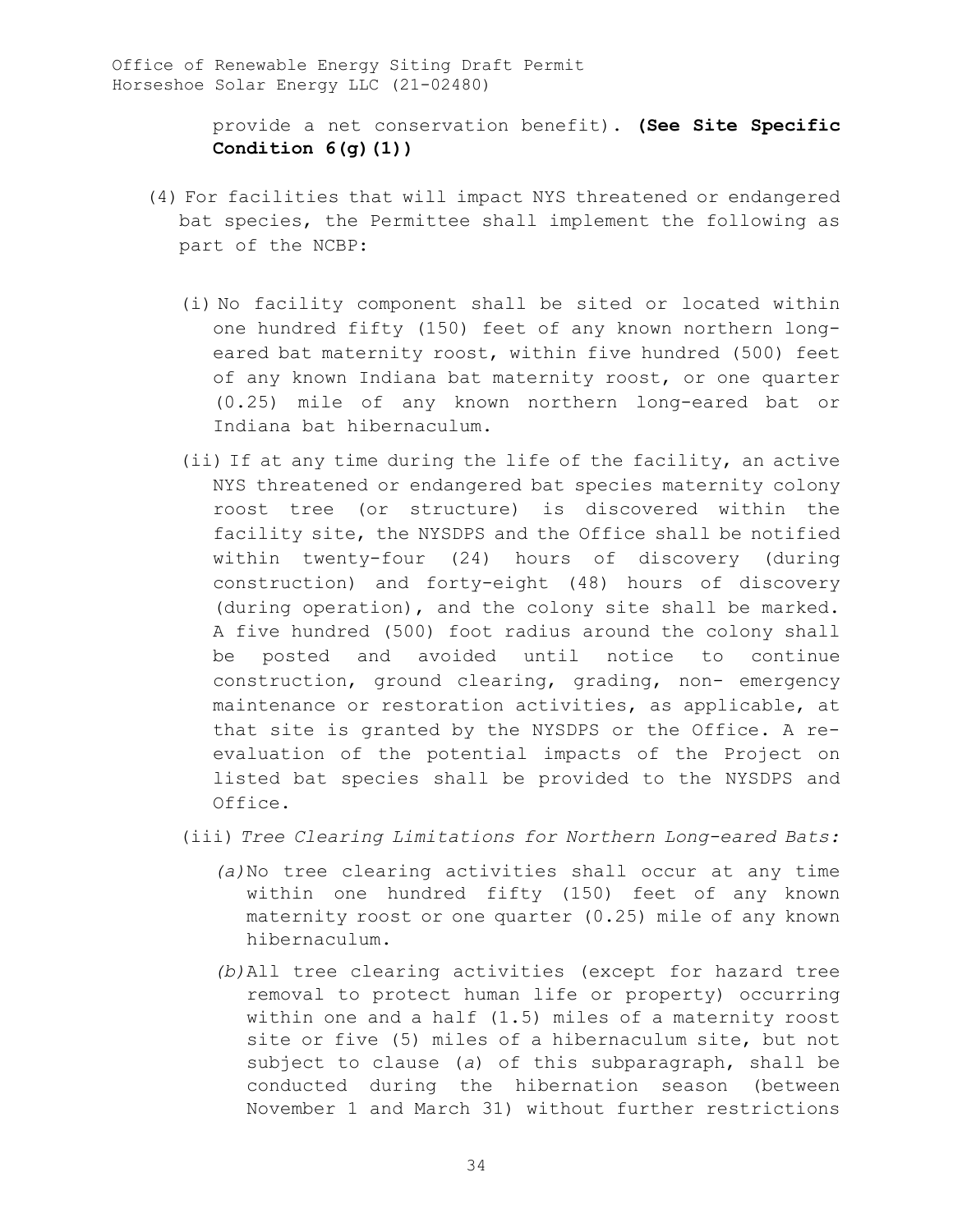unless otherwise approved by the Office. This limitation does not include trees less than or equal to four (4) inches in diameter at breast height (DBH).

- *(c)*From April 1 to October 31, the following restrictions shall be implemented for all tree clearing activities in the facility site, unless otherwise agreed by the Office:
	- (1) The Permittee shall leave uncut all snag and cavity trees, as defined under the NYSDEC Program Policy ONRDLF-2 Retention on State Forests, unless their removal is necessary for protection of human life and property. This restriction pertains to trees that are greater than or equal to four (4) inches DBH. When necessary, snag or cavity trees may be removed after being cleared by an environmental monitor who shall conduct a survey for bats exiting the tree. This survey shall begin thirty (30) minutes before sunset and continue until at least one (1) hour after sunset or until it is otherwise too dark to see emerging bats. Unoccupied snag and cavity trees in the approved clearing area shall be removed within forty-eight (48) hours of observation.
	- (2) If any bats are observed flying from a tree, or from a tree that has been cut, tree clearing activities within distances required in clause (a) of this subparagraph, depending on the potential species present, shall be suspended and the NYSDPS and the Office shall be notified as soon as possible. The Permittee shall have an environmental monitor present on site during all tree clearing activities. If any bat activity is noted, a stop work order will immediately be issued and shall remain in place until such time as the NYSDPS and the Office have been consulted and authorize resumption of work.
- (iv) *Tree Clearing Limitations for Indiana Bats*.
	- *(a)*No tree clearing activities shall occur at any time within five hundred (500) feet of any known maternity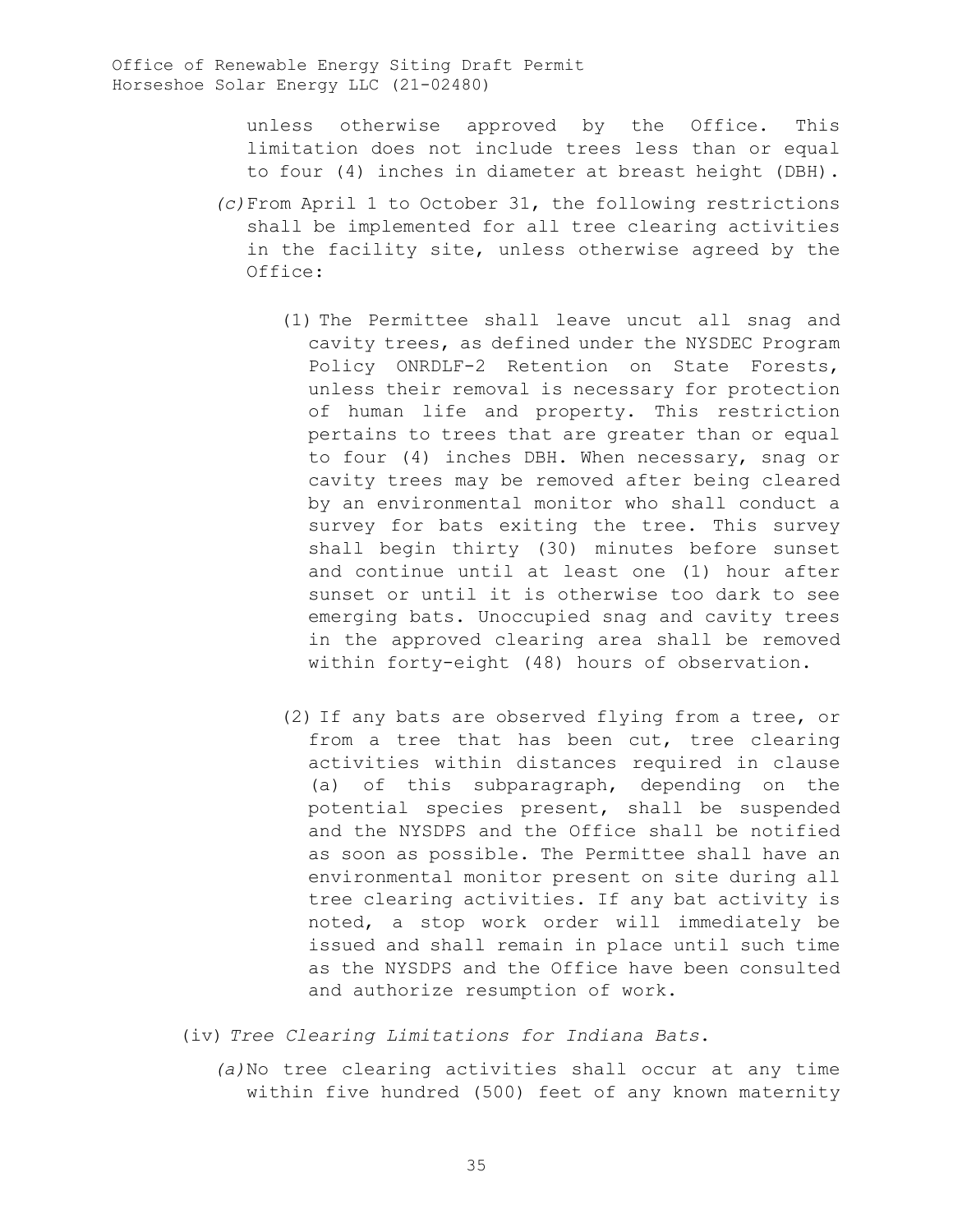roost or one quarter (0.25) mile of any known hibernaculum. **(NOT APPLICABLE)**

- *(b)*All tree clearing activities (except for hazard tree removal to protect human life or property) occurring within two and a half (2.5) miles of a maternity roost site or hibernaculum site, but not subject to clause (a) of this subparagraph, shall be conducted during the hibernation season (between November 1 and March 31), without further restrictions unless otherwise approved by the Office. This limitation does not include trees less than or equal to four (4) inches in DBH or locations above three hundred (300) meters in elevation. **(NOT APPLICABLE)**
- *(c)*From April 1 to October 31, tree clearing within two and a half (2.5) miles of a maternity roost site or hibernaculum site is limited to trees less than or equal to four (4) inches in DBH or locations above three hundred (300) meters in elevation. **(NOT APPLICABLE)**
- *(d)*Tree clearing may not reduce forest habitat below thirty-five (35) percent of the landcover within two and a half (2.5) miles of the maternity roost site or hibernaculum site. **(NOT APPLICABLE)**
- (v) To minimize impacts to bats from wind facilities, the Permittee shall comply with the following requirements: **(NOT APPLICABLE)**
	- *(a)*Curtailment is required for all wind facilities from July 1 – October 1 when wind speeds are at or below five and a half (5.5) m/s and temperatures are at or above ten (10) degrees Celsius (fifty (50) degrees Fahrenheit) from thirty (30) minutes before sunset to thirty (30) minutes after sunrise. Curtailment shall be on an individual turbine basis and shall be determined by weather conditions as measured by each individual weather station on the turbine nacelle. **(NOT APPLICABLE)**
	- *(b)*The Permittee shall submit a review of curtailment operations to the Office as part of the postconstruction bat mortality monitoring requirements set forth in the NCBP or every five (5) years (or sooner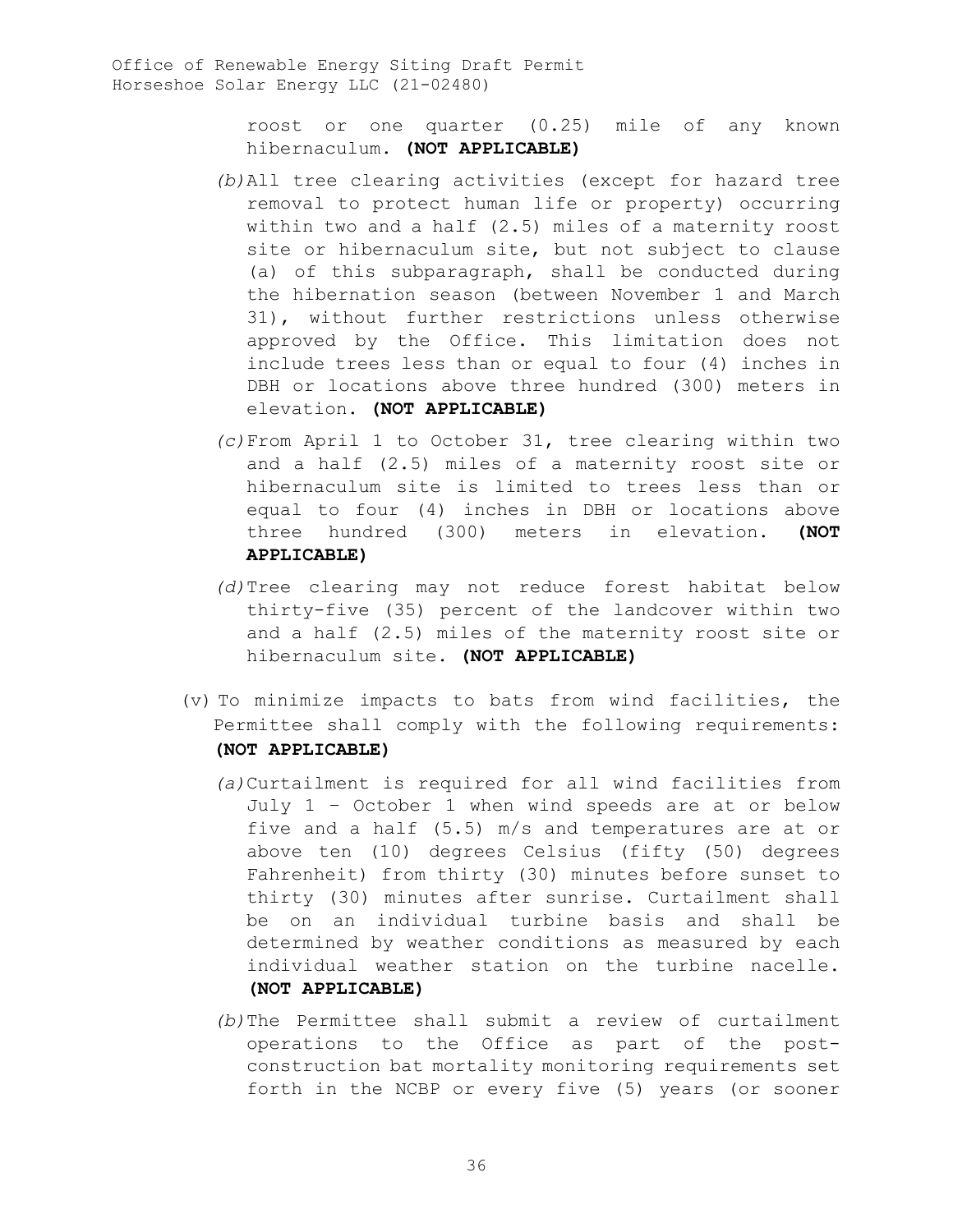> if requested by the Permittee). The review shall assess if changes in technology or knowledge of impacts to bats supports modification of the existing curtailment regime. Modifications to the existing curtailment regime that further decrease mortality may be proposed or negotiated. Any such modifications shall not be costlier than the existing curtailment regime, unless voluntarily supported by the Permittee. **(NOT APPLICABLE)**

- (5) For each applicable NCBP, the Permittee shall pay the required mitigation fee into the Endangered and Threatened Species Mitigation Bank Fund commensurate with the anticipated number of individuals taken with the sole purpose to achieve a net conservation benefit to the impacted species. **(See Site Specific Condition 6(g)(1))**
- (6) To avoid and minimize impacts to bald eagles, the Permittee shall implement the following:
	- (i) If, at any time during construction and operation of the facility, an active bald eagle nest or roost is identified within the facility site, the NYSDPS and the Office shall be notified within forty-eight (48) hours of discovery and prior to any disturbance of the nest or immediate area. An area one quarter (0.25) mile for nests without a visual buffer and six hundred sixty (660) feet in radius for nests with a visual buffer from the nest tree shall be posted and avoided to the maximum extent practicable until notice to continue construction at that site is granted by the NYSDPS and the Office.

(ii) Tree removal is not allowed:

- *(a)*Within six hundred sixty (660) feet from an active nest during breeding season (January 1 – September 30);
- *(b)*Within one quarter (0.25) mile from an important winter roost during the wintering period (December 1 – March 31); or
- *(c)*Of overstory trees within three hundred thirty (330) feet of an active nest at any time.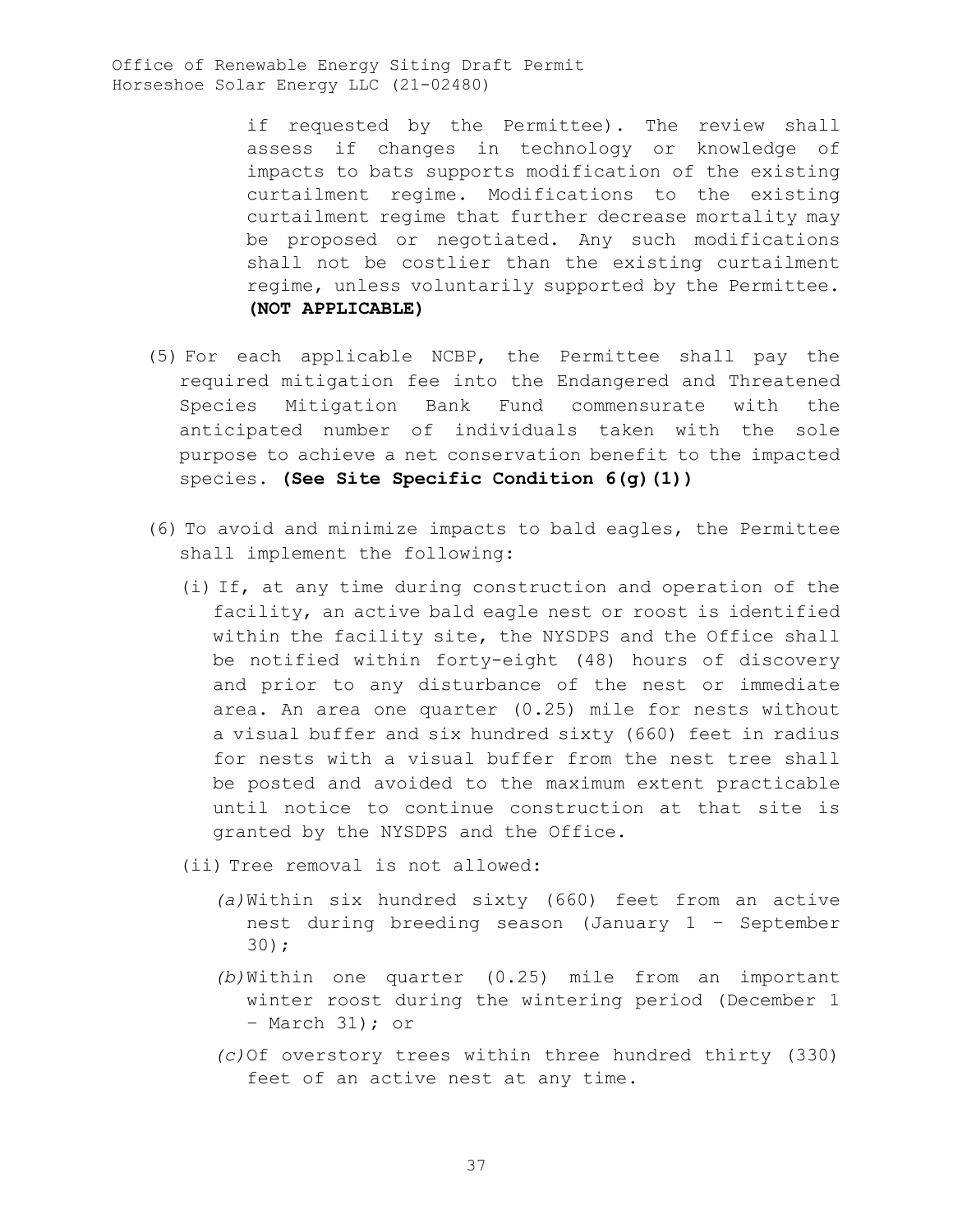- (iii) Operational Impacts from Wind Facilities. If at any time during the operation of the facility a bald eagle is injured or killed due to collision with project components, the Permittee shall pay the required mitigation fee into the Endangered and Threatened Species Mitigation Bank Fund commensurate with number of eagles taken with the sole purpose to achieve a net conservation benefit to the impacted species*.* **(NOT APPLICABLE)**
- (7) *Record All Observations of NYS Threatened or Endangered Species*. During construction and restoration of the facility and associated facilities, the Permittee shall maintain a record of all observations of NYS threatened or endangered species as follows:
	- (i) *Construction*. During construction, the on-site environmental monitor shall be responsible for recording all occurrences of NYS threatened or endangered species within the facility site. All occurrences shall be reported in a biweekly monitoring report submitted to the NYSDPS, with a copy to the Office, and such reports shall include the information described in subparagraph (iii) of this paragraph. If a NYS threatened or endangered bird species is demonstrating breeding behavior, it shall be reported to the NYSDPS and the Office within forty-eight (48) hours.
	- (ii) *Restoration.* After construction is complete, incidental observations of any NYS threatened or endangered species shall be documented and reported to the NYSDPS, with a copy to the Office, in accordance with the reporting requirements in subparagraph (iii) of this paragraph.
	- (iii) *Reporting Requirements*. All reports of NYS threatened or endangered species shall include the following information: species; number of individuals; age and sex of individuals (if known); observation date(s) and time(s); Global Positioning System (GPS) coordinates of each individual observed (if operation and maintenance staff do not have GPS available, the report shall include the nearest turbine number or solar panel array and cross roads location); behavior(s) observed; identification and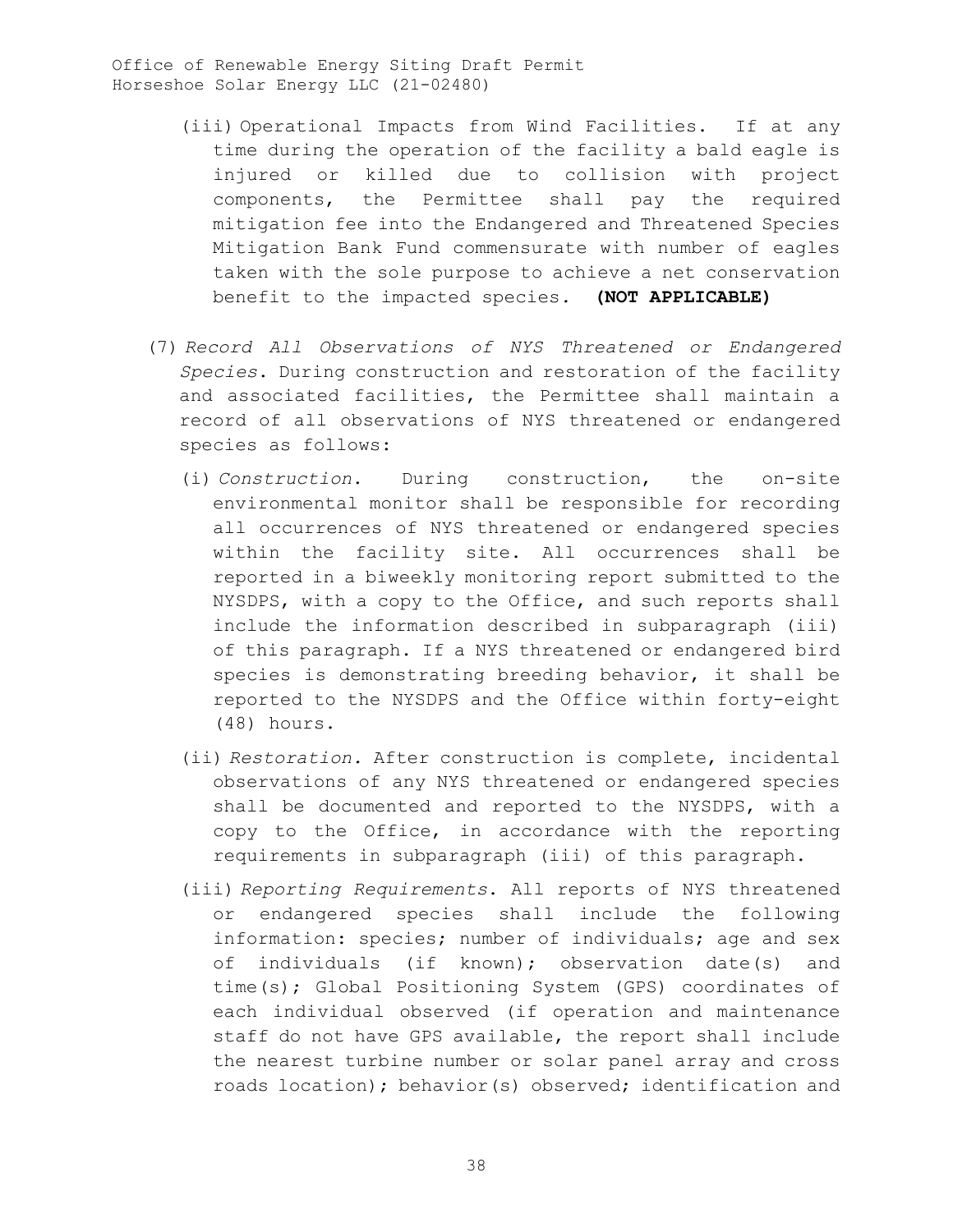contact information of the observer(s); and the nature of and distance to any facility construction, maintenance or restoration activity.

- (8) *Discovery of Nests or Dead or Injured NYS Threatened or Endangered Bird Species* 
	- (i) Excluding Bald Eagles, if an active nest of a federal or NYS threatened or endangered bird species is discovered (by the Permittee's environmental monitor or other designated agents) within the facility site, the following actions shall be taken:
		- *(a)*The NYSDPS and the Office shall be notified within forty-eight (48) hours of discovery and prior to any further disturbance around the nest, roost, or area where the species were seen exhibiting any breeding or roosting behavior;
		- *(b)*An area at least five hundred (500) feet in radius around the active nest shall be posted and avoided until notice to continue construction, ground clearing, grading, maintenance or restoration activities are granted by the Office; and
		- *(c)*The active nest(s) or nest tree(s) shall not be approached under any circumstances unless authorized by the Office.
	- (ii) If any dead or injured federal or NYS threatened or endangered bird species, or eggs or nests thereof, are discovered by the Permittee's on-site environmental monitor or other designated agent at any time during the life of the facility, the Permittee shall immediately (within 24 hours) contact the NYSDEC and the United States Fish and Wildlife Service (USFWS) for federally-listed species, to arrange for recovery and transfer of the specimen(s). The NYSDPS and the Office shall also be notified. The following information pertaining to the find shall be recorded:

*(a)*Species;

*(b)*Age and sex of the individual(s), if known; *(c)*Date of discovery of the animal or nest;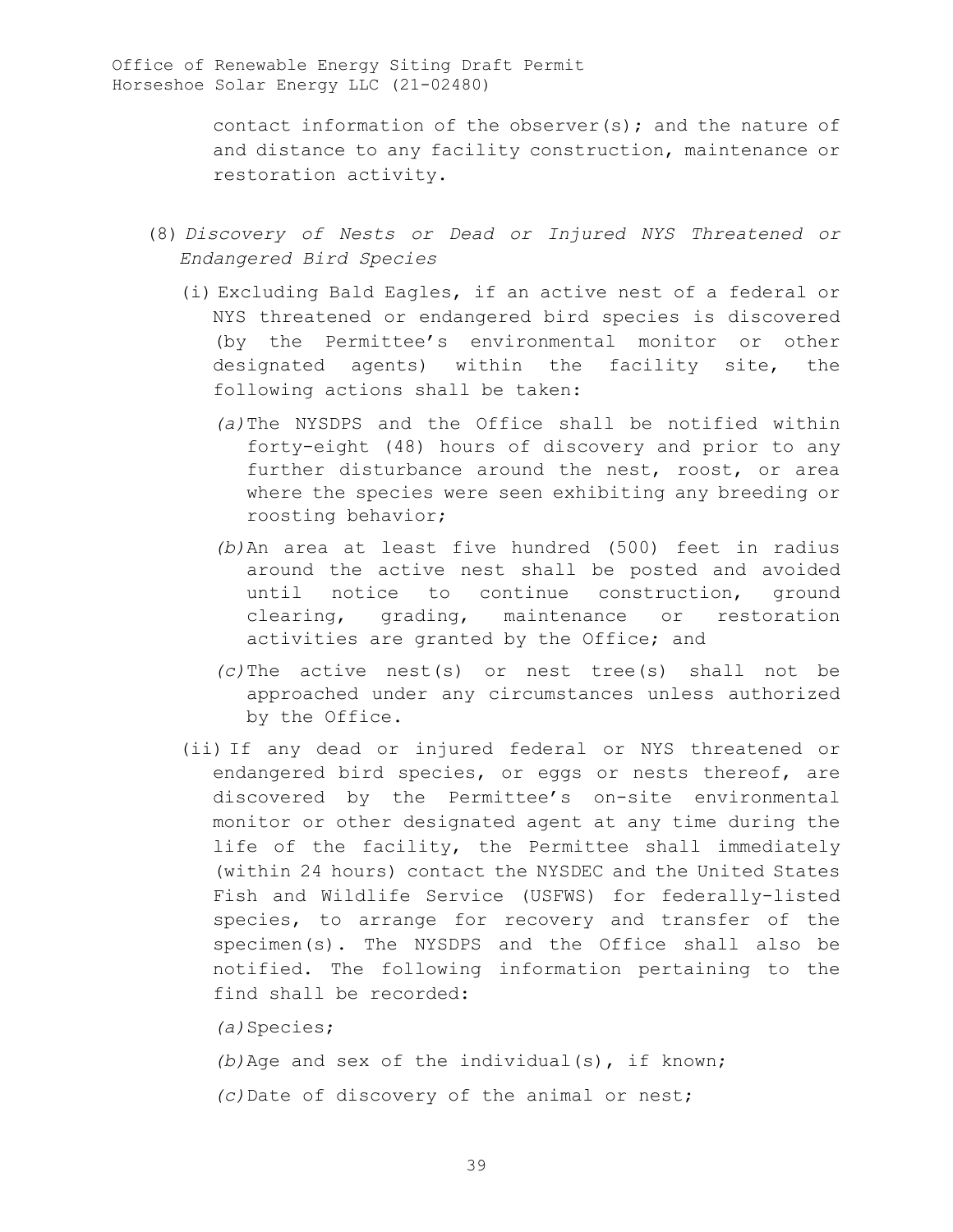- *(d)*Condition of the carcass, or state of the nest or live animal;
- *(e)*GPS coordinates of the location(s) of discovery;
- *(f)*Name(s) and contact information of the person(s) involved with the incident(s) and find(s);
- *(g)*Weather conditions at the facility site for the previous forty-eight (48) hours;
- *(h)*Photographs, including scale and of sufficient quality to allow for later identification of the animal or nest; and
- *(i)*An explanation of how the mortality/injury/damage occurred, if known.

Electronic copies of each record, including photographs, shall be kept with the container holding the specimen(s) and given to the NYSDEC or the USFWS at the time of transfer. If the discovery is followed by a non-business day, the Permittee shall ensure all the information listed above is properly documented and stored with the specimen(s). Unless otherwise directed by the NYSDEC or the USFWS, after all information has been collected in the field, the fatality specimen(s) shall be placed in a freezer, or in a cooler on ice until transported to a freezer, until it can be retrieved by the proper authorities.

- (9) The provisions of subdivision (o) of this section shall remain in effect for as long as the relevant species is listed as endangered or threatened in New York State.
- (p)*Wetlands, Waterbodies, and Streams*. The Permittee shall implement the following procedures for construction within wetlands and adjacent areas subject to ECL Article 24, and waterbodies and streams regulated pursuant to ECL Article 15 (as identified in the delineations approved by the Office pursuant to 19 NYCRR §§900-1.3(e) and (f)):
	- (1) *Environmentally Sensitive Area (ESA) Flagging*. Prior to performing construction in an ESA, defined herein as any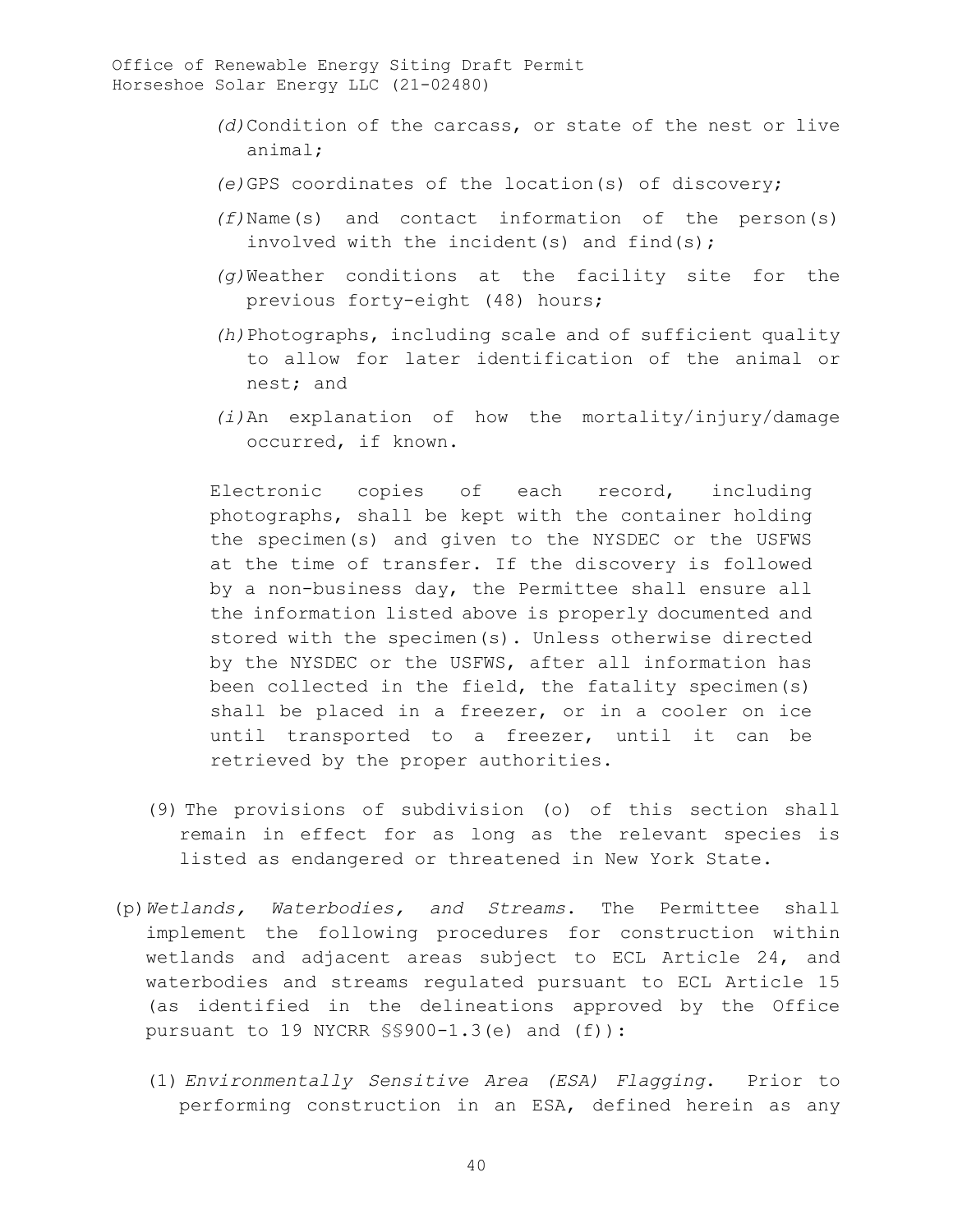> NYS-regulated wetlands, waterbodies or streams and associated adjacent areas identified in the delineations approved by the Office pursuant to 19 NYCRR §§900-1.3(e) and (f), the Permittee shall mark the boundaries of the ESA with colored flagging, "protected area" signs, or erosion and sediment control measures specified by the SWPPP. As necessary to prevent access by motorized vehicles into ESAs where no construction is planned, the Permittee shall install additional markers or signs stating, "No Equipment Access."

- (2) *Equipment Maintenance and Refueling.* Equipment storage, refueling, maintenance, and repair shall be conducted and safely contained more than one hundred (100) feet from all wetlands, waterbodies, and streams and stored at the end of each workday unless moving the equipment will cause additional environmental impact. Dewatering pumps operating within one hundred (100) feet of wetlands, waterbodies, or streams may be refueled in place and shall be within a secondary containment large enough to hold the pump and accommodate refueling. All mobile equipment, excluding dewatering pumps, shall be fueled in a location at least one hundred (100) feet from wetlands, waterbodies and streams unless moving the equipment will cause additional environmental impact.
- (3) *Fuel Storage.* Fuel or other chemical storage containers shall be appropriately contained and *located* at least three hundred (300) feet from wetlands, waterbodies, and streams.
- (4) *Clean Fill.* All fill shall consist of clean soil, sand and/or gravel that is free of the following substances: asphalt, slag, fly ash, demolition debris, broken concrete, garbage, household refuse, tires, woody materials, and metal objects. Reasonable efforts shall be made to use fill materials that are visually free of invasive species based on onsite and source inspections. The introduction of materials toxic to aquatic life is expressly prohibited.
- (5) *Turbid Water*. Turbid water resulting from dewatering

41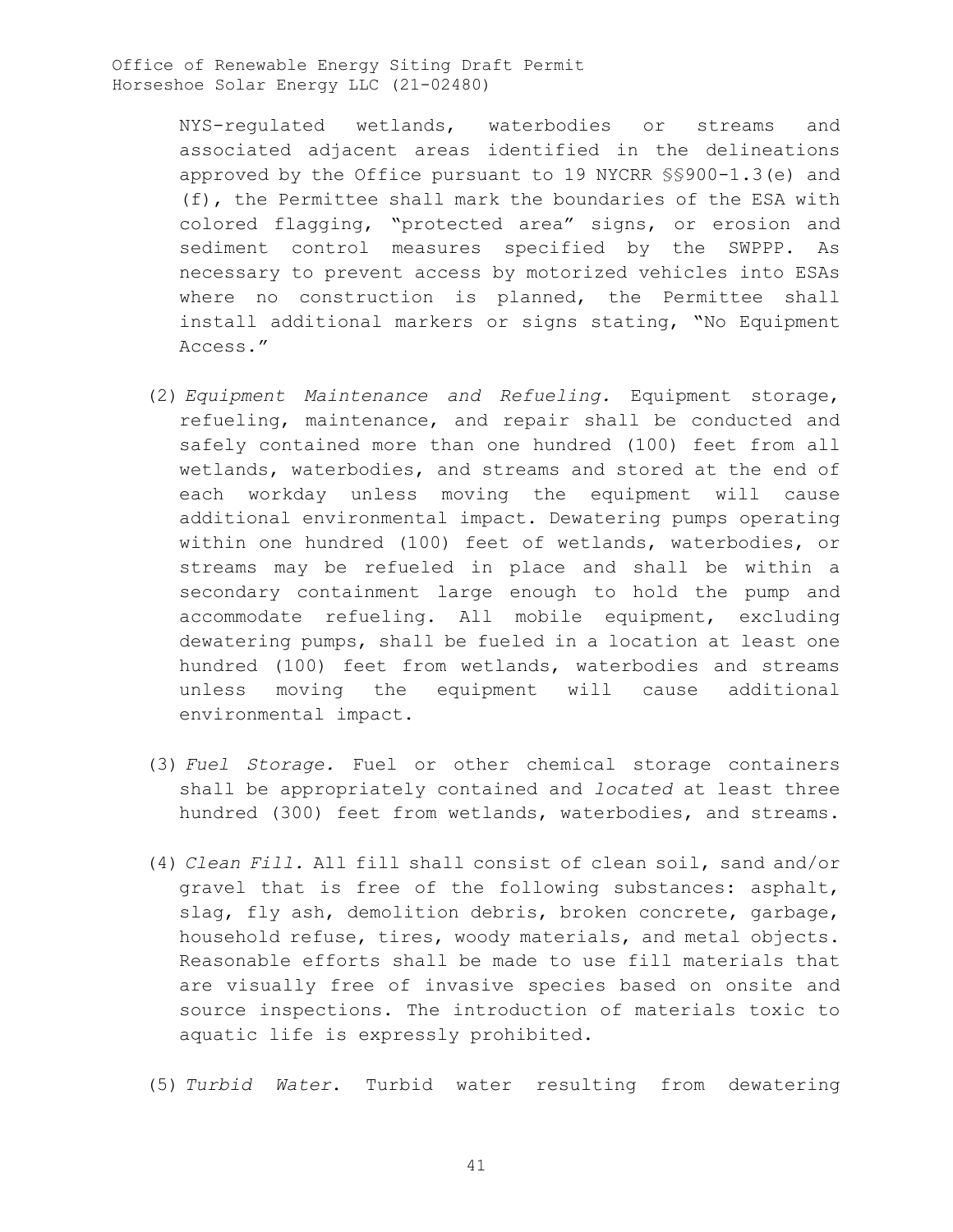> operations shall not be allowed to enter any wetland, waterbody, or stream. Water resulting from dewatering operations shall be discharged directly to settling basins, filter bags, or other approved device. All necessary measures shall be implemented to prevent any substantial visible contrast due to turbidity or sedimentation downstream of the work site.

- (6) *Truck Washing*. Washing of trucks and equipment shall occur one hundred (100) feet or more from an ESA, and waste concrete and water from such activities shall be controlled to avoid it flowing into a wetland or adjacent area, waterbody or stream. If runoff from such activities flows into any wetlands and adjacent areas subject to ECL Article 24, or waterbodies and streams regulated pursuant to ECL Article 15, the NYSDEC Regional Supervisor of Natural Resources shall be contacted within two (2) hours.
- (7) *Concrete Washouts*. Concrete washouts and batch plants, or concrete from truck cleanout activity, any wash water from trucks, equipment, or tools, if done on site, shall be located and installed to minimize impacts to water resources. Locations should be at least one hundred (100) feet from any wetland, waterbody or stream, and located outside wetland adjacent areas to the maximum extent practicable. Disposal of waste concrete or wash water shall be at least one hundred (100) feet from any wetland, waterbody or stream.
- (8) *Use of Horizontal Direction Drilling*. Installation of underground collection lines across wetlands, waterbodies and streams shall be performed via HDD to the maximum extent practicable. **(See Site Specific Condition 6(h))**
- (9) *Trenching*. Open cut trenching in wetlands, waterbodies and streams shall be conducted in one continuous operation and shall not exceed the length that can be completed in one (1) day.
- (10) *Inadvertent Return Flows*. HDD under wetlands, waterbodies

42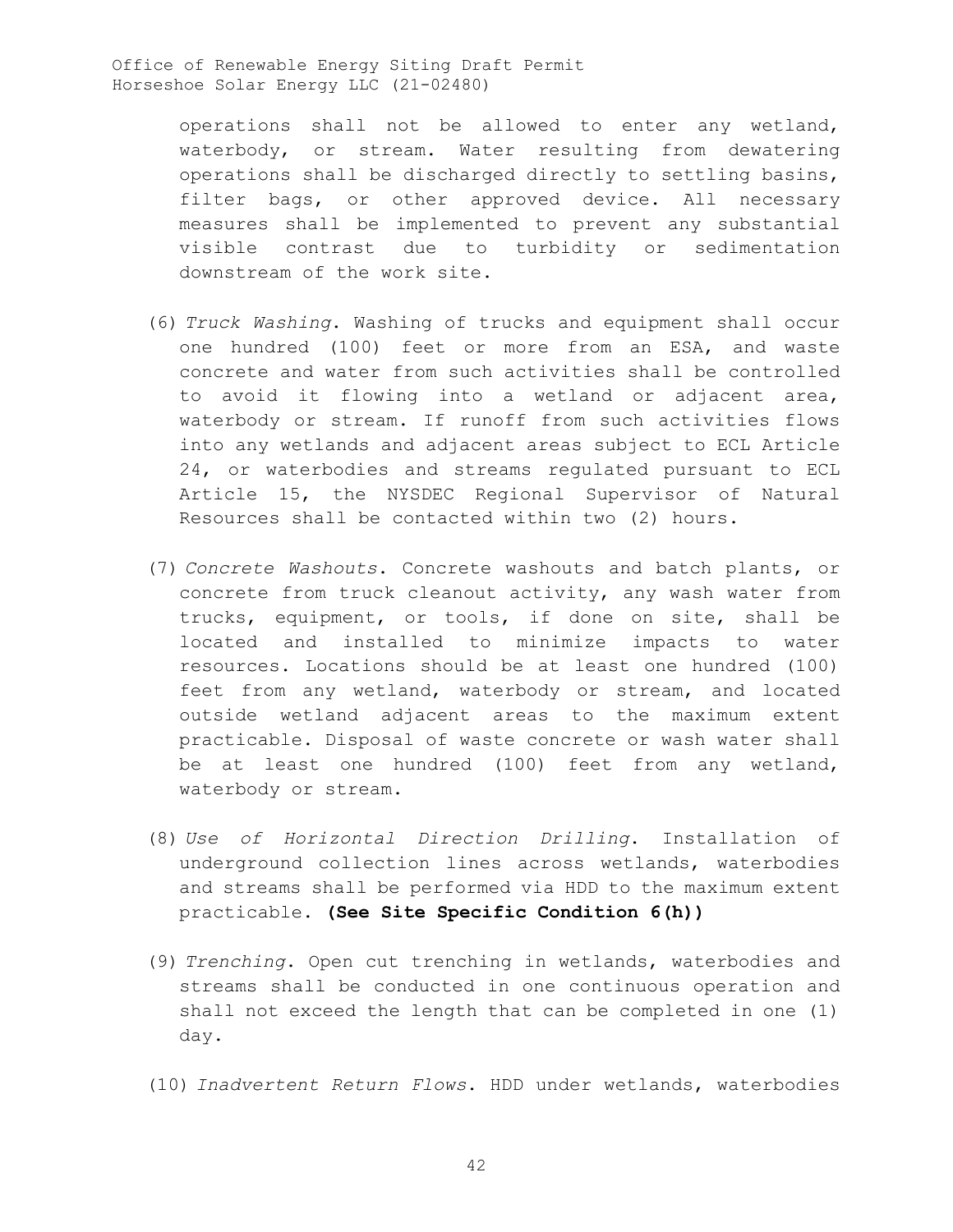> and streams shall be performed in accordance with the inadvertent return flow plan required pursuant to 19 NYCRR §900-10.2(f)(5). **(See Site Specific Condition 6(h))**

- (11) *Discharge Notice and Response*. The Permittee shall notify the NYSDEC, the Office and the NYSDPS within two (2) hours if there is a discharge to an area regulated under Articles 15 or 24 of the ECL resulting in a violation of New York Water Quality Standards at 6 NYCRR Part 703. The Permittee shall immediately stop work until authorized to proceed by the Office.
- (q)*Wetlands*. The Permittee shall implement the following requirements for freshwater wetlands and adjacent areas subject to ECL Article 24:
	- (1) *Construction in Wetlands and Adjacent Areas*. All construction activities completed within wetlands and/or adjacent areas shall adhere to the following requirements:
		- (i) In breeding areas for NYS threatened or endangered amphibian species, construction should not occur during the peak amphibian breeding season (April 1 to June 15) unless additional measures are implemented to prevent impacts or exclude species from the workspace, such as silt fences.
		- (ii) Work should be conducted during dry conditions without standing water or when the ground is frozen, where practicable.
		- (iii) Excavation, installation, and backfilling in wetlands shall be performed in one continuous operation.
		- (iv) Temporary construction matting shall be used as necessary to minimize disturbance to the wetland soil profile during all construction and maintenance activities. All temporary construction matting shall be removed as soon as practicable but no later than four months following installation from the wetland and cleaned of any invasive species (seed, plant materials, insects, etc.) after construction/maintenance activities are completed and removal shall be verified with the on-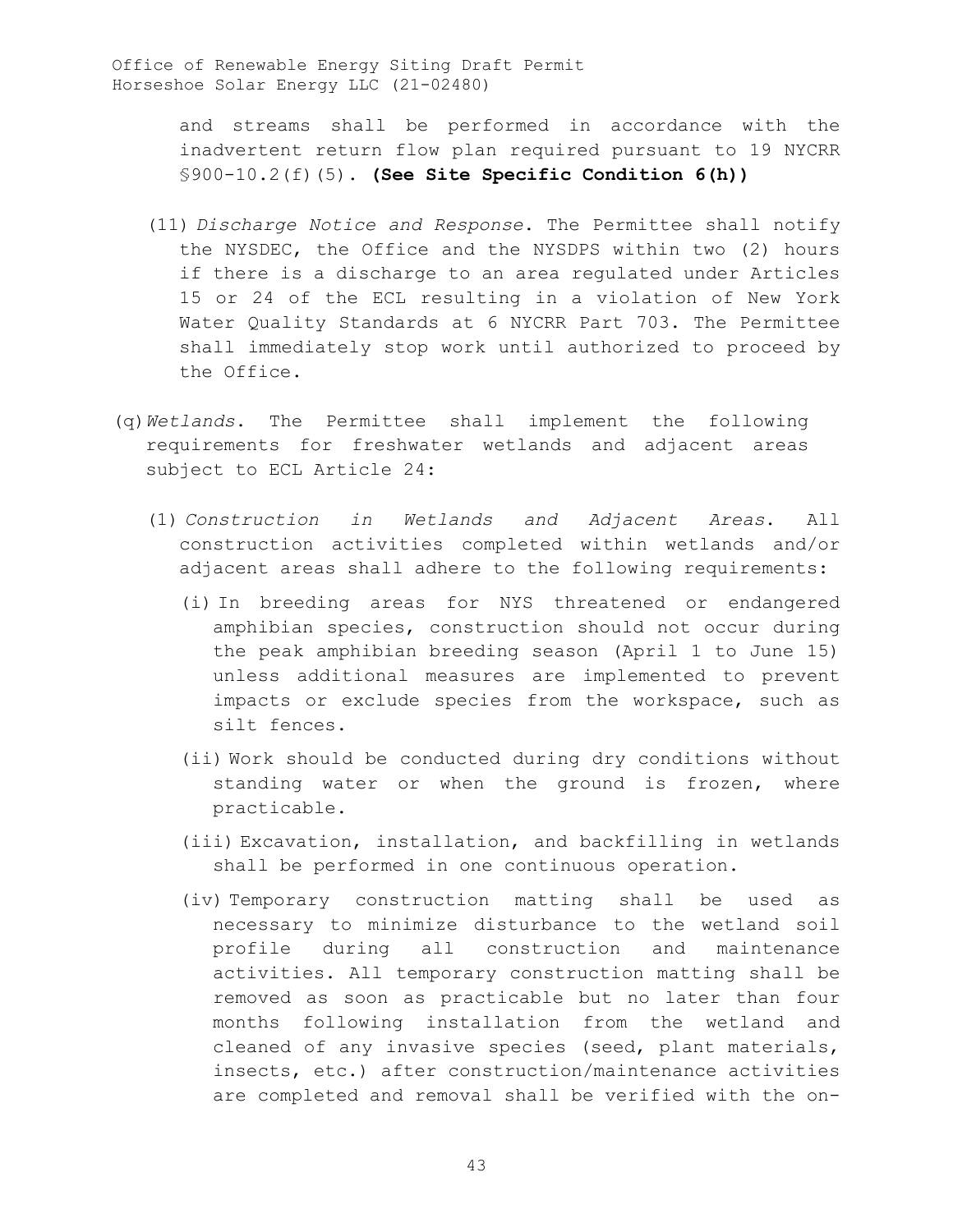site environmental monitor after construction. Matting shall be removed by equipment stationed on a mat or areas outside the wetland or adjacent area.

- (v) In the event that construction results in an unanticipated alteration to the hydrology of a wetland (i.e., lowering), the breach shall be immediately sealed, and no further activity shall take place until the NYSDPS and the Office is notified and a remediation plan to restore the wetland and prevent future dewatering of the wetland has been approved.
- (vi) Before trenching occurs, upland sections of the trench shall be backfilled or plugged to prevent drainage of possible turbid trench water from entering the wetland.
- (vii) Trench breakers/plugs shall be used at the edges of wetlands as needed to prevent wetland draining during construction.
- (viii) In wetland areas, the topsoil shall be removed and stored separate from subsoil. The top twelve (12) inches of wetland topsoil shall be removed first and temporarily placed onto a geo-textile blanket.
- (ix) Only the excavated wetland topsoil and subsoil shall be utilized as backfill, with the exception of clean bedding material for electrical collection lines and/or conduits, provided there is no change to the pre-construction contours upon restoration; and trench-breakers are used to prevent draining the wetland.
- (x) Subsoil dug from the trench shall be sidecast on the opposite side of the trench on another geo-textile blanket running parallel to the trench, if necessary.
- (xi) Trenches shall be backfilled with the wetland subsoil and the wetland topsoil shall be placed back on top. All excess materials shall be completely removed to upland areas more than one hundred (100) feet from the wetland and suitably stabilized.
- (xii) When backfilling occurs, the subsoil shall be replaced as needed, and then covered with the topsoil, such that the restored topsoil is the same depth as prior to disturbance.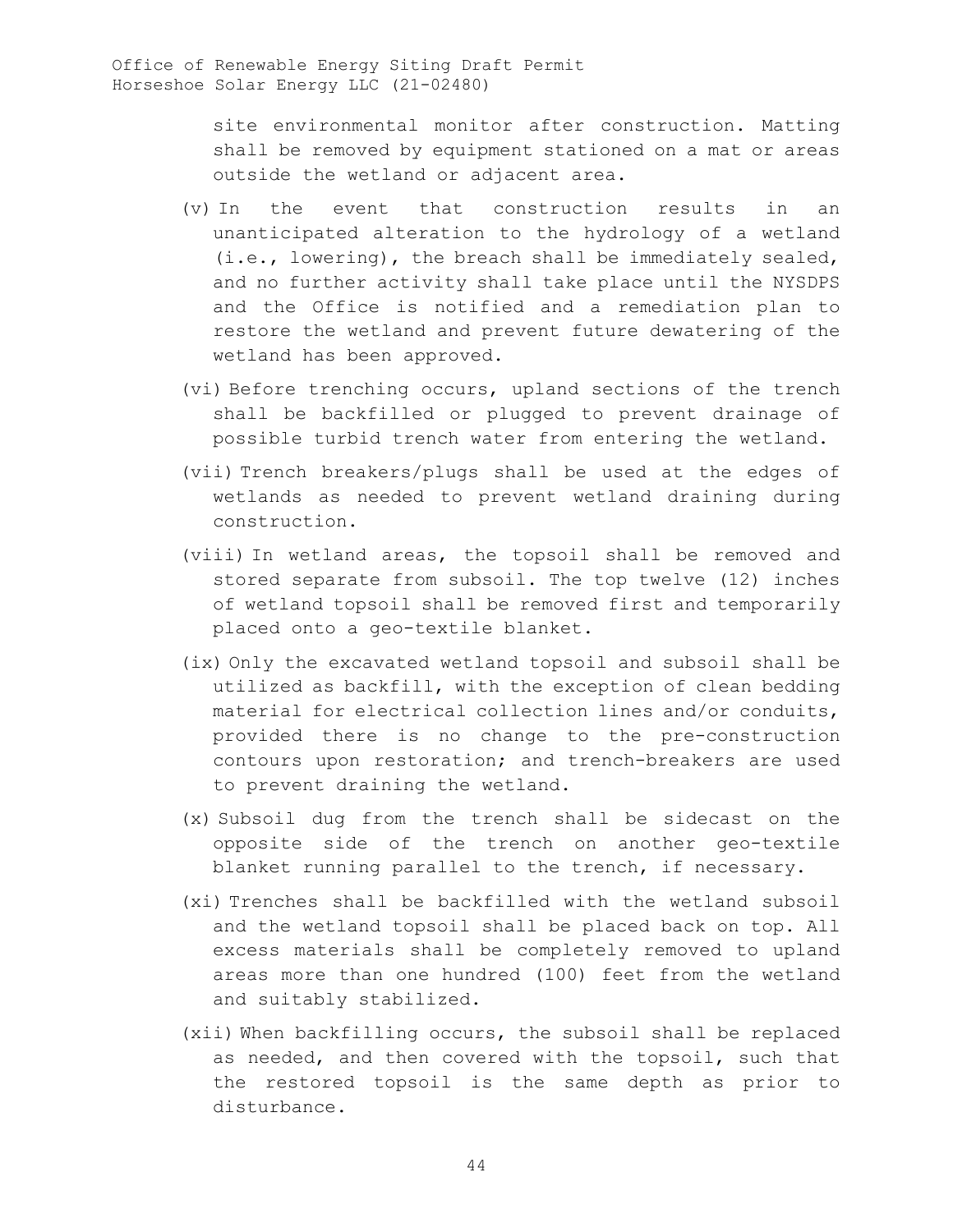- (xiii) All disturbed soils within wetlands and adjacent areas shall be seeded with an appropriate native wetland seed mix, shrubs, live stakes, or tree planting as site conditions and design allow, as appropriate for existing land uses. Straw mulch shall be maintained until the disturbed area is permanently stabilized. Hay shall not be used for mulching of wetlands or adjacent areas.
- (xiv) In agricultural or farmed wetlands, crop covers consistent with existing agricultural uses shall be utilized in all areas of soil disturbance.
- (xv) Installation of underground collection lines in wetlands shall be performed using the following methods:
	- *(a)*The Permittee shall implement best management practices to minimize soil compaction;
	- *(b)*During excavation, all topsoil shall be stripped and segregated from subsoils. The Permittee shall consolidate trenching areas to the maximum extent practicable to minimize impacts to agricultural soils;
	- *(c)*All reasonable efforts shall be made to backfill open trenches within the same workday if rain is predicted and as soon as practicable otherwise; and
	- *(d)*All excess materials shall be completely removed from wetlands to upland areas. Excess topsoil from agricultural areas shall be spread within the immediate agricultural areas within the approved LOD, or within other nearby areas that will still be used for agricultural production.
- (2) *Wetland Restoration.* 
	- (i) Wetland restoration shall be completed according to the approved Wetland Restoration and Mitigation Plan submitted pursuant to §900-10.2(f)(2) of this Part **(see Site Specific Condition 6(i))**.
	- (ii) The Permittee shall restore disturbed areas, ruts, and rills within of NYSDEC-regulated wetlands and adjacent areas to original grades and conditions with permanent native revegetation and erosion controls appropriate for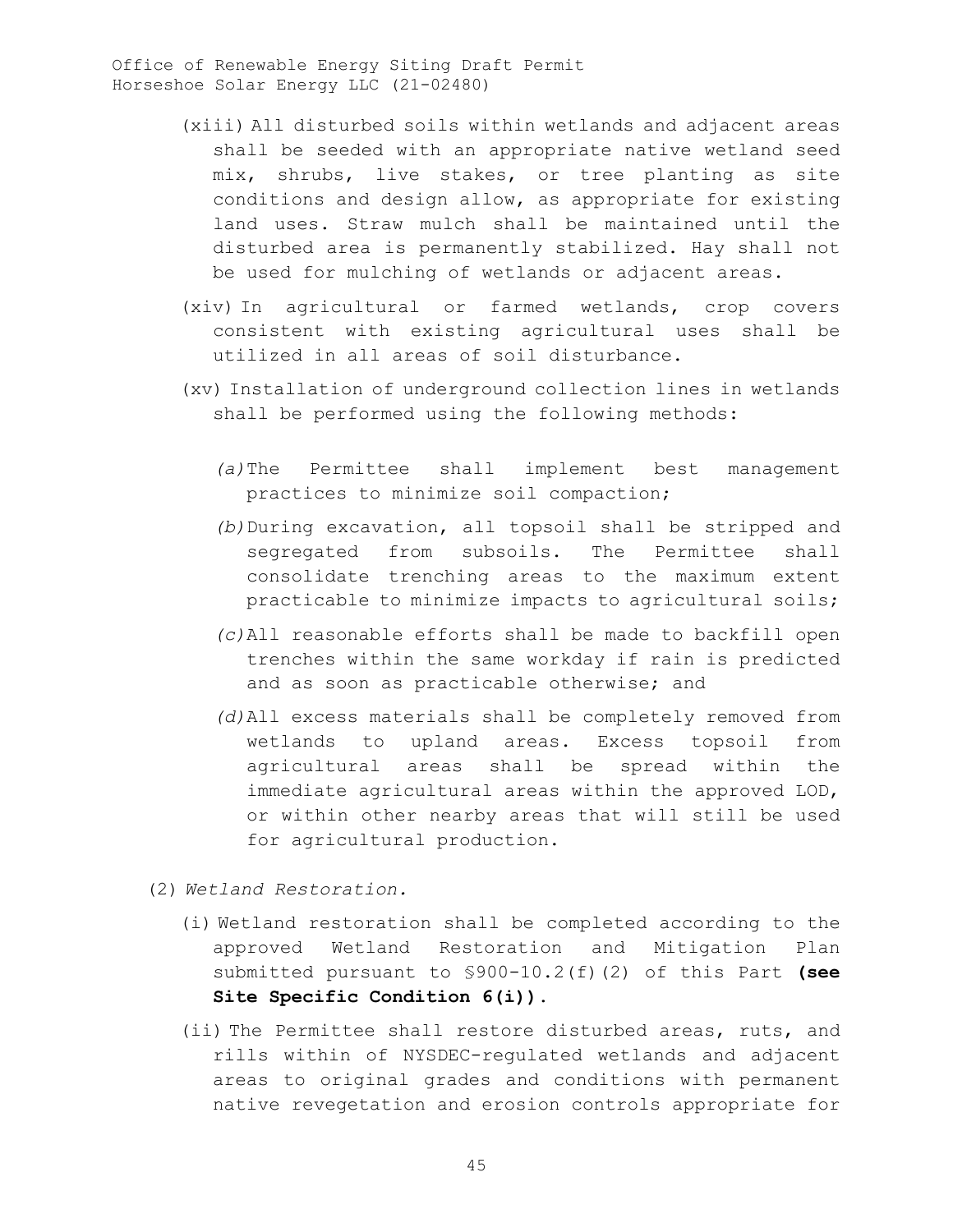those locations.

- (iii) Restoration of temporary impacts to NYS-regulated wetlands and adjacent areas (as delineated pursuant to §900-1.3(e) of this Part) to pre-construction contours shall be completed within forty-eight (48) hours of final backfilling of the trench/excavated areas and restored to pre-construction contours as soon as practicable.
- (iv) Immediately upon completion of grading, and as consistent with existing land use/land cover, the area shall be seeded with an appropriate native species mix for wetlands and upland areas adjacent to wetlands, except that adjacent areas may be reseeded differently at the request of the landowner.
- (v) The Permittee shall attain eighty (80) percent vegetative cover across all disturbed soil areas by the end of the first full growing season following construction. Overall vegetative cover in restored areas shall be monitored for a minimum of five (5) years. Post-construction monitoring shall continue until an eighty (80) percent survivorship of native woody species or eighty-five (85) percent absolute cover of native herbaceous species appropriate wetland indicator status has been reestablished over all portions of the replanted area, unless the invasive species baseline survey indicates a smaller percentage of survivorship or cover of appropriate native species exists prior to construction.
- (3) *Cut Vegetation*. Cut vegetation in wetlands, with the exception of invasive species, may be left in place (i.e., drop and lop or piled in dry or seasonally saturated portions of wetlands and adjacent areas to create wildlife brush piles).
- (4) *Access Roads Through Wetlands*. Installation of access roads through wetlands shall be performed using the following methods:
	- (i)Temporary access roads shall use timber/construction matting that is completely removed after construction/maintenance activities are completed and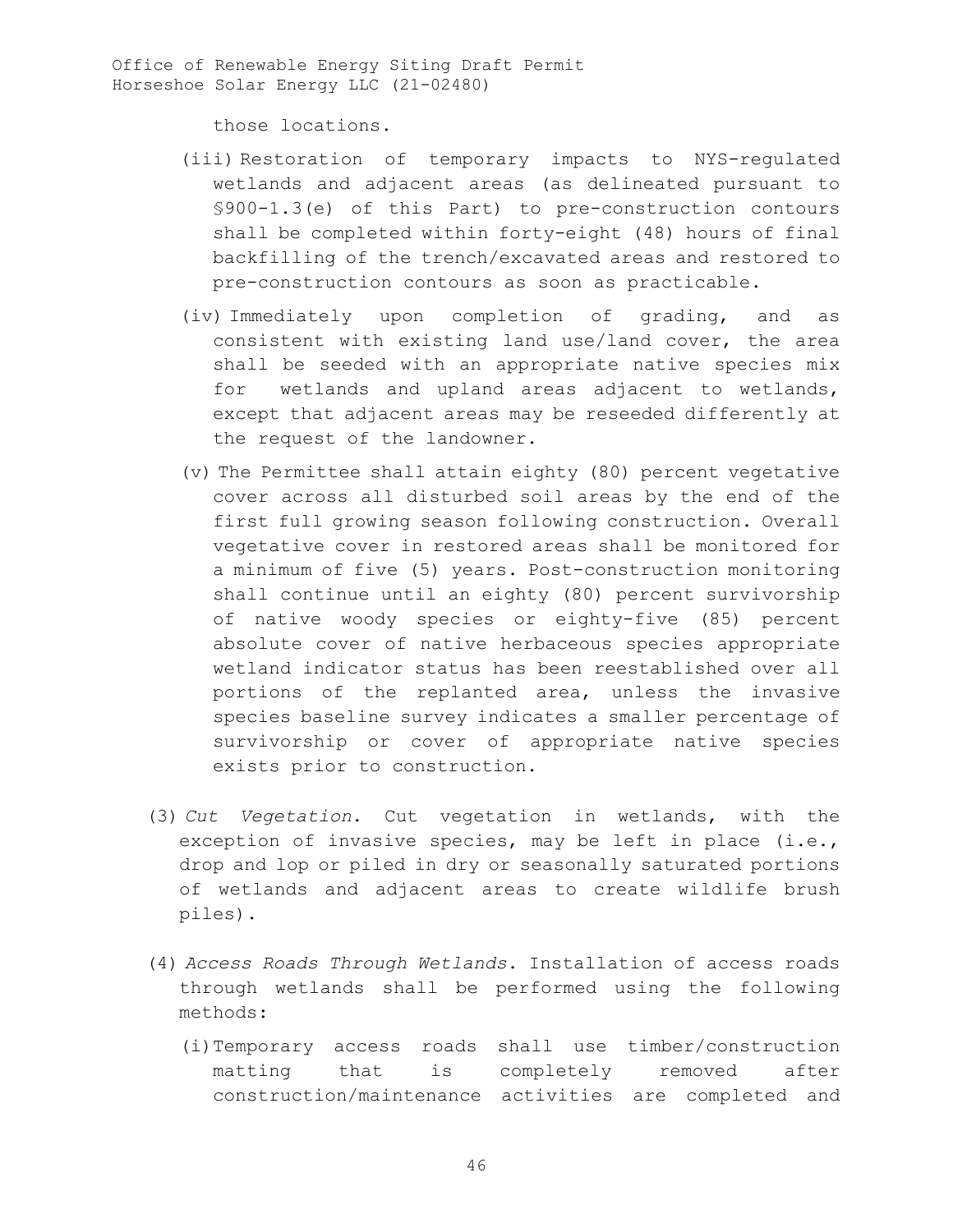removal shall be verified with the NYSDPS by the on-site environmental monitor after construction, or by the facility operator after maintenance work is completed.

- (ii)Permanent access roads shall use a layer of geotextile fabric and a minimum of six (6) inches of gravel shall be placed in the location of the wetland crossing after vegetation and topsoil is removed. Access roads shall be designed and constructed to adequately support the type and frequency of the anticipated vehicular traffic and include suitable culverting or other drainage infrastructure as needed to minimize the impact to wetland hydrology.
- (5) *Solar Panel Support Installation*. Installation and construction techniques shall minimize the disturbance of the wetland soil profiles (e.g., the use of helical screws and driven H-pile with no backfilling for solar arrays sites in wetlands).
- (6) *Tree Clearing*. Tree clearing shall be minimized to the extent practicable in wetlands and adjacent areas.
- (7) *Fill Placement*. The placement of fill in wetlands shall be designed to maintain pre-construction surface water flows/conditions between remaining on- or off-site waters and to prevent draining of the wetland or permanent hydrologic alteration. This may require the use of culverts and/or other measures. Construction activity and final design shall not restrict or impede the passage of normal or expected high flows.
- (8) *Concrete Use*. For activities involving the placement of concrete into regulated wetlands, watertight forms shall be used. The forms shall be dewatered prior to the placement of the concrete. The use of tremie-supplied concrete is allowed if it complies with NYS water quality standards. **(NOT APPLICABLE)**
- (9) *Stormwater Setback*. Any new stormwater management infrastructure shall be located outside of the wetland and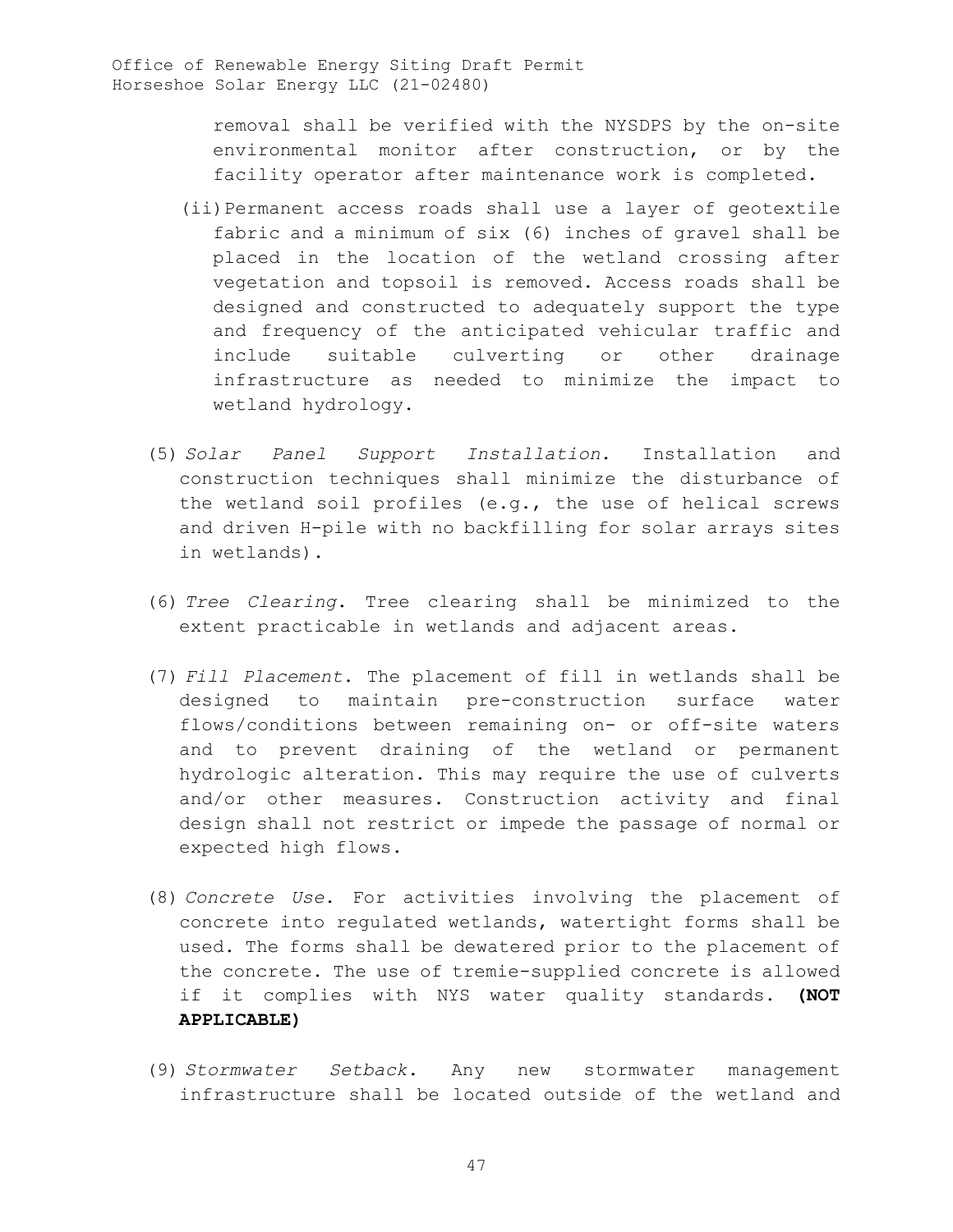adjacent area to the extent practicable.

- (10) *Mitigation*. The Permittee shall implement the approved Wetland Restoration and Mitigation Plan submitted pursuant to 19 NYCRR §900-10.2(f)(2) **(see Site Specific Condition 6(i))**.
- (r)*Work in NYS-protected waters*. The Permittee shall implement the following:
	- (1) *Dry Conditions.* In-stream work shall only occur in dry conditions, using appropriate water handling measures to isolate work areas and direct stream flow around the work area. Any waters accumulated in isolated work areas shall be discharged to an upland settling basin, field, or wooded area to provide for settling and filtering of solids and sediment before water is return to the stream. If measures fail to divert all flow around the work area, in-stream work shall stop until dewatering measures are functioning properly.
	- (2) *In-Water Work Windows.* In-stream work shall be prohibited from September 15 through May 31 in cold water fisheries and March 15 through July 15 in warm water fisheries unless the Permittee receives site specific approval from the Office.
	- (3) *Stream Channels*. The restored stream channel shall be equal in width, depth, gradient, length and character to the preexisting stream channel and tie in smoothly to the profile of the stream channel upstream and downstream of the disturbance. The planform of any permanent stream shall not be changed, unless dictated by restoration or mitigation objectives. All disturbed stream banks shall be mulched within two (2) days of final grading, stabilized with one hundred (100) percent natural or biodegradable fiber matting, and seeded with an appropriate riparian seed mix.
	- (4) *Felled Trees in an ESA*. Trees shall not be felled into an ESA stream or its stream bank. Snags which provide shelter in streams for fish shall not be disturbed unless they cause serious obstructions, scouring or erosion.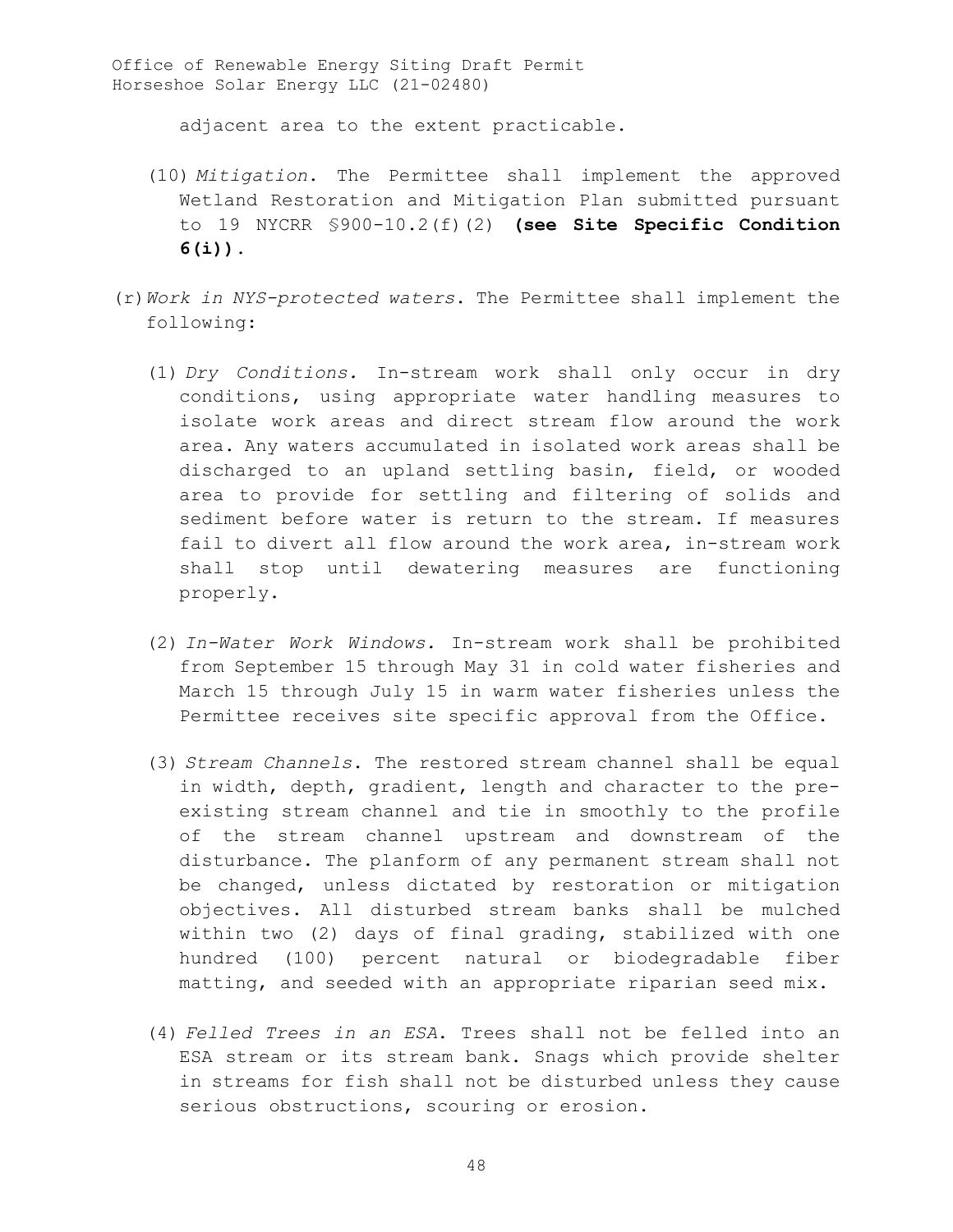- (5) *Culvert Repairs.* If a culvert is blocked or crushed, or otherwise damaged by construction or maintenance activities, the Permittee shall repair the culvert or replace it with alternative measures appropriate to maintaining proper drainage, embedment and aquatic connectivity.
- (6) *Access Road Crossings of Streams.* The creation, modification or improvement of any permanent road crossing of a NYSprotected waterbody shall meet the following requirements:
	- (i) New culvert pipes that the Permittee is required to install shall be designed to safely pass the one (1) percent annual chance storm event;
	- (ii) Culvert pipes shall be embedded beneath the existing grade of the stream channel;
	- (iii) Width of the structure shall be a minimum of one and a quarter (1.25) times the width of the mean high-water channel, as practicable; and
	- (iv) The culvert slope shall remain consistent with the slope of the adjacent stream channel. For slopes greater than three (3) percent, an open bottom culvert shall be used.
- (7) *Overhead Lines Across NYSDEC-Protected Streams.* If construction of overhead power line crossings requires cutting of trees or shrubs within fifty (50) feet of a NYSprotected waterbody:
	- (i) Cut materials shall be left on the ground; and
	- (ii) Stumps and root systems shall not be damaged to facilitate stump sprouting.
- (8) *Stream Flows.* During periods of work activity, flow immediately downstream of the work site shall equal flow immediately upstream of the work site. If measures fail to divert all flow around the work area, in-stream work shall stop until dewatering measures are functioning properly.
- (9) *No Aquatic Impediments.* In-stream work, including the installation of structures and bed material, but excluding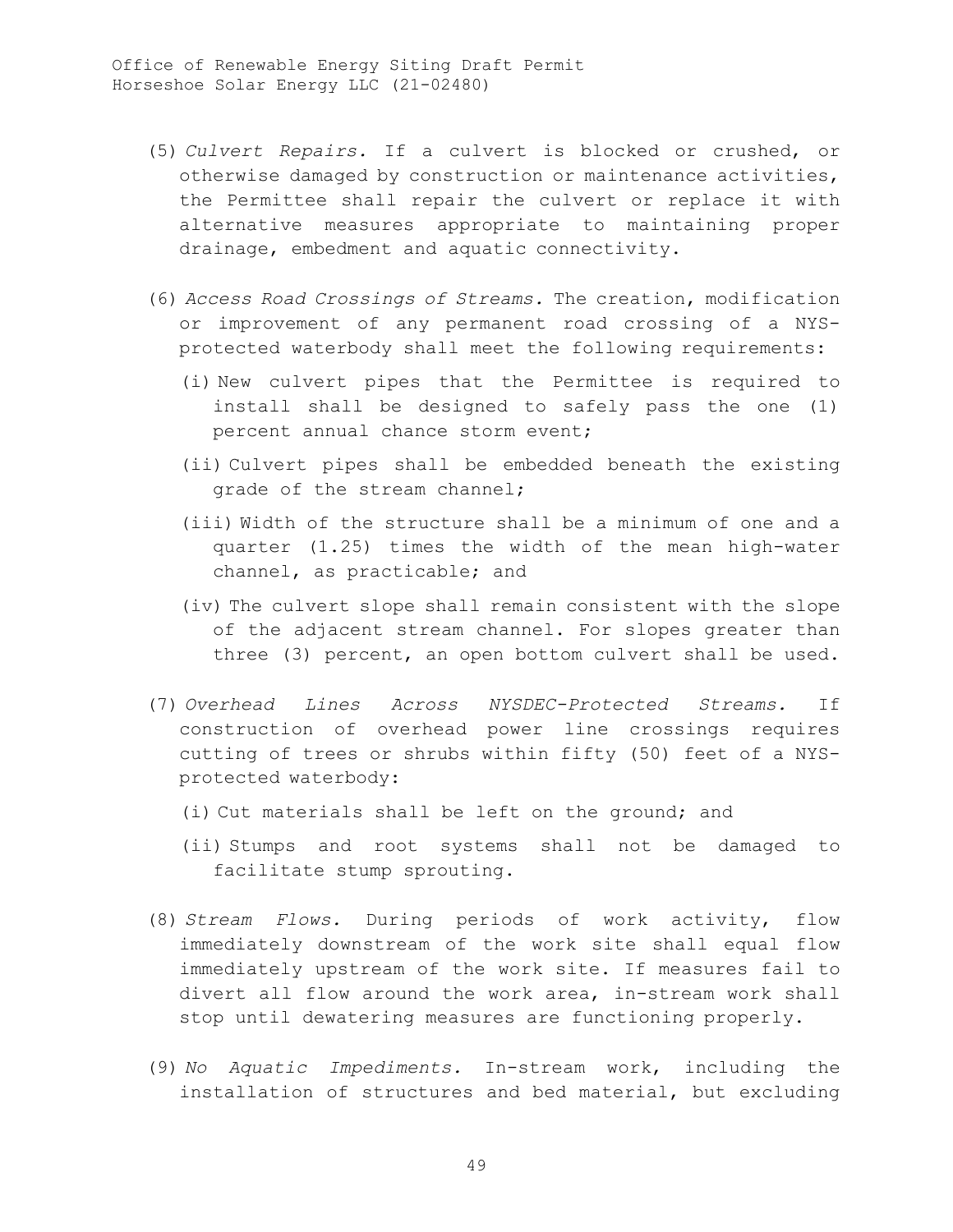> dewatering associated with dry trench crossings, shall not result in an impediment to aquatic organisms. All fish trapped within cofferdams shall be netted and returned, alive and unharmed, to the water outside the confines of the cofferdam, in the same stream.

- (10) *Drop Height.* Any in-stream structures placed in a stream shall not create a drop height greater than six (6) inches.
- (11) *Restoration and Mitigation.* The Permittee shall implement the approved Stream Restoration and Mitigation Plan submitted pursuant to 19 NYCRR §900-10.2(f)(3) **(see Site Specific Condition 6(h))**.

(s)*Agricultural Resources*.

- (1) In all instances in which the applicant for a solar facility proposes to permanently or temporarily impact active agricultural lands (i.e., land in active agriculture production defined as active three (3) of the last five (5) years) within NYS Agricultural Land Classified Mineral Soil Groups 1 through 4, the Permittee shall:
	- (i) Construct the facility consistent with the NYSAGM "Guidelines for Solar Energy Projects-Construction Mitigation for Agricultural Lands", dated 10/18/2019 (see 19 NYCRR §900-15.1(l)(1)(i)), to the maximum extent practicable; and
	- (ii) Hire an independent, third-party agricultural monitor to oversee compliance with agricultural conditions and requirements, including the approved Agricultural Plan required pursuant to 19 NYCRR §900-2.16(c), the approved Remediation Plan required pursuant to 19 NYCRR §900- 2.16(d) and any approved co-utilization plan prepared according to §900-2.16(e). The Office, in consultation with the NYSAGM, shall verify and approve the qualifications required to fulfill the role of the agricultural monitor have been met. If the Office, in consultation with the NYSAGM, agrees that the independent third-party monitor is qualified on agricultural issues, one monitor can act as both the general environmental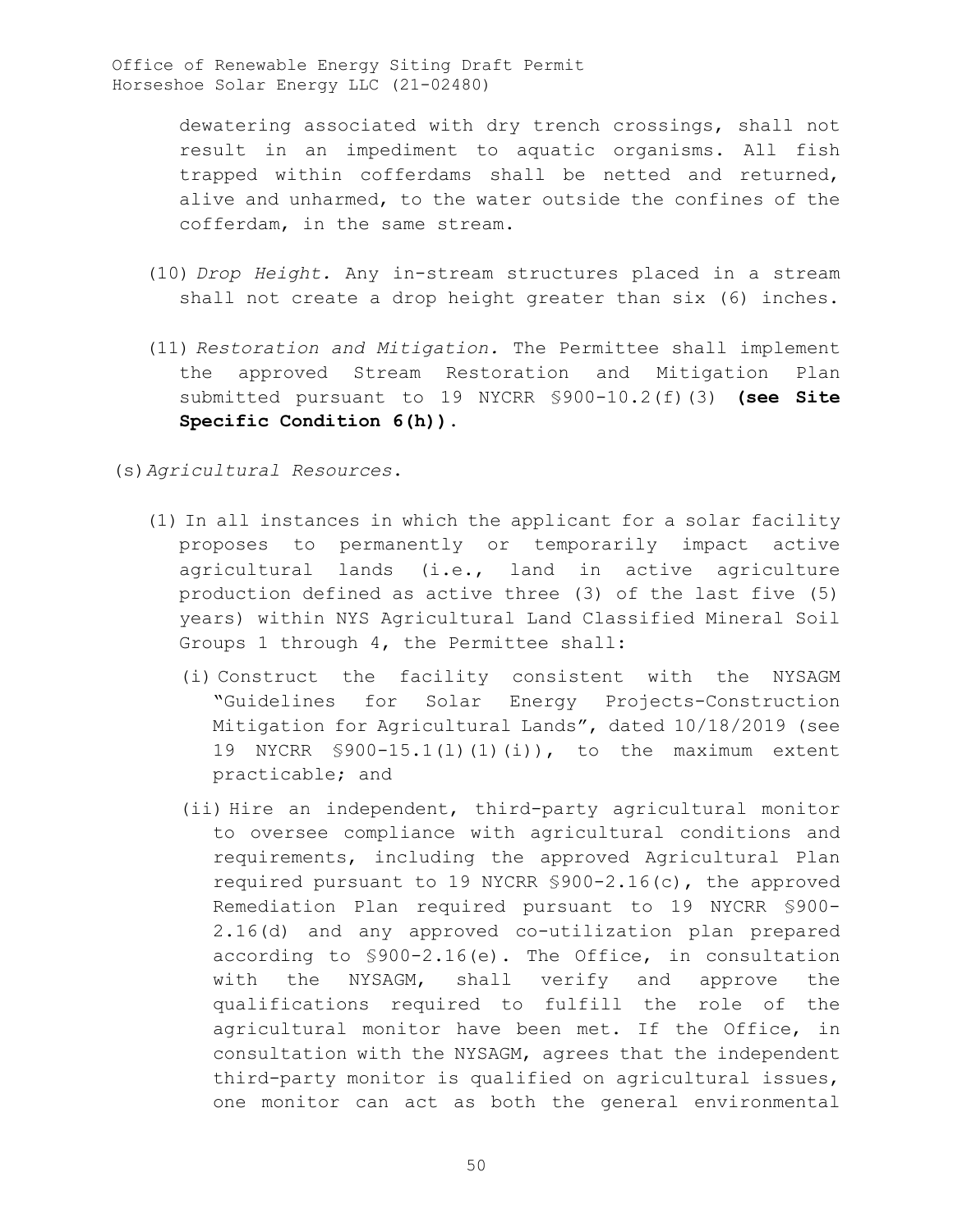monitor as well as the agricultural-specific environmental monitor. **(See Site Specific Condition 6(f))**

- (2) In all instances in which the applicant for a wind facility proposes to permanently or temporarily impact active agricultural lands (i.e., land in active agriculture production defined as active three (3) of the last five (5) years) within NYS Agricultural Land Classified Mineral Soil Groups 1 through 4, the Permittee shall: **(NOT APPLICABLE)**
	- (i) Construct the facility consistent with the NYSAGM "Guidelines for Agricultural Mitigation for Wind Power Projects", revised 4/19/2018 (see §900-15.1(l)(1)(ii) of this Part), to the maximum extent practicable; and **(NOT APPLICABLE)**
	- (ii) Hire an independent, third-party agricultural monitor to oversee compliance with agricultural conditions and requirements, including the approved Agricultural Plan required pursuant to section 900-2.16(c) of this Part and the approved Remediation Plan required pursuant to section 900-2.16(d) of this Part. The Office, in consultation with the NYSAGM, shall verify and approve the qualifications required to fulfill the role of the agricultural monitor have been met. If the Office, in consultation with the NYSAGM, agrees that the independent third-party monitor is qualified on agricultural issues, one monitor can act as both the general environmental monitor as well as the agricultural- specific environmental monitor. **(NOT APPLICABLE)**
- (t)*Hazardous Materials.* The Permittee shall comply with the NYSDEC-approved Site Management Plan for the facility site, or any portion thereof, if applicable.
- (u)*Cultural Resources Avoidance, Minimization and Mitigation Plan*. The Permittee shall implement the approved Cultural Resources Avoidance, Minimization and Mitigation Plan required in 19 NYCRR §900-10.2(g). **(See Site Specific Condition 6(e))**

# **V. Facility Operation**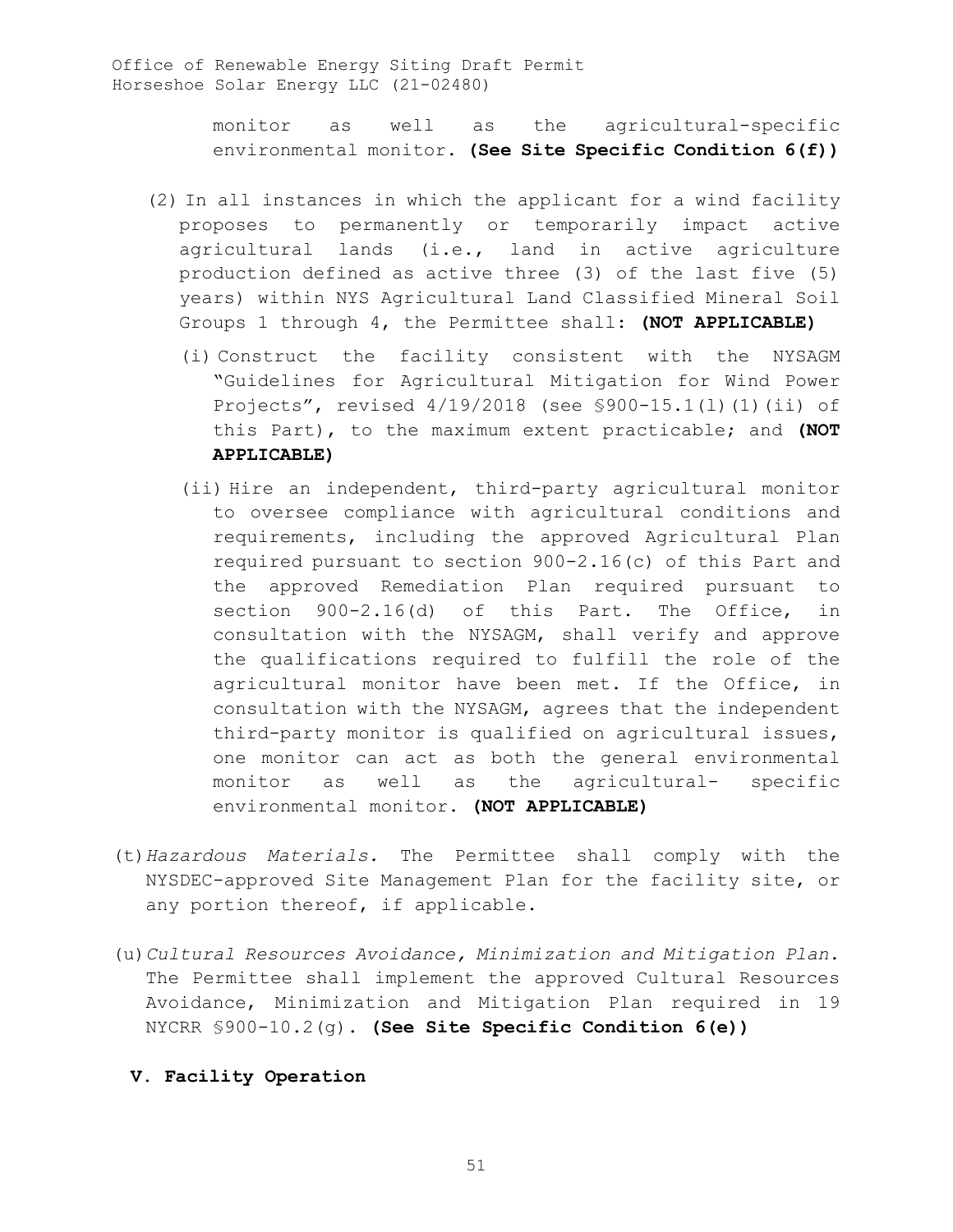(a)*Noise Limits for Wind Facilities* **(NOT APPLICABLE)**

- (1) Noise levels by all noise sources from the wind facility(ies) shall: **(NOT APPLICABLE)**
	- (i) Comply with a maximum noise limit of forty-five (45) dBA Leq (8-hour) at the outside of any non-participating residence, and fifty-five (55) dBA Leq (8-hour) at the outside of any participating residence existing as of the issuance date of the siting permit; **(NOT APPLICABLE)**
	- (ii) Prominent tones are defined by using the constant level differences listed under ANSI/ASA S12.9-2005/Part 4 Annex C (sounds with tonal content) (see 19 NYCRR §900- 15.1(a)(1)(iii)) at the outside of any non-participating residence existing as of the issuance date of the siting permit. Should a prominent tone occur, the broadband overall (dBA) noise level at the evaluated nonparticipating position shall be increased by five (5) dBA for evaluation of compliance with subparagraphs (i) and (v) of this paragraph; **(NOT APPLICABLE)**
	- (iii) Comply with a maximum noise limit of sixty-five (65) dB Leq (1-hour) at the full octave frequency bands of sixteen (16), thirty-one and a half (31.5), and sixtythree (63) Hertz outside of any non-participating residence existing as of the issuance date of the siting permit, in accordance with Annex D of ANSI/ASA standard S12.9-2005/Part 4 Section D.2.(1) (Analysis of sounds with strong low-frequency content) (see 19 NYCRR §900- 15.1(a)(1)(iii)); **(NOT APPLICABLE)**
	- (iv) Not produce human perceptible vibrations inside any nonparticipating residence existing as of the issuance date of the siting permit that exceed the limits for residential use recommended in ANSI/ASA Standard S2.71- 1983 "Guide to the evaluation of human exposure to vibration in buildings" (see 19 NYCRR §900- 15.1(a)(1)(i)); **(NOT APPLICABLE)**
	- (v) Comply with a noise limit of forty (40) dBA Leq (1-hour) at the outside of any non- participating residence existing as of the issuance date of the siting permit from the collector substation equipment; **(NOT APPLICABLE)**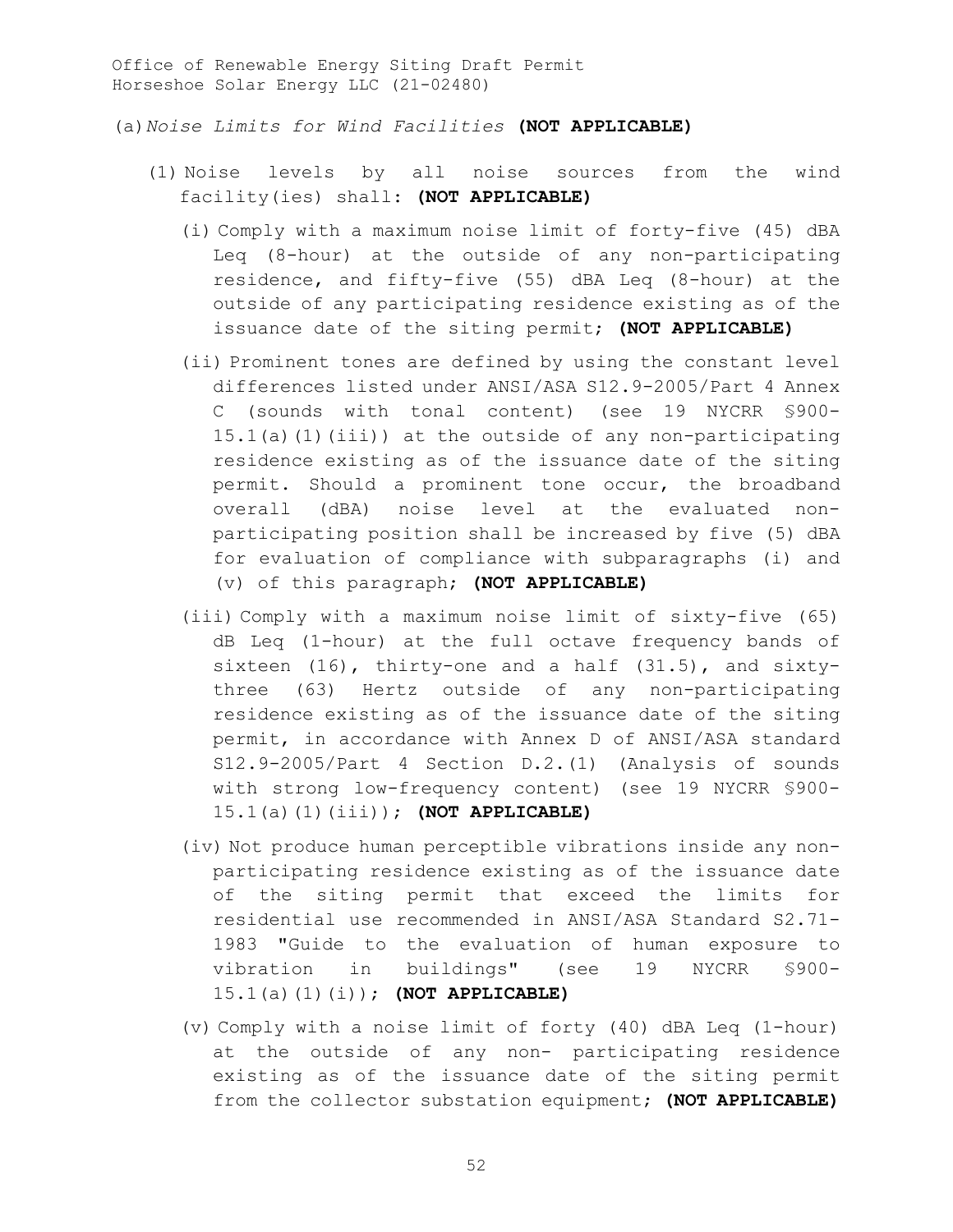and

- (vi) Emergency situations are exempt from the limits specified in this subdivision. **(NOT APPLICABLE)**
- (2) Post-Construction Noise Compliance and Monitoring for Wind Facilities. To evaluate compliance with noise-related conditions, the Permittee shall comply with the following requirements: **(NOT APPLICABLE)**
	- (i) Compliance with subparagraphs  $(1)(i)-(v)$  of this section for the facility shall be evaluated by the Permittee by implementing a sound testing compliance protocol that shall follow the provisions and procedures for postconstruction noise performance evaluations approved by the Office and stated in the siting permit; **(NOT APPLICABLE)**
	- (ii) At least two sound compliance tests conforming to the sound testing compliance protocol shall be performed by the Permittee after the commercial operation date of the facility: one during the "leaf-off" season and one during the "leaf-on" season; **(NOT APPLICABLE)**
	- (iii) Within seven (7) months after the commercial operation date of the facility, the Permittee shall perform and complete the first sound compliance test and the results shall be submitted by filing a report from an independent acoustical or noise consultant, no later than eight (8) months after the commercial operation date, specifying whether or not the facility is found in compliance with all siting permit conditions on noise during the "leaf on" or "leaf off" season as applicable; **(NOT APPLICABLE)**  and
	- (iv) The second sound compliance test shall be performed, and results shall be submitted subject to the same provisions contained in subparagraph (iii) of this paragraph, but no later than thirteen (13) months after the commencement of commercial operation of the facility. **(NOT APPLICABLE)**
- (3) *Noise Exceedances from Wind Facilities*. If the results of the first or second post-construction sound compliance test,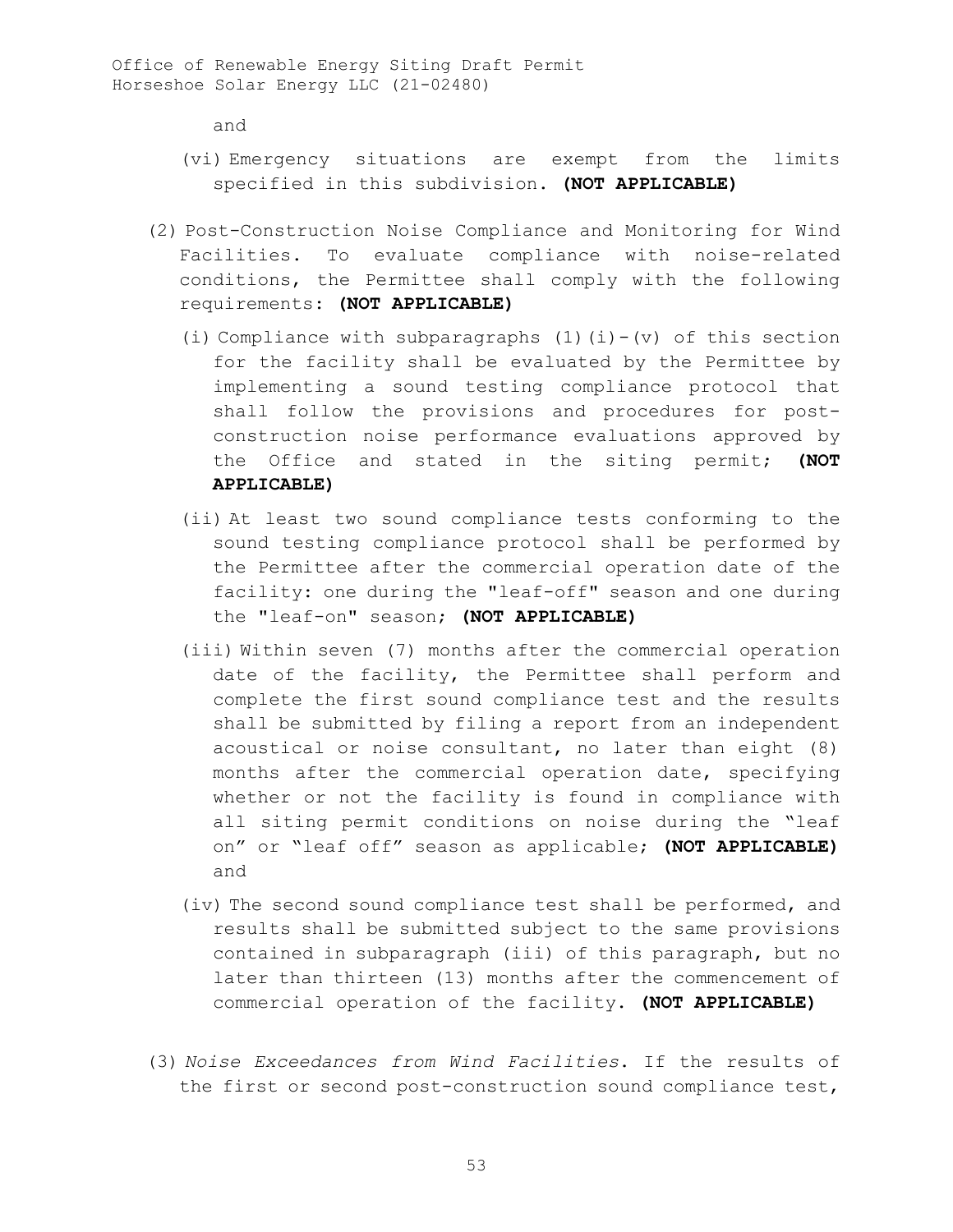> or any subsequent test, or any compliance or violation test, indicate that the facility does not comply with siting permit conditions on noise and vibration, the Permittee shall: **(NOT APPLICABLE)**

- (i) Present minimization options to the NYSDPS, with a copy to the Office, within sixty (60) days after the filing of a non-compliance test result or the finding of a noncompliance or a violation of siting permit conditions on noise, as follows: **(NOT APPLICABLE)**
	- *(a)*Operational minimization options related to noise or vibrations caused by the wind turbines that shall be considered, including, at a minimum, modifying or reducing times or duration of turbine operation, incorporating noise reduced operations, shutting down relevant turbines, and modifying operational conditions of the turbines; **(NOT APPLICABLE)**
	- *(b)*Physical minimization options related to noise or vibration caused by the wind turbines that shall be considered, including installation of serrated edge trails on the turbine blades, replacement or maintenance of noisy components of the equipment, and any other measures as feasible and appropriate; **(NOT APPLICABLE)** and
	- *(c)*If applicable, any minimization measures related to noise from transformers (such as walls or barriers), emergency generators (such as installation of noise walls or barriers, adding or replacing enclosures or silencers to the emergency generator), or any other noise sources (such as HVAC equipment or energy storage systems), shall be considered, as well as any other mitigation measures as feasible and appropriate. **(NOT APPLICABLE)**
- (ii) Upon approval from the NYSDPS and the Office, the Permittee shall implement any operational noise or vibration mitigation measures within ninety (90) days after the finding of a non-compliance or siting permit violation, as necessary to achieve compliance. **(NOT APPLICABLE)**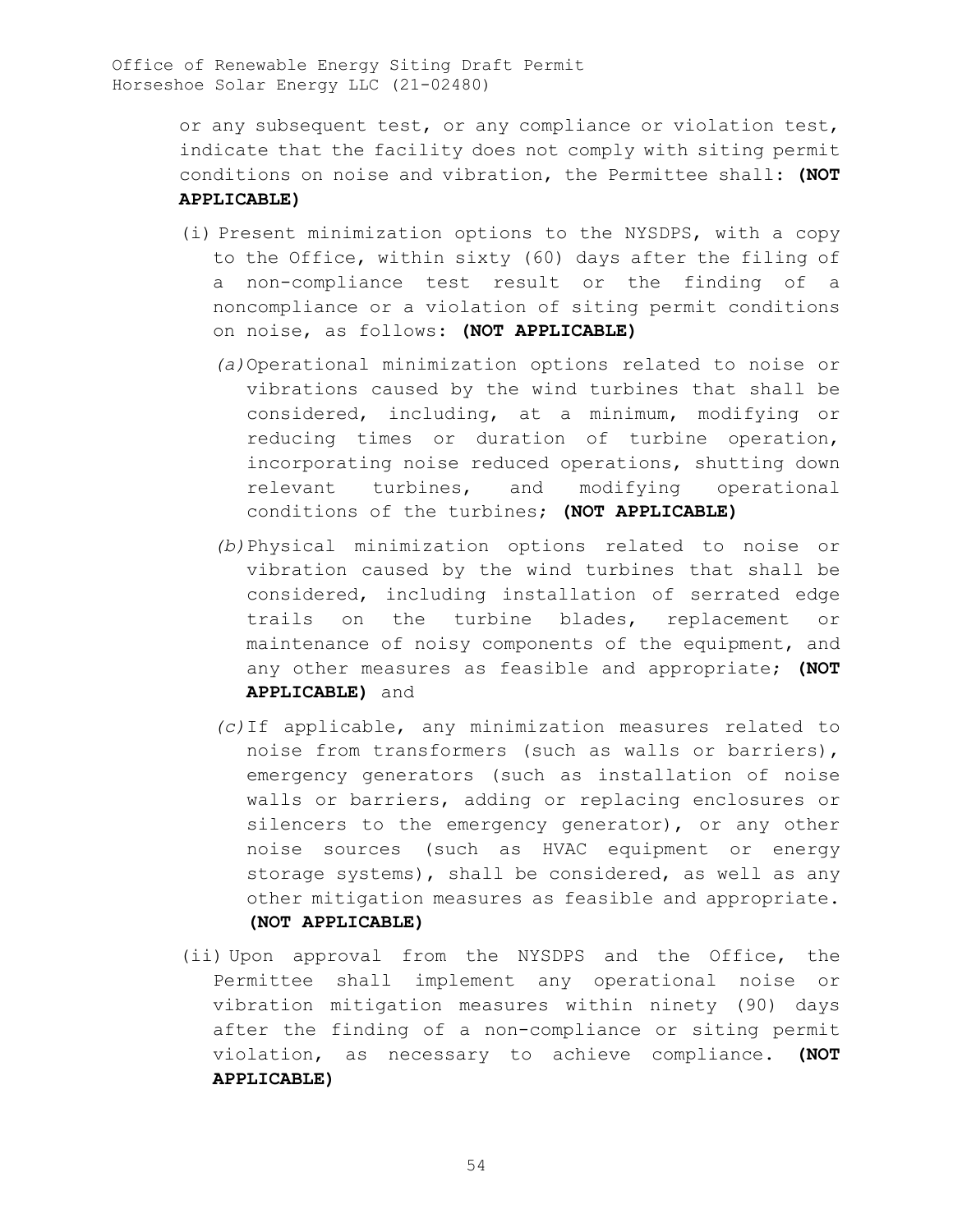- (iii) Upon approval from the NYSDPS and the Office, the Permittee shall implement any physical noise or vibration mitigation measures within one hundred fifty (150) days after the finding of a non-compliance or siting permit violation, as necessary to achieve compliance. **(NOT APPLICABLE)**
- (iv) If the Permittee cannot meet the timelines for implementation of mitigation measures set forth in subparagraphs (ii) and (iii) of this paragraph, Permittee shall cease operation of the turbines of the facility that caused the non-compliance or siting permit violation until the operational or physical minimization measures that are presented and approved by the NYSDPS and the Office have been implemented. Once implemented, the Permittee shall not operate the facility without the mitigation measures presented and approved by the NYSDPS and the Office. **(NOT APPLICABLE)**
- (v) Test, document and present results of any minimization measures and compliance with all siting permit conditions on noise, no later than ninety (90) days after the minimization measures are implemented. **(NOT APPLICABLE)**
- (4) *Noise and Vibration Complaints from Wind Facilities.* The Permittee shall adhere to the following conditions regarding noise complaints*:* **(NOT APPLICABLE)**
	- (i) The Permittee is required to maintain a log of complaints received relating to noise and vibrations caused by the operation of the facility. The log shall include name and contact information of the person that lodges the complaint, name of the property owner(s), address of the residence where the complaint was originated, the date and time of the day underlying the event complained of, and a summary of the complaint. **(NOT APPLICABLE)**
	- (ii) The Permittee shall provide the host municipalities with a phone number, email address, and mailing address where complaints can be notified. **(NOT APPLICABLE)**
	- (iii) All complaints received shall be reported to the NYSDPS staff, with a copy to the Office, monthly during the first year of commercial operations and quarterly thereafter,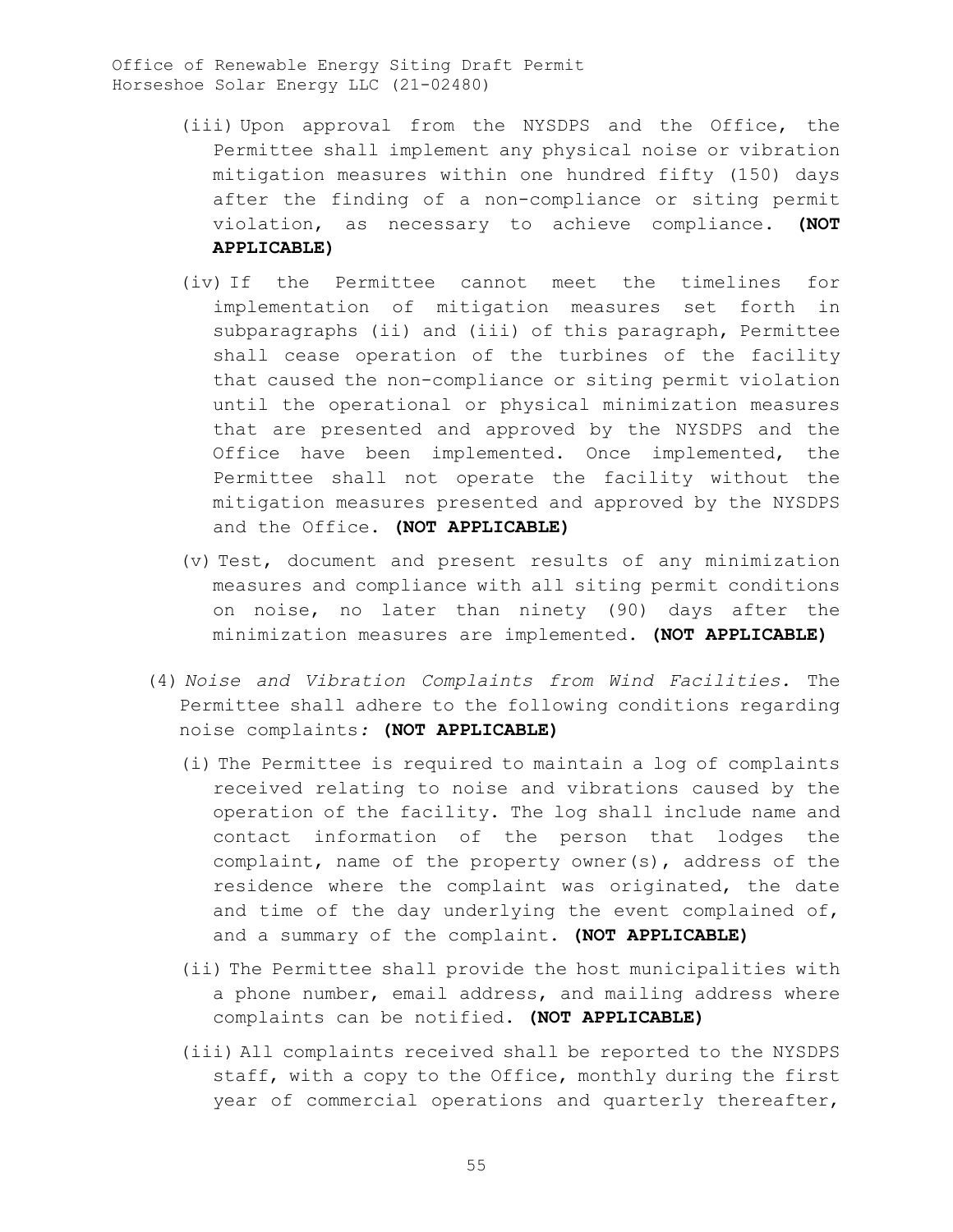> by filing during the first ten (10) days of each month (or the first ten (10) days of each quarter after the first year). Reports shall include copies of the complaints and, if available, a description of the probable cause (e.g., outdoor or indoor noise, tones, low frequency noise, amplitude modulation, vibrations, rumbles, rattles, etc., if known); the status of the investigation, summary of findings and whether the facility has been tested and found in compliance with applicable siting permit conditions on noise or minimization measures have been implemented. If no noise or vibration complaints are received, the Permittee shall submit a letter indicating that no complaints were received during the reporting period. **(NOT APPLICABLE)**

(iv) Should complaints related to excessive and persistent amplitude modulation occur at any non-participating residence existing as of the issuance date of the siting permit, with measured or modeled sound levels exceeding forty (40) dBA Leq (1-hour), the Permittee shall investigate and measure amplitude modulation at the affected receptors during the time frame when the worst conditions are known, or, if not known, expected to occur. If the L90-10-minute noise levels (dBA), including any amplitude modulation and prominent tone penalties exceed a noise level of forty-five (45) dBA and amplitude modulation is in excess of a five (5) dB modulation depth at the evaluated receptor(s) for more than five (5) percent of the time during the identified time frame of evaluation (which shall not exceed eight consecutive hours), the Permittee shall continue with the investigation, identify frequency of occurrence and the conditions that may be favorable for its occurrence, and propose minimization measures to avoid or minimize the impacts. Minimization measures that avoid, minimize, resolve, or mitigate the amplitude modulation impacts shall be identified and reported by filing the identified minimization measures and implementing such measures after, and consistent with, review and approval. Compliance with this requirement shall be finally demonstrated by conducting a test that shows that the

56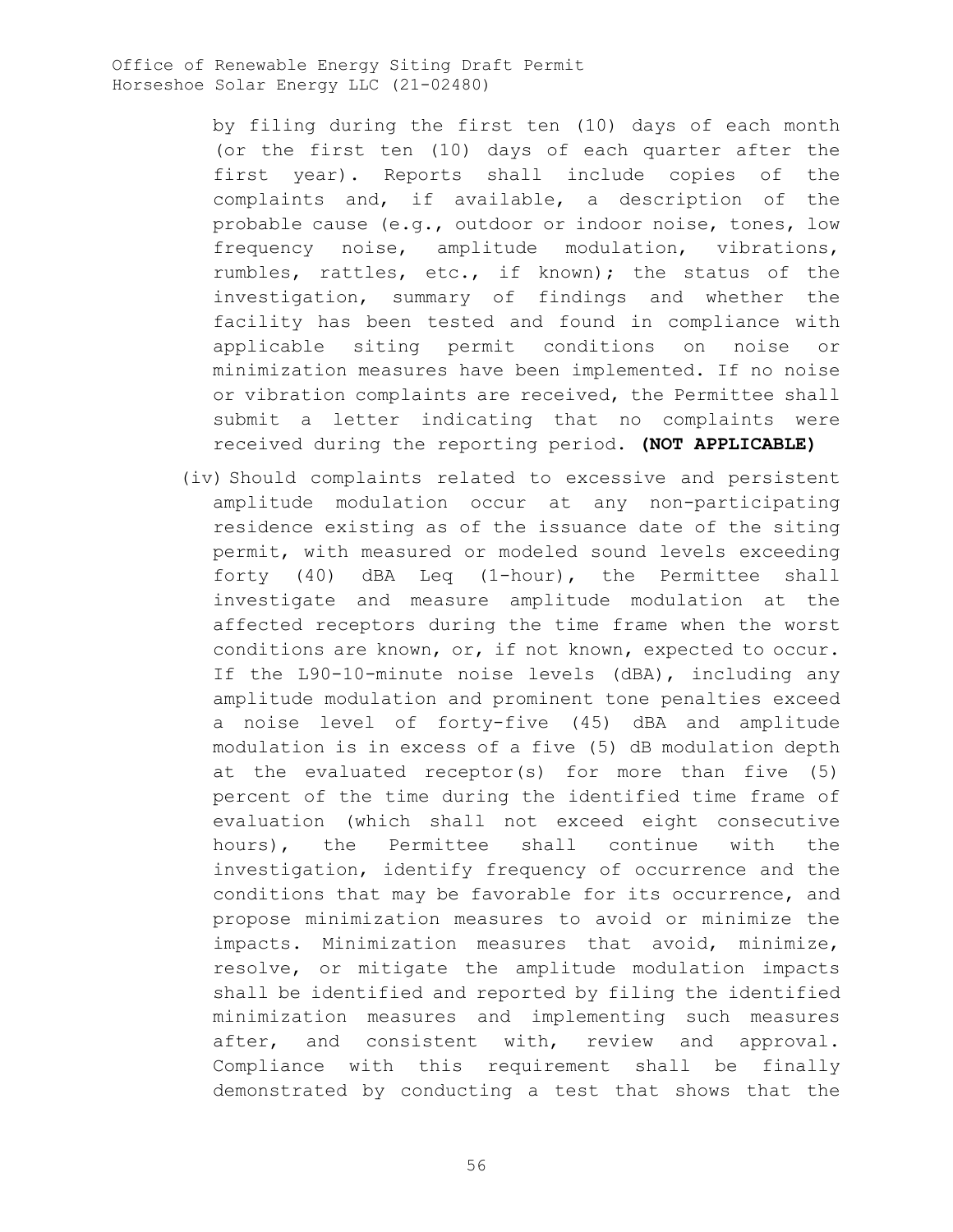> L90-10-minute sound levels (dBA), including a five (5) dBA penalty for amplitude modulation (if amplitude modulation depth is in excess of five (5) dB for more than five (5) percent of the time in any eight (8) consecutive hours) at that particular location and any additional prominent tone penalties, are lower than or equal to forty-five (45) dBA. For any complaints that do not exceed the limits established in the foregoing, the Permittee shall handle those complaints under the complaint resolution protocol approved by the Office. Amplitude Modulation depth will be evaluated as indicated in the document entitled "A Method for Rating Amplitude Modulation in Wind Turbine Noise", 09 August 2016, Version 1 (see 19 NYCRR §900-15.1(c)(1)(i)). **(NOT APPLICABLE)**

- (v) The Permittee shall investigate all other noise and vibration complaints by following the complaint resolution protocol approved by the Office, and consistent with the limits imposed by the siting permit. **(NOT APPLICABLE)**
- (5) *Facility Logs for Wind Facilities.* The Permittee is required to maintain a log of operational conditions of all the turbines with a ten (10)-minute time interval to include, at a minimum, wind velocity and wind direction at the hub heights, angular speed of the rotors, generated power, and notes indicating operational conditions that could affect the noise levels (e.g., maintenance, shutdown, etc.). A schedule and log of noise-reduced operations for individual turbines shall also be kept and updated as necessary. These records shall be maintained by the Permittee for five (5) years from occurrence. **(NOT APPLICABLE)**
- (b)*Noise Standards for Solar Facilities*. The permittee shall implement the approved design as required by 19 NYCRR §900-2.8 of this part. **(See Site Specific Condition 6(d))**
- (c)*Operational Compliance*. The Permittee shall operate the facility to abide by applicable rules and regulations of the PSL and 16 NYCRR with respect to matters such as enforcement,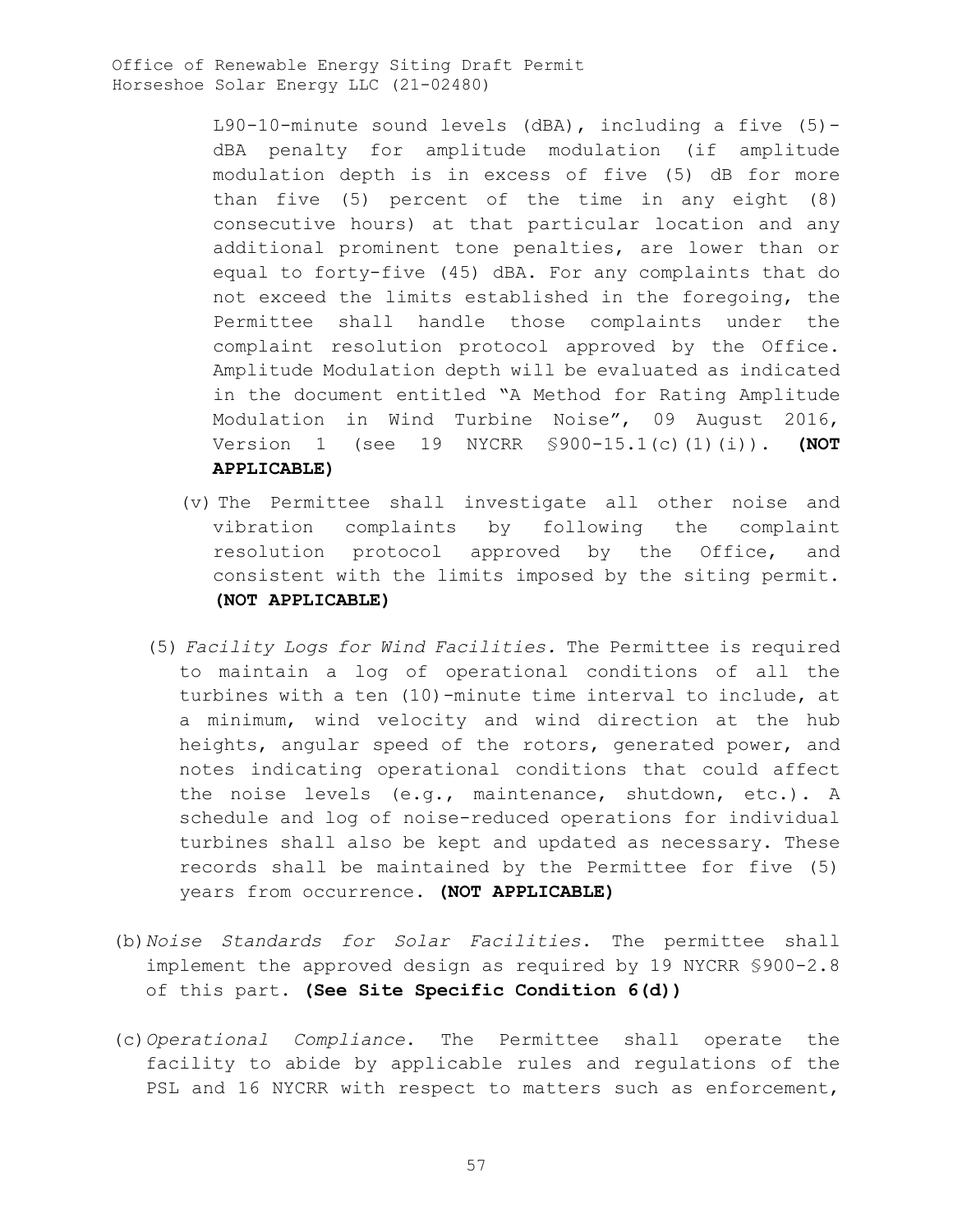investigation, safety and reliability. The Permittee shall abide by standard Good Utility Practice, and abide by all rules, guidelines and standards of the serving utilities, the New York Independent System Operator (NYISO), the Northeast Power Coordinating Council (NPCC), the New York State Reliability Council (NYSRC), the North American Electric Reliability Corporation (NERC) and successors. When applied to the Permittee, the term "Good Utility Practice" shall mean the standards applicable to an independent power producer connecting to the distribution or transmission facilities or system of a utility.

- (d)*Annual Inspection*. The Permittee shall have an annual inspection program for its facilities. An annual inspection report shall summarize maintenance and inspection activities performed and include details of any repairs undertaken. Reports shall identify any major damage, defects or other problems, or indicate that no such damage, defect or problem was found. Reports shall be made readily available upon request by the NYSDPS or the Office.
- (e)*Equipment Replacement*. Replacement of major facility components with different make, model, size, or other material modification, shall be subject to review and approval of the Office pursuant to 19 NYCRR §900-11.1.
- (f)*Interconnection Changes*. Throughout the life of the facility, the Permittee shall provide a copy of the following interconnection documents to the secretary of the NYSDPS, with a copy to the Office:
	- (1) Any updates or revisions to the Interconnection Agreement or Facility Agreements between the Permittee, the serving utilities and NYISO; and
	- (2) Any System Reliability Impact Study (SRIS) required as part of a future facility modification or uprate, performed in accordance with the NYISO Open Access Transmission Tariff (OATT), available at www.nyiso.com.
- (g)*Facility Transmission Interconnection Related Incidents.*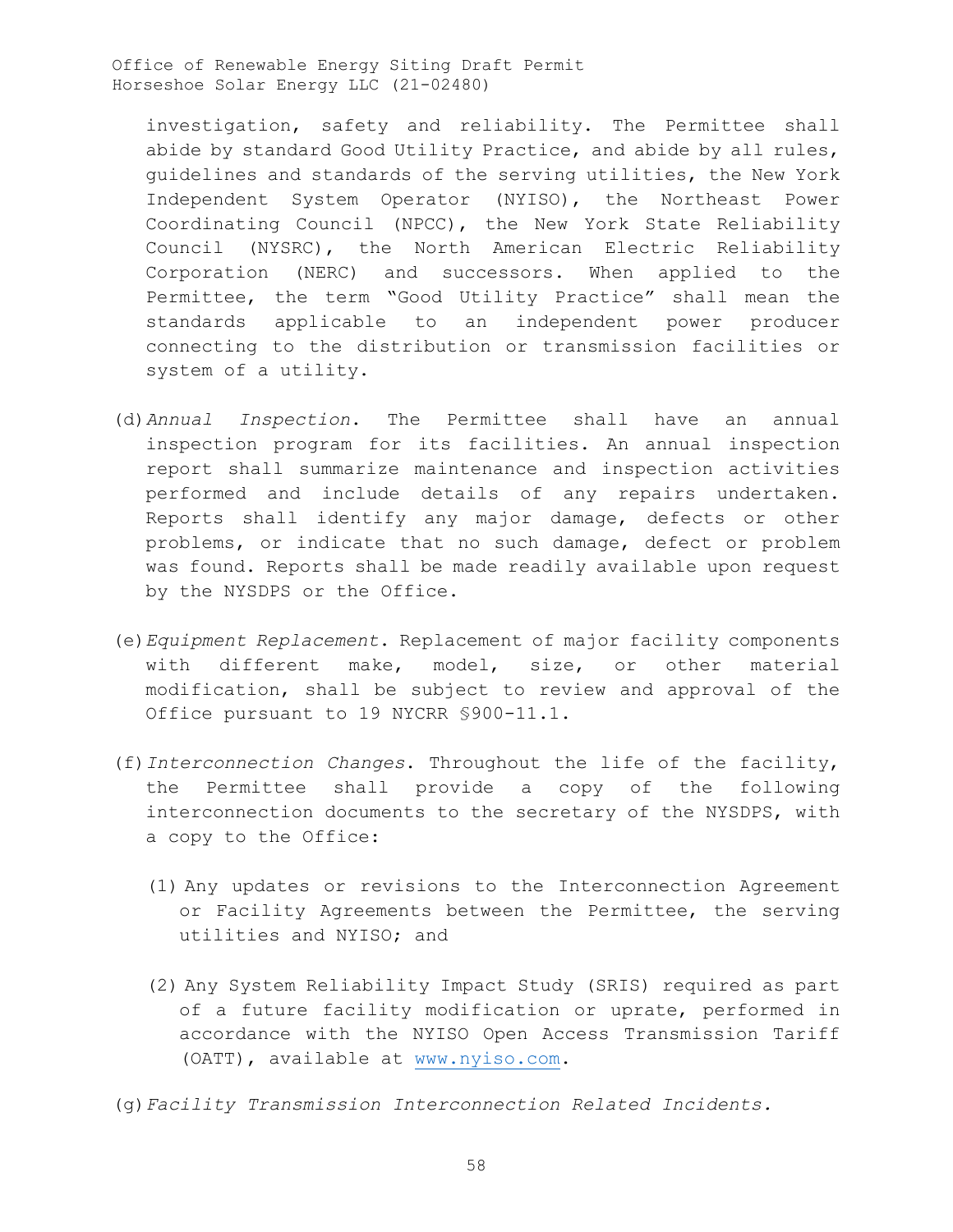- (1) The Permittee shall contact the NYSDPS Emergency Line within one (1) hour to report any transmission related incident on its owned and operated interconnection facilities which affects the operation of the facility, or that poses a public safety concern, and shall provide notification to the Office within twenty-four (24) hours.
- (2) The Permittee shall file with the secretary of the NYSDPS a report on any such incident, upon request within seven (7) days, and provide a copy of the report to the serving utility and the Office. The report shall contain, when available, copies of applicable drawings, descriptions of the equipment involved, a description of the incident and a discussion of how future occurrences will be prevented.

(h)*Facility Malfunction* 

- (1) In the event of any catastrophic incident, including but not limited to blade failure, fire, tower collapse or other catastrophic event involving the facility and its associated equipment, the Permittee shall notify the Office and the NYSDPS no later than twelve (12) hours following such an event.
- (2) In the event of a malfunction of the facility or facility components which causes a significant reduction in the capability of such facility to deliver power for an extended duration (i.e., expected to last longer than one (1) month), the Permittee shall promptly file with the NYSDPS, and provide to the serving utility and the Office, copies of all notices, filings, and other substantive written communications with the NYISO as to such reduction, any plans for making repairs to remedy the reduction, and the schedule for any such repairs.

### **VI. Decommissioning**

(a)The Permittee shall implement the approved Decommissioning and Site Restoration Plan as required by 19 NYCRR §900-2.24. The Permittee shall adhere to all state laws and regulations in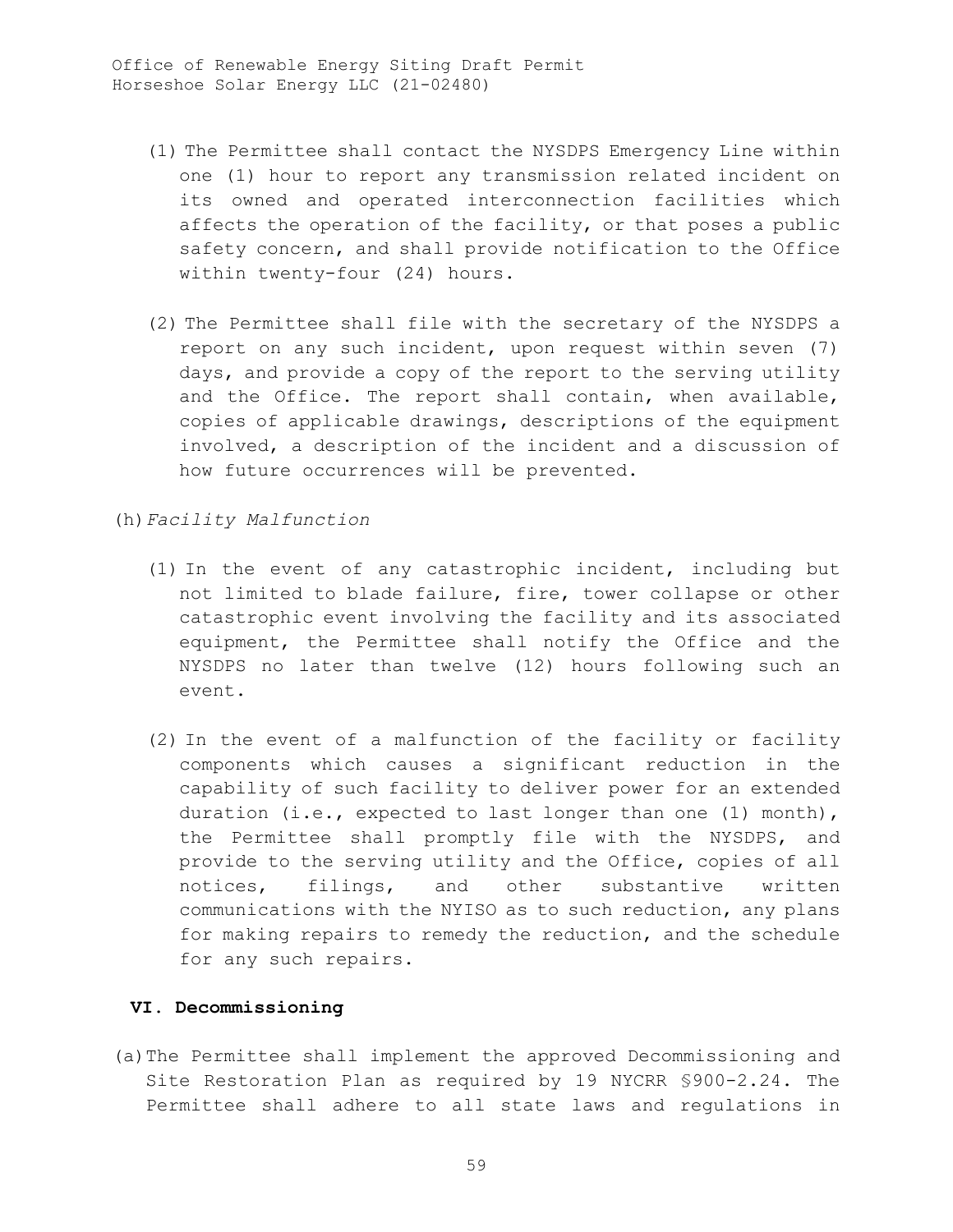effect at the time of decommissioning regarding the disposal and recycling of components**. (See Site Specific Condition 6(k))**

(b)The financial security regarding decommissioning and site restoration activities shall be in the form of a letter of credit (LOC) or other financial assurance approved by the Office, and shall be established by the Permittee to be held by each City, Town, or Village hosting facility components. The total amount of the financial security created for the Cities, Towns, or Villages shall be equal to the net decommissioning and site restoration estimate; the net decommissioning and site restoration estimate is equal to the gross decommissioning and site restoration estimate (which is the overall decommissioning and site restoration estimate plus a fifteen (15) percent contingency cost) less the total projected salvage value of facility components; reference to salvage value data shall also be included in the Decommissioning and Site Restoration Plan required at 19 NYCRR §900-2.24. If the Permittee and the host municipalities cannot come to an agreement as to the appropriate amount of financial security to be provided, the Office shall make the final determination. The financial security shall remain active until the facility is fully decommissioned. The LOC shall be irrevocable and state on its face that it is expressly held by and for the sole benefit of the specific Town, City, or Village. **(See Site Specific Condition 6(k))**

### **6 SITE SPECIFIC CONDITIONS**

The Permittee shall comply with the following site specific conditions during construction and operation of the Facility over the life of this Permit. Specific conditions shall take precedence over other conditions of this Permit should there be a conflict.

- (a) Final Construction Plans, Profiles and Detail Drawings Pursuant to 19 NYCRR §900-3.2(a)(2) and consistent with 19 NYCRR §900-10.2:
	- (1) Final Record Set The Permittee shall provide the Office a record set of the Final Construction Plans, Profiles and Detail Drawings, approved by the Office and including all final modifications and design

60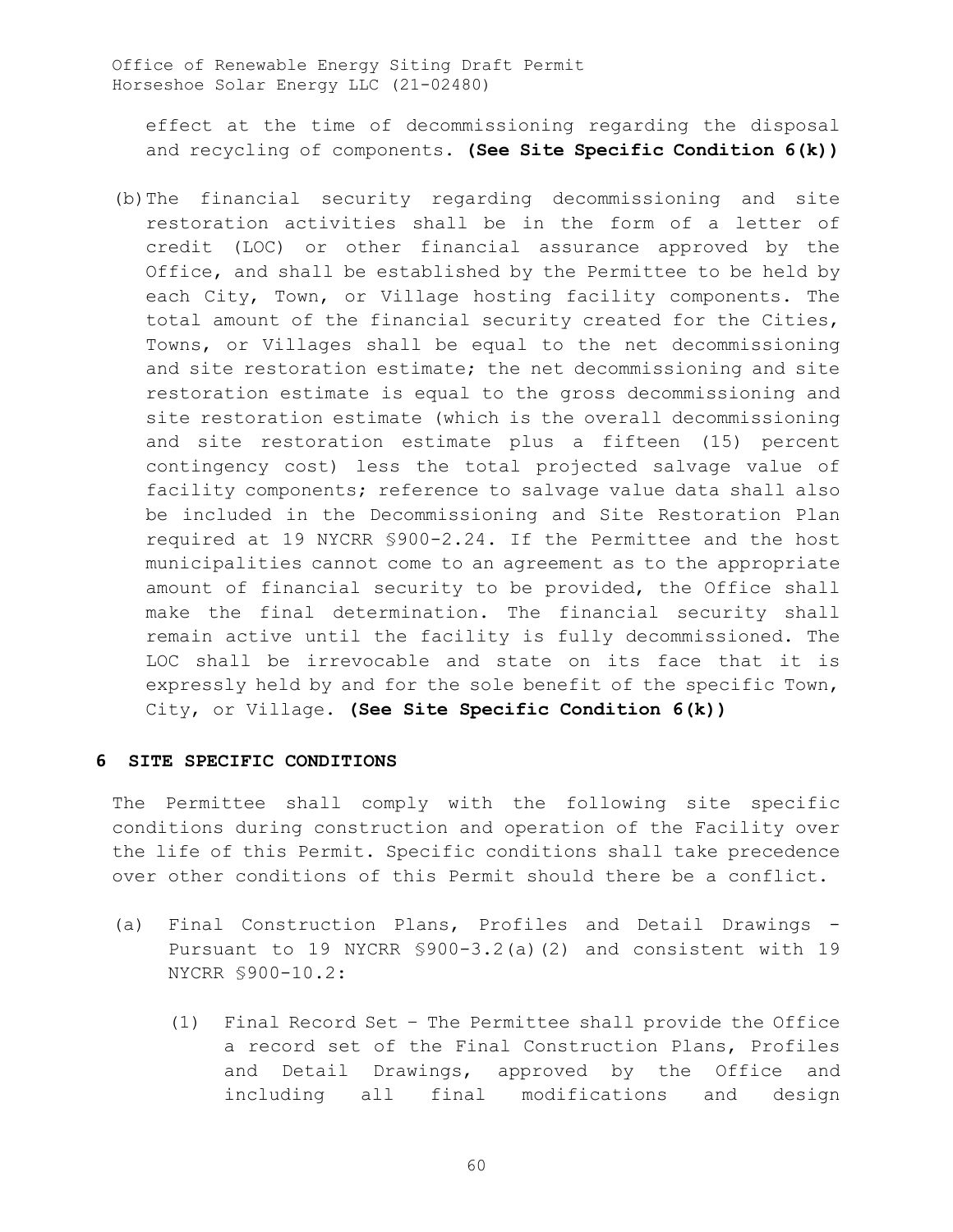requirements required to comply with the USCs, Site Specific Conditions and other requirements set forth in this Draft Permit. The Final Construction Plans, Profiles and Detail Drawings shall include all conforming modifications and design changes that are consistent with the Office's determinations in subpart 4 of this Draft Permit.

- (2) Height of Solar Array System In lieu of the height limitation in 19 NYCRR §900-2.6(e), the Permittee's Solar Facility (which may include single panel or double panel solar array system technology) shall comply with a height limit of seventeen (17) feet, measured from the highest natural grade below each solar panel to its maximum potential height. Additional height for any proposed lightning protection system or other essential safety equipment for the proposed solar array system is approved up to a height of twenty (20) feet, measured from the highest natural grade below each solar panel to its maximum potential height.
- (3) Solar Facility Setbacks The Permittee shall comply with the following setbacks in lieu of the setbacks required by 19 NYCRR §900-2.6(d) and Table 2, provided that fencing, collection lines, access roads, and landscaping may occur within all setback areas:
	- (i) a minimum setback distance of two hundred fifty (250) feet from the right-of-way line of Route 5 in the Town of Caledonia, as required by §106- 9(C)(1)(a)[6] of the Caledonia Town Code;
	- (ii) a minimum setback distance of two hundred fifty (250) feet from the right-of-way line of West River Road in the Town of Caledonia, as required by  $$106-9(C)(1)(a)[5]$  of the Caledonia Town Code;
	- (iii) a minimum side and rear setback distance of seven hundred fifty (750) feet from any existing nonparticipating residences located on Route 5 in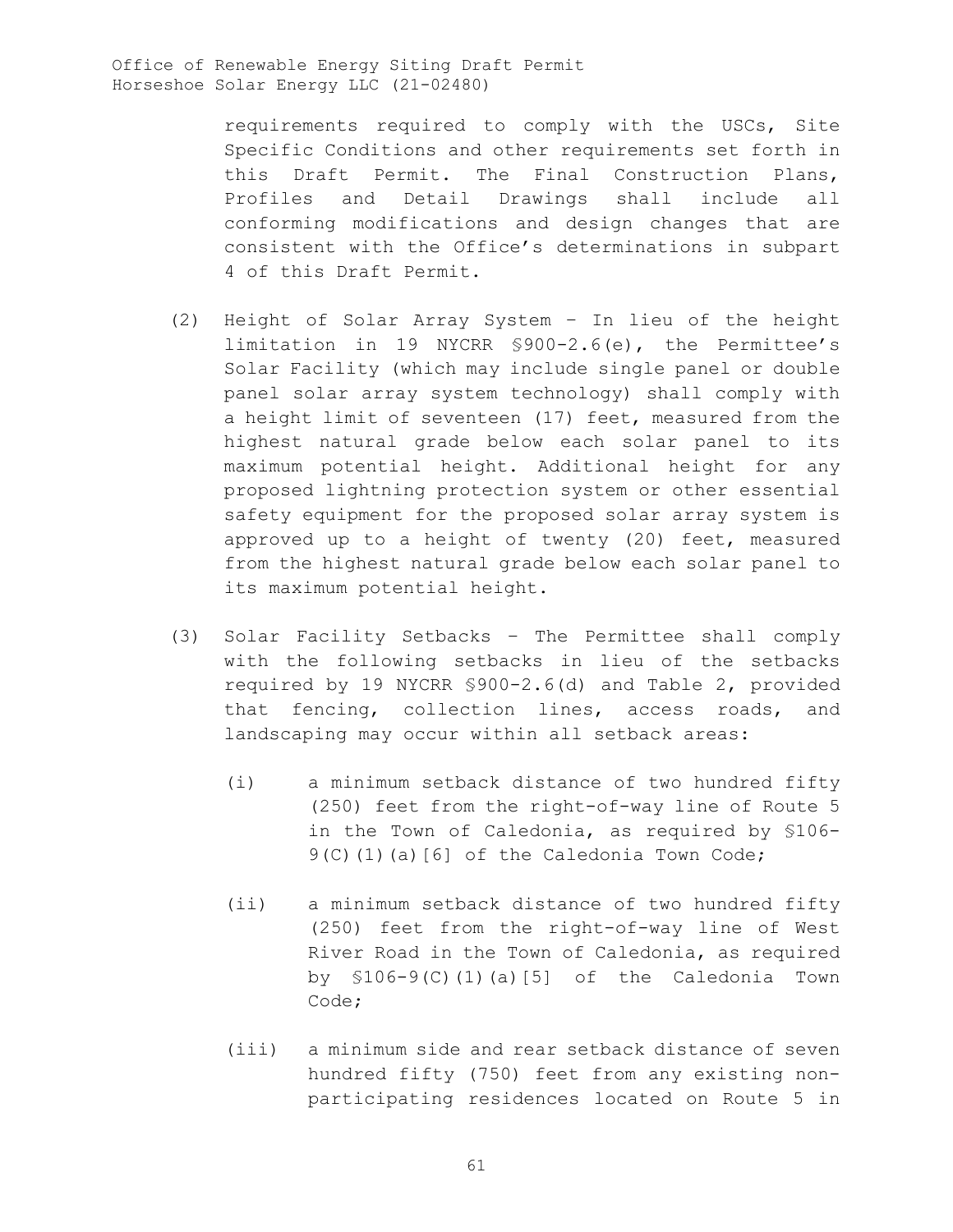the Town of Caledonia, as required by §106- 9(C)(1)(a)[1] of the Caledonia Town Code; and

- (iv) a minimum setback of two hundred (200) feet from all property lines for any solar panels, racks and inverters in the Town of Rush, as required by § 120-74(H)(6) of the Rush Zoning Law.
- (4) Substation and Interconnection Facilities The Permittee's Final Construction Plans, Profiles and Detail Drawings shall incorporate all necessary details for the Collection Substation, POI Switchyard, O&M Building and proposed Interconnection Line between the Collection Substation and the POI Switchyard to Golah Substation, which will be constructed above ground at a length of approximately two hundred fifty (250) feet. Such drawings shall be accompanied by a summary of why undergrounding of the Interconnection Line is not feasible based upon engineering, construction or environmental constraints, and shall include details concerning the location and length of overhead installations, the height and configuration of facilities, and locations of supporting structures and infrastructure.
- (5) Oil and/or Natural Gas Wells
	- (i) In compliance with 19 NYCRR §900-2.4(u), the Permittee's Final Plans, Profiles, and Detail Drawings shall demonstrate adherence to the following setbacks from known and existing plugged or unplugged oil and/or natural gas wells and associated infrastructure (including newly discovered wells identified during preconstruction surveys):
		- A. All limits of disturbance and permanent Facility components (including permanent access roads) shall maintain a minimum one hundred (100) foot setback from all known and existing oil and/or natural gas wells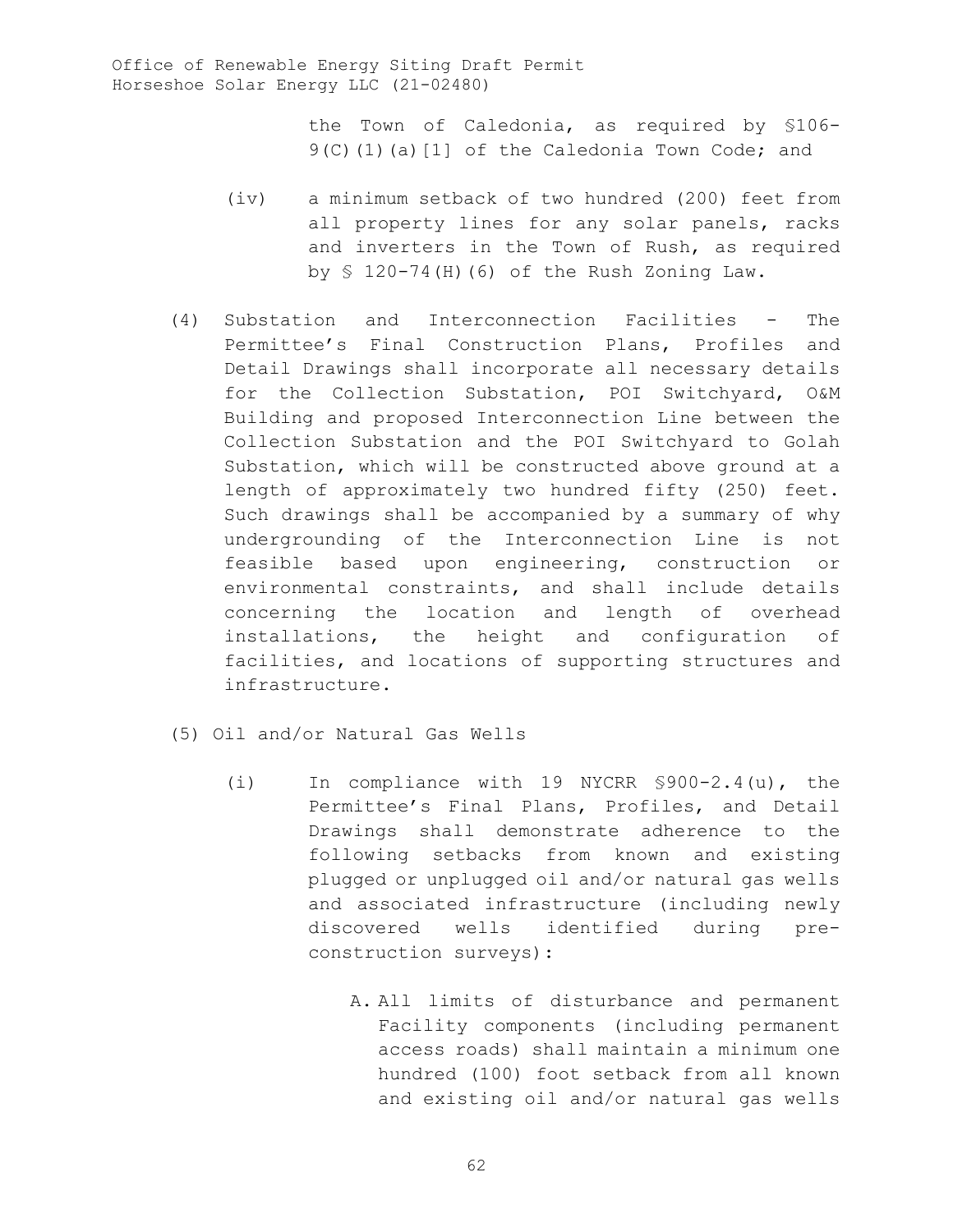and associated infrastructure, to allow sufficient entry for a well service rig and ancillary equipment to access the well, in the event that well servicing or well plugging is necessary; and

- B. All limits of disturbance and permanent Facility components (including permanent access roads) shall allow for sufficient space for construction of an access road of at least thirty (30) feet in width to allow entry to known and existing oil and/or natural gas wells and associated infrastructure.
- (ii) If previously unknown oil and/or natural gas wells are confirmed within the Facility Site during construction of the Facility, the Permittee shall immediately cease construction activities in the immediate area surrounding the well and shall notify and consult with the Office and NYSDEC Division of Mineral Resources, Region 8, Regional Minerals Manager, to determine what, if any, mitigation measures must be implemented.
- (b) Visual Resources Pursuant to 19 NYCRR §900-3.2(a)(2) and consistent with 19 NYCRR §900-10.2, the Permittee shall submit a final Visual Impact Assessment (VIA), Viewshed Mapping, Visual Contrast Evaluation and Visual Impacts Minimization and Mitigation Plan (VIMMP) in compliance with the requirements set forth in 19 NYCRR §§ 900-2.8(a) through (d).
- (c) Blasting Prohibited Pursuant to 19 NYCRR §900-3.2(a)(2) and consistent with 19 NYCRR §900-10.2, the Permittee shall refrain from the use of blasting.
- (d) Noise and Vibration Pursuant to 19 NYCRR §900-3.2(a)(2) and consistent with 19 NYCRR §900-10.2, the Permittee shall submit updated noise modeling for the facility in conformance with 19 NYCRR §900-2.8 including the following: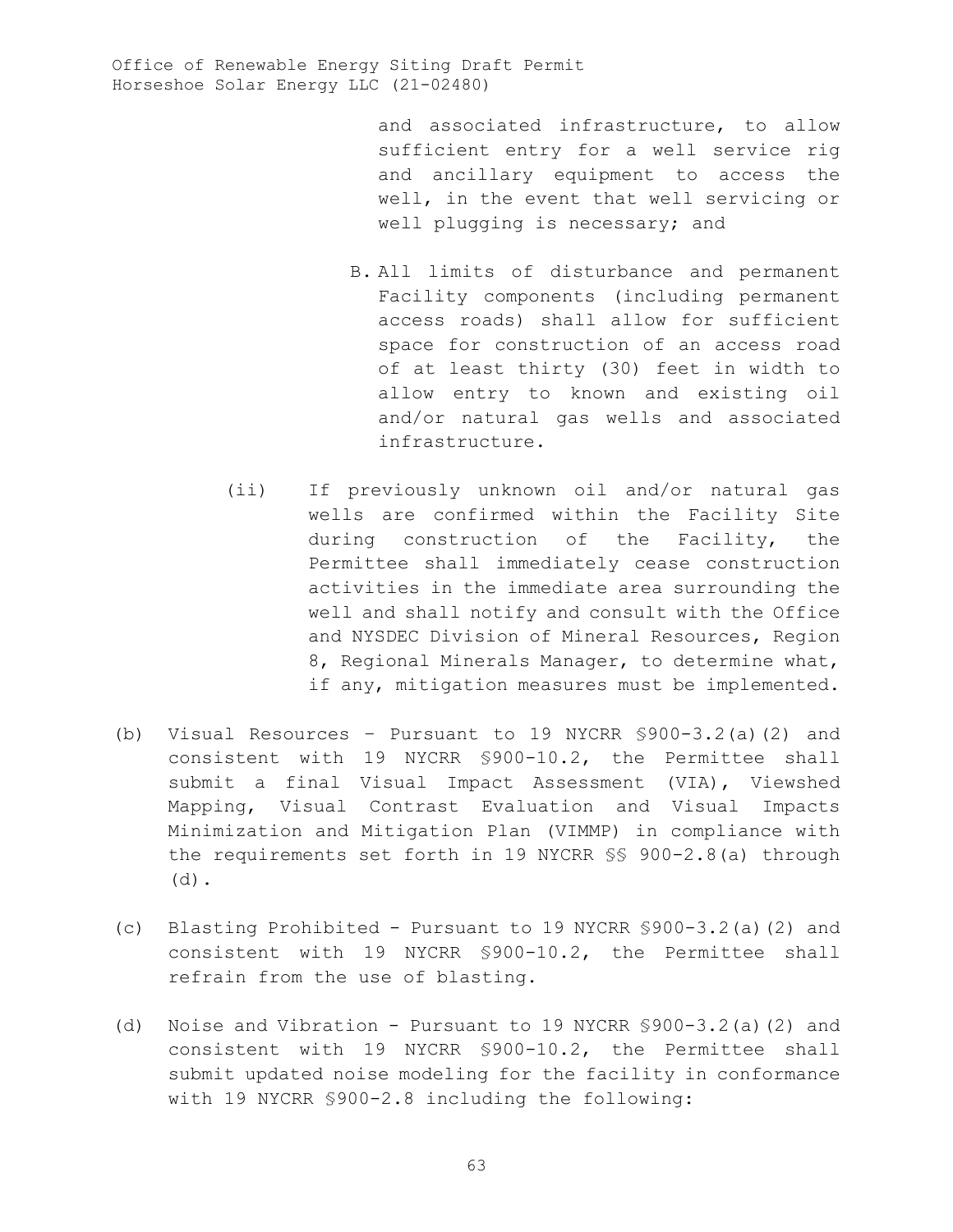- (1) Evaluation of prominent tones as required by 19 NYCRR  $$\$900-2.8(b)(2)(iii), (e)(1)$  and  $(e)(2)$ .
- (2) Computer noise modeling demonstrating that the facility, including any prominent tone penalties, comply with the design goals specified in 19 NYCRR §900-2.8(b)(2). The final noise modeling shall comply with the requirements of 19 NYCRR §§900-2.8(d)(1), (d)(3), (p)(1), (p)(2), and (p)(5).
- (3) Sound contours from the facility as specified in 19 NYCRR  $$900-2.8(k)$ .
- (4) Sound results for receptors from the facility as indicated in 19 NYCRR §§900-2.8(l) and (q)(2).
- (5) Any mitigation for the facility as required by Section 19 NYCRR §§900-2.8(o)(2) and(p)(3)
- (e) Cultural Resources Avoidance, Minimization, and Mitigation Plan - Pursuant to 19 NYCRR §900-3.2(a)(2) and consistent with 19 NYCRR §900-10.2(g), the Permittee shall submit a Cultural Resources Avoidance, Minimization and Mitigation Plan which shall at a minimum, include the following:
	- (1) Measures for Protection of Cultural Resources The Plan shall include site specific measures to avoid, minimize or mitigate significant adverse impacts to archaeological, historic and cultural resources to the maximum extent practicable, including without limitation: avoidance of significant soil disturbance during construction and operation of the Facility to archaeological sites; and maintaining a minimum avoidance buffer of fifty (50) feet around certain archaeological sites, as specified in correspondence from the Office of Parks, Recreation and Historic Preservation (OPRHP) and State Historic Preservation Office (SHPO) dated June 9, 2021, and supplemented by OPRHP correspondence with the Office dated February 7, 2022; and treating such areas as Environmentally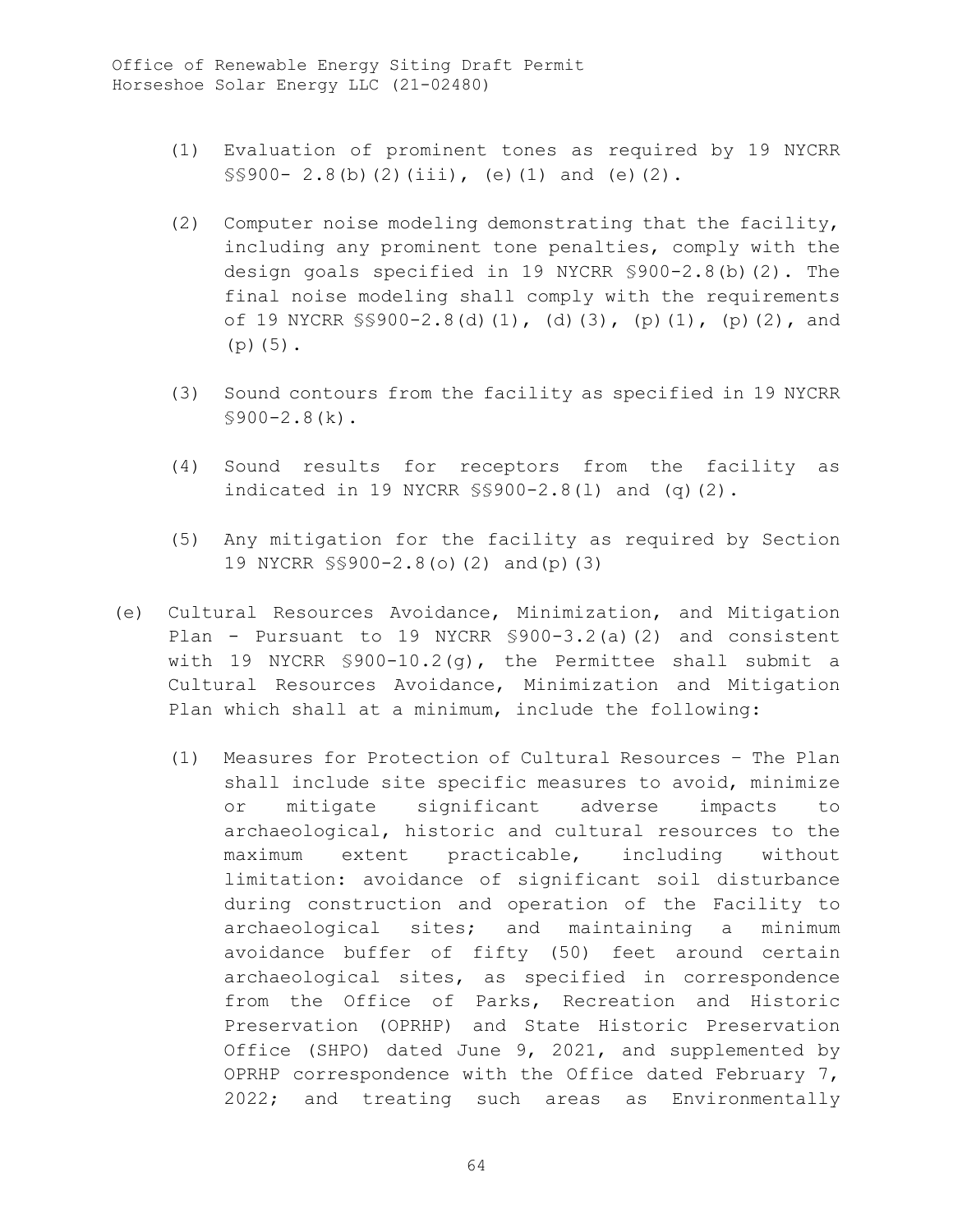Sensitive Areas consistent with best management practices for construction and operation of the Facility and labeling these areas as such on the Permittee's Final Construction Plans, Profiles and Detail Drawings;

- (2) Archaeology Construction Monitoring Plan An approved Archaeology Construction Monitoring Plan for the Facility Site, including without limitation the following parcels **(redacted)**: [  $\mathbf{I}$
- (3) Historic Preservation Mitigation Plan A Historic Preservation Mitigation Plan which shall establish specific preservation/history projects and/or funding intended to offset significant visual impacts to the properties eligible for inclusion in the New York State or National Registers of Historic Places, as specified in the correspondence identified in paragraph (1) of this Site Specific Condition;
- (4) Final Unanticipated Discovery Plan A Final Unanticipated Discovery Plan meeting the requirements of 19 NYCRR §900-2.10(a)(5); and
- (5) Cultural Resources Monitor The Permittee shall hire a cultural resources monitor during the construction phase. The monitor shall be qualified under 36 CFR 61 or employed by a company or individual that meets the 36 CFR 61 qualifications.
- (f) Agricultural Resources
	- (1) Submission of Final Co-Utilization Plan Pursuant to 19 NYCRR §900-3.2(a)(2) and consistent with 19 NYCRR §900- 10.2, the Permittee shall submit a final agricultural co-utilization plan based upon the plan entitled "Agricultural Integration Plan Horseshoe Solar," prepared by Agrivoltaic Solutions LLC (Appendix 22-q, DMM Item No. 5) to minimize or mitigate potential significant adverse environmental impacts to agricultural resources.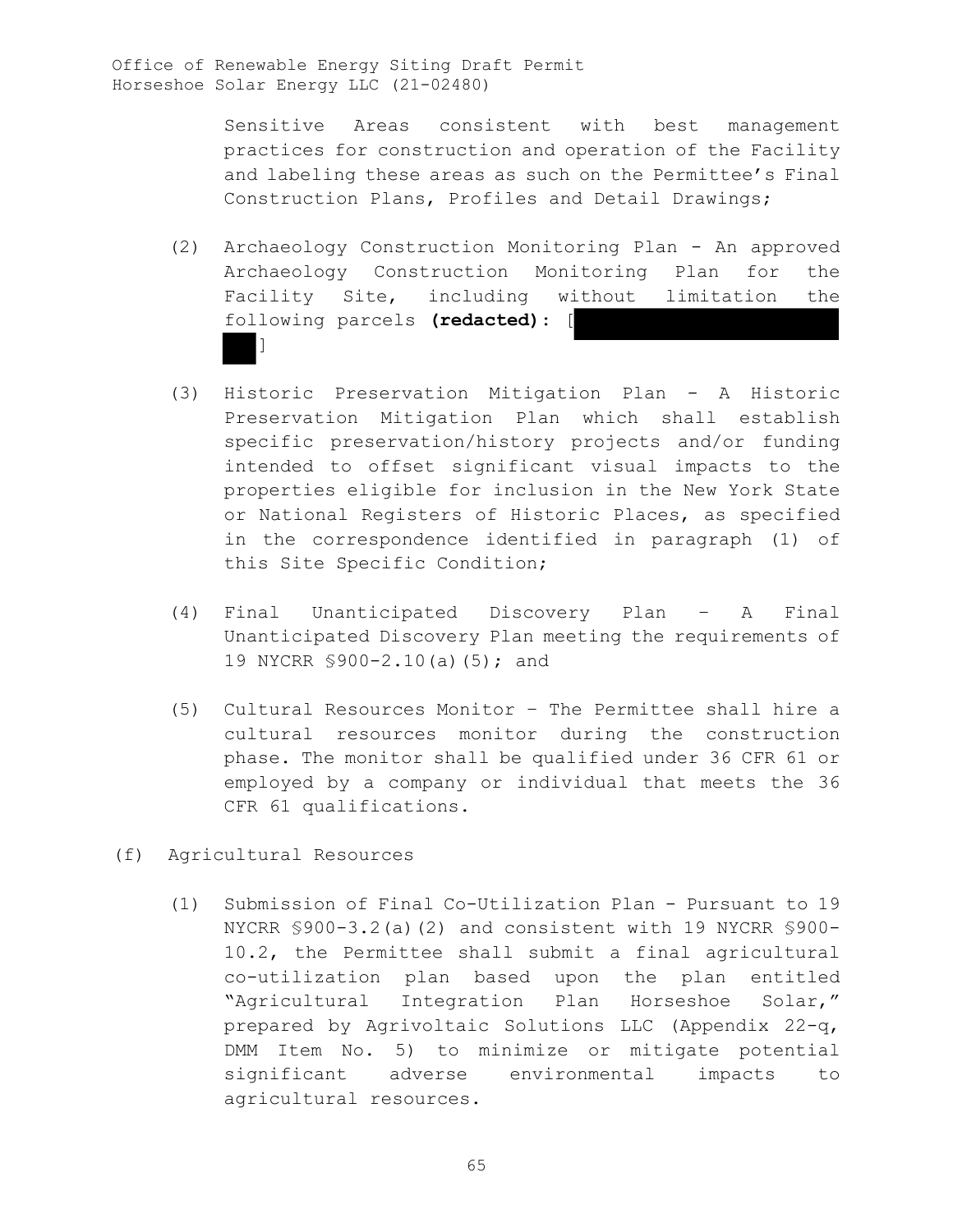- Implementation of Agricultural Co-Utilization Plan - $(2)$ Pursuant to 19 NYCRR \$900-3.2(a)(2) and consistent with 19 NYCRR \$900-10.3, the Permittee shall submit a final "Agricultural Integration Plan and Sheep Pasture Rotation and Grazing Plan" at least three months prior to the commencement of construction of any agricultural integration facility or the commencement of agricultural co-utilization activities, including all applicable local permits and approvals. Each final plan shall include the following:
	- decommissioning requirements for associated  $(i)$ infrastructure (water wells, water lines, fencing, barns, etc.);
	- $(iii)$ landowner agreements allowing access for sheep farmers/beekeepers (if necessary);
	- prescribed grazing plan details;  $(iii)$
	- $(iv)$ long-term farming contracts;
	- site plans depicting grazing operation facility  $(v)$ components; and
	- compliance with applicable NYSAGM requlations  $(vi)$ and other applicable regulations and guidance.
- Threatened or Endangered Species Pursuant to 19 NYCRR \$900- $(q)$ 3.2(a)(2) and consistent with 19 NYCRR \$900-10.2:
	- (1) Net Conservation Benefit Plan (NCBP) Required The Permittee shall submit a NCBP in compliance with the requirements set forth in 19 NYCRR \$900-6.4(o)(3) to achieve a net conservation benefit for the following (redacted):



66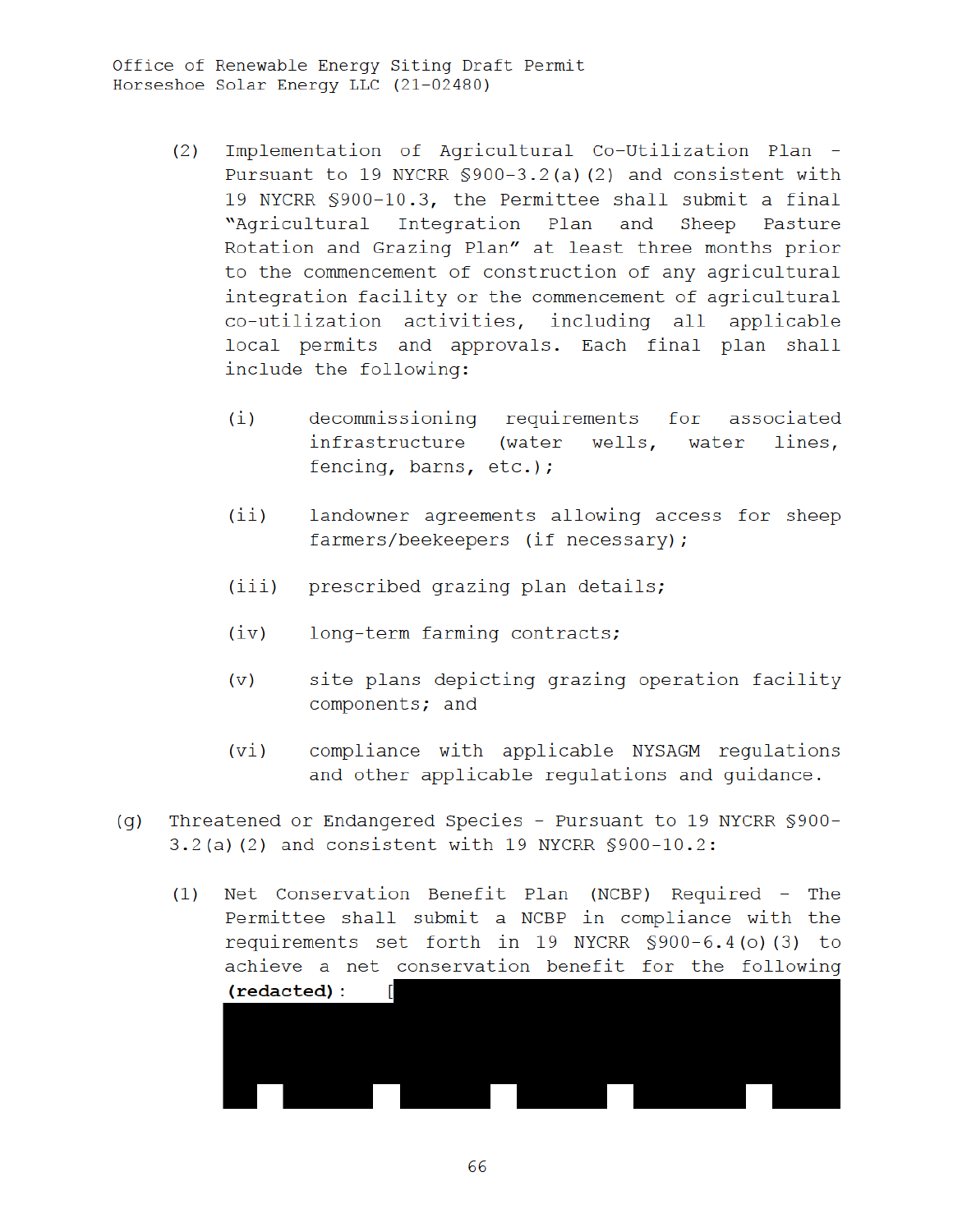

- $(2)$ Other Requirements - To the extent that the Permittee is unable to utilize Horizontal Direction Drilling (HDD) methods to the maximum extent practicable to avoid any potential significant adverse impacts to threatened or endangered species occupying waterbodies, streams or rivers within the Facility Site (see subpart 5, section IV(p)(8) of this Draft Permit and Site Specific Condition 6(h) below), the Permittee shall submit an additional NCBP in compliance with the requirements set forth in 19 NYCRR  $$900-6.4$  (o) (1) to achieve a net conservation benefit for the following threatened or endangered species (redacted): [
- $(h)$ Water Resources and Aquatic Ecology - Pursuant to 19 NYCRR \$900-3.2(a)(2) and consistent with 19 NYCRR \$900-10.2:
	- Horizontal Direction Drilling (HDD) To avoid, minimize  $(1)$ or mitigate potential significant adverse impacts to the maximum extent practicable to waterbodies, streams or rivers within the Facility Site, and aquatic species occupying this habitat (including without limitation avoiding impacts to NYS threatened or endangered aquatic species), the Permittee shall use HDD methods to install collections lines and associated cabling underneath streams and rivers to the extent practicable.
	- Site-Specific Crossing Plan The Permittee shall submit  $(2)$ a Site-Specific Crossing Plan for the subsurface crossings of the Genesee River and Honeoye Creek using trenchless crossing methods. Each Site-Specific Crossing Plan must be prepared and stamped by a qualified engineer licensed to work in New York, shall meet all applicable requirements in this Draft Permit, and must be approved by the Office in consultation with NYSDEC before construction begins on the project. At a minimum, each Site-Specific Crossing Plan must include: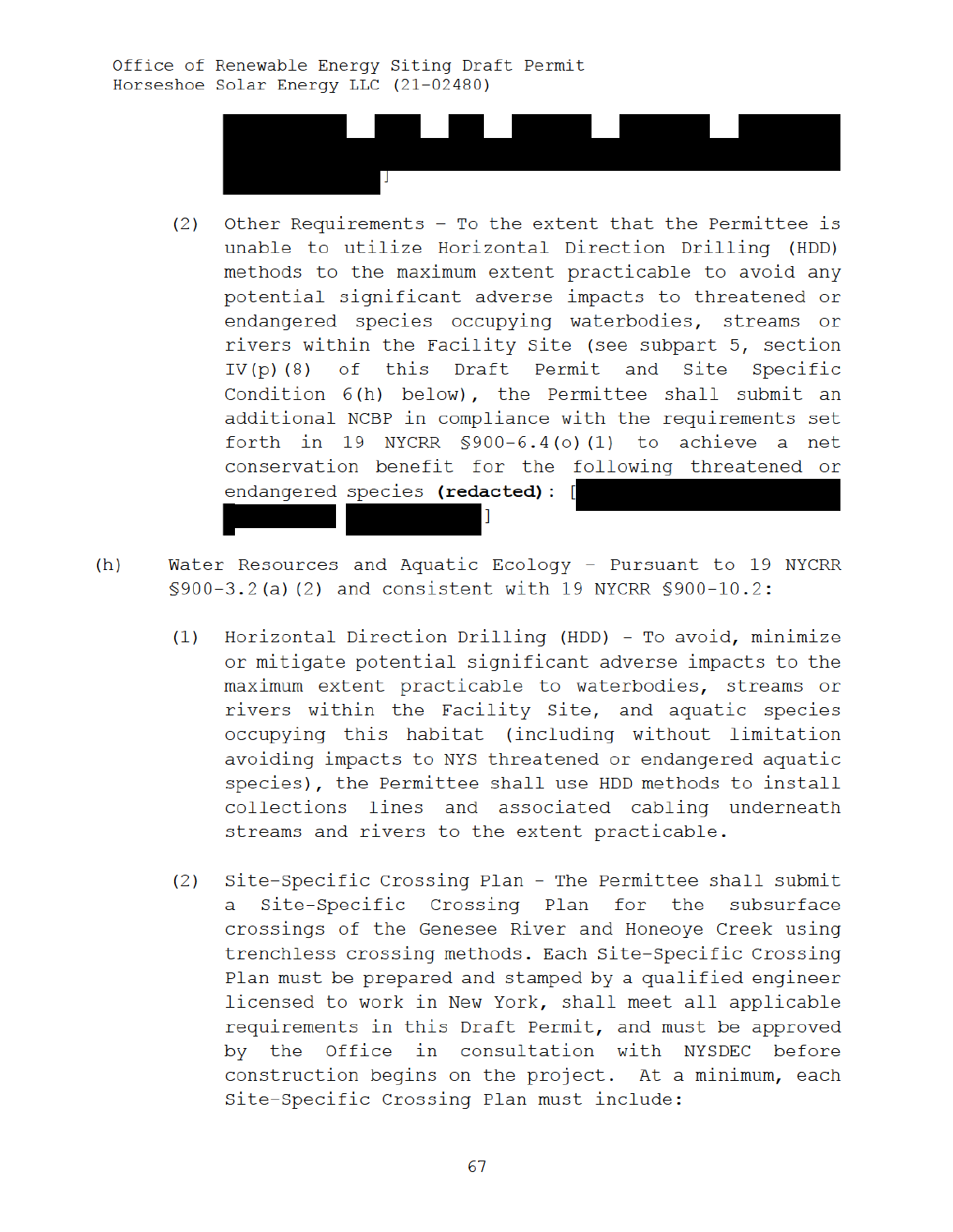- (i) Detailed engineering plans with plan views and cross sections that contains the stream channel, pipe locations, pipe diameter, locations of boring pits, pullback areas, laydown areas, areas of vegetative clearing/cutting, erosion and sediment control measures, and dewatering wells (if necessary).
- (ii) Geotechnical data characterizing the soils for the entire depth profile of the crossing within the pipeline trajectory.
- (iii)A site-specific analysis of the potential for inadvertent returns or frac-outs, including but not limited to, an evaluation of soil strength to resist drilling fluid pressure, and the likelihood to maintain borehole stability.
- (iv) In addition to requirements contained in 19 NYCRR §900-10.2(f)(5), a site-specific plan to address inadvertent returns or frac-outs that occur within the stream that includes dedicated equipment and staff on site during active directional drilling to immediately collect fracking fluid released into the stream and halt additional spread. ORES must be notified within 24 hours of the release of fracking fluid.
- (v) If an inadvertent return or frac-out occurs, the Permittee must develop and submit to ORES a "Corrective Action Plan" to remove any remaining fracking fluid and restore the stream to preexisting conditions. At a minimum, the "Corrective Action Plan" shall include a description of the condition(s) requiring corrective action, methods and schedule for conducting the corrective action (s). Permittee shall implement the approved "Corrective Action Plan" immediately after receiving written approval from ORES, according to the approved schedule.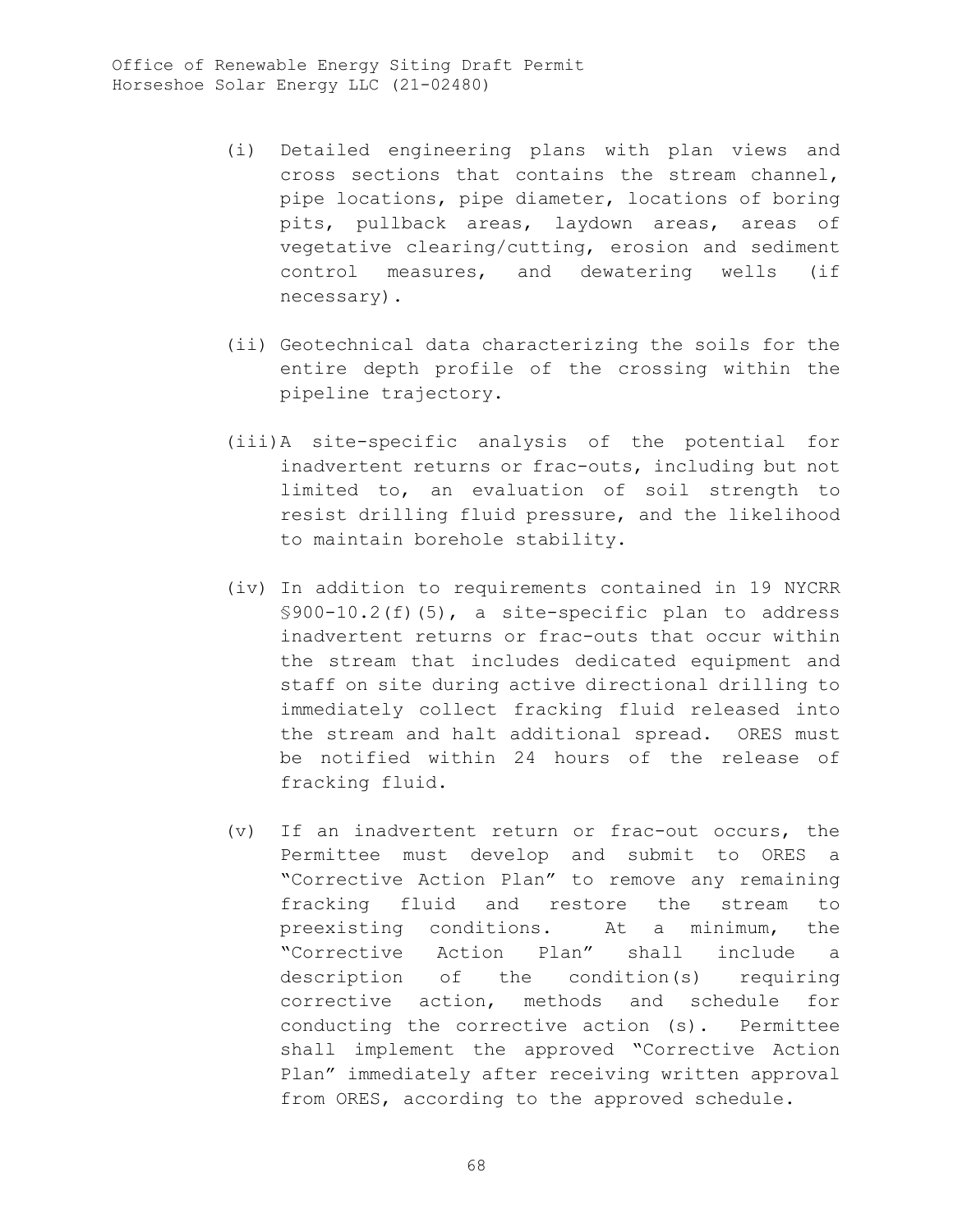- (vi) A site-specific analysis of the appropriate depth of pipe beneath the waterbody to assure sufficient cover is provided considering vertical and horizontal movement of the stream. This analysis should consider 0.2 percent chance flow events anticipated over the life of the facility, including an appropriate design flow multiplier to account for future flows given a changing climate.
- (i) Wetland Restoration and Mitigation Plan Pursuant to 19 NYCRR §900-3.2(a)(2) and consistent with 19 NYCRR §900-10.2(f)(2), the Permittee shall submit a Wetland Restoration and Mitigation Plan, which shall include:
	- (1) Descriptions of the impacts requiring mitigation contained in Table 1 of 19 NYCRR §900-2.15, including a table that contains acreage impacted by each activity as determined in the Permittee's Wetland and Stream Delineation Report (January 2020) (Appendix 22j, DMM Item No. 5), as amended and supplemented to comply with the provisions of this Draft Permit, and broken down by wetland classification for wetland or adjacent area similar to the Permittee's Wetland and Stream Impact Table (Appendix 22m, DMM Item No. 5 at pp. 23-24), modified to include the following additional impacts:
		- i. 2,153.4 square feet of temporary impact to wetland RLE (NYSDEC wetland "CA-5") for an access road; and
		- ii. 3,340.7 square feet of temporary impact to wetland MRH (NYSDEC wetland "RU-21") for an access road;

Each as referenced in the following table illustrating the additional impacts in total with other impacts identified as of the date of this Draft Permit: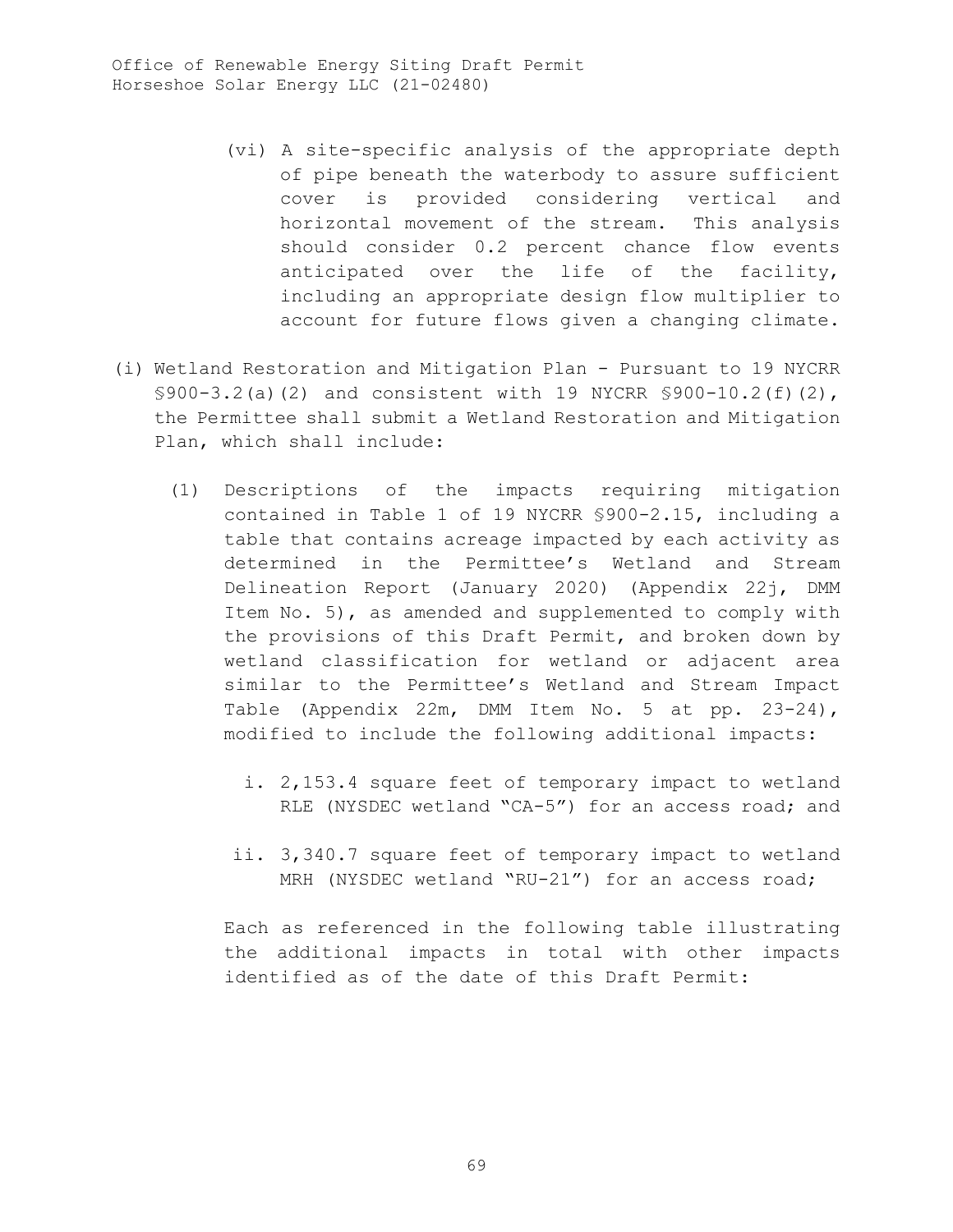| Total Impacts Requiring Mitigation at Horseshoe Solar                     |                           |          |                                  |                                  |
|---------------------------------------------------------------------------|---------------------------|----------|----------------------------------|----------------------------------|
|                                                                           | Class I<br>(Wetland CA-5) |          | Class II<br>(Wetland<br>$CA-6$ ) | Class III<br>(Wetland RU-<br>21) |
| Feature/Activity                                                          | FWW                       | AA       | AA                               | FWW                              |
| Access Roads                                                              | 2,153.4                   |          |                                  | 3,340.7                          |
| Power<br>interconnections<br>(including clearing<br>for interconnections) | $\Omega$                  | 18,050.0 | 107,504.9                        | $\Omega$                         |
| Security fence                                                            | $\Omega$                  | 4,773.8  |                                  | $\Omega$                         |
| Square Feet Total                                                         | 2, 153.4                  | 22,823.8 | 107,504.9                        | 3,340.7                          |
| Acres Total                                                               | 0.05                      | 0.52     | 2.47                             | 0.08                             |
| Mitigation<br>Requirement from<br>Table 1 in \$900-<br>2.15(q)            | A (M1)                    | A(E)     | A(E)                             | A (M3)                           |

- (2) Narrative information, applicable real property and other documentation, and plans, specifications and details for the mitigation of potential significant adverse impacts to wetlands and adjacent areas in compliance with the requirements set forth in 19 NYCRR §900-2.15(g) and other applicable provisions of this Draft Permit.
- (j) Phased Notice to Proceed Pursuant to 19 NYCRR §900-3.2(a)(2) and consistent with 19 NYCRR §900-10.2, and in addition to the Notice to Proceed (NTP) authorization in 19 NYCRR §900- 6.1(g), the Permittee may request a conditional NTP for a specific construction activity or specific phase of construction. For each such requested activity or phase, the Permittee shall have submitted to the Office a scope of work and all applicable pre-construction compliance filings listed in 19 NYCRR §900-10.2 or this Draft Permit and identified by the Office as a condition to NTP approval.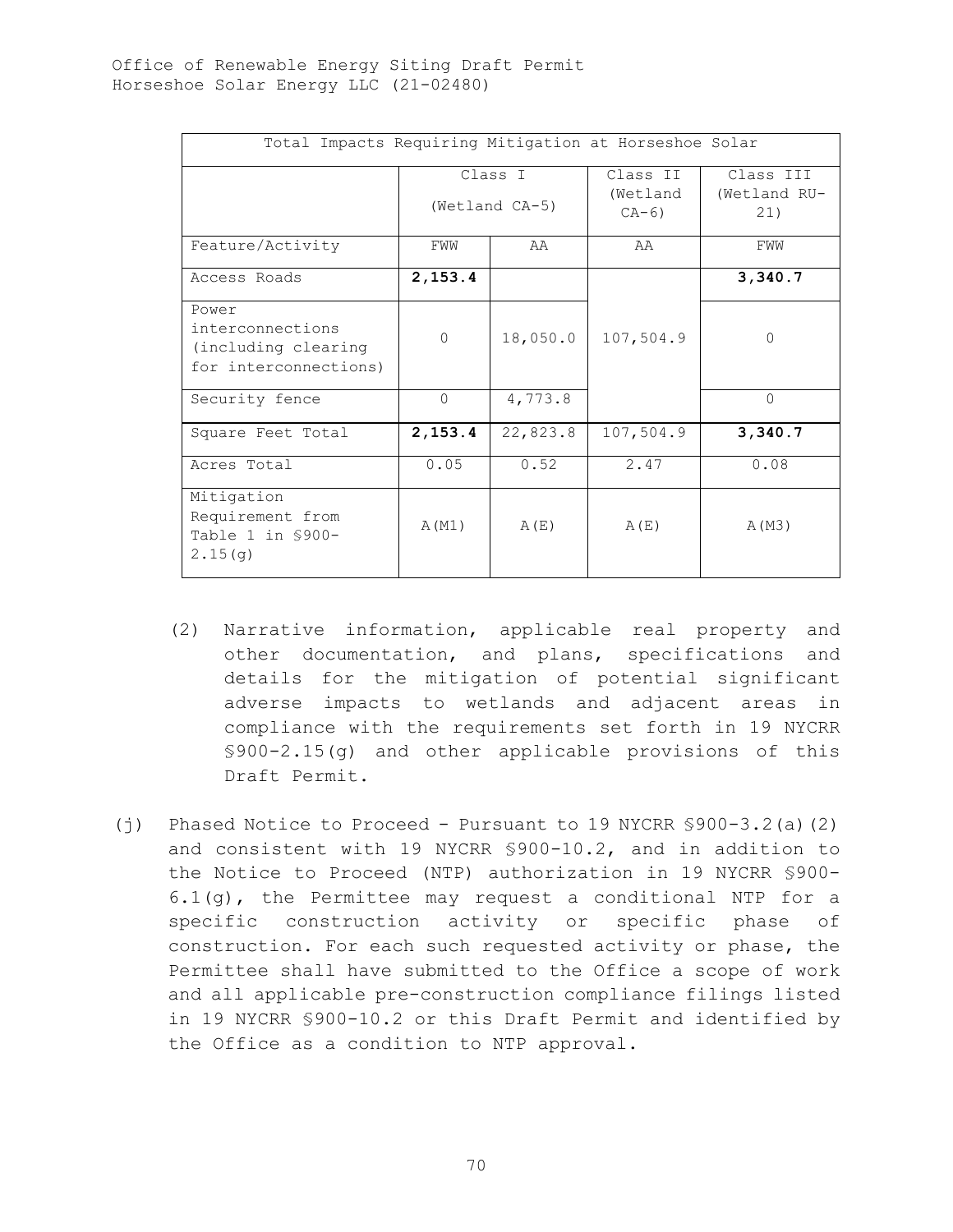(k) Final Decommissioning and Site Restoration Plan - Pursuant to §900-3.2(a)(2) and consistent with 19 NYCRR §900-10.2(b), the Permittee shall submit a Final Decommissioning and Site Restoration Plan for the Solar Facility, to include details concerning the total salvage value of Solar Facility components and reference to salvage value data source(s) in compliance with the requirements of 19 NYCRR \$900-2.24(c).

## **7 COMPLIANCE REQUIREMENTS (19 NYCRR Subpart 900-10)**

The Permittee shall submit the following compliance filings to the Office or NYSDPS for review and approval in accordance with 19 NYCRR §900-10.1. Certain compliance filings are not applicable, as noted below, due to the fact that the Facility has been designed to avoid impacts to a particular resource, the resource is not present at this Facility, the specific technology proposed renders the compliance filings inapplicable, or the Permittee has requested a site specific condition.

### **I. Pre-Construction Compliance Filings (19 NYCRR §900-10.2):**

Pre-construction compliance filings required pursuant to 19 NYCRR §900-10.2 shall be submitted to the Office.

- (a)Copies of all federal and federally-delegated permits and approvals required for construction and operation of the facility.
- (b)Final Decommissioning.
	- (1)Final Decommissioning and Site Restoration Plan, including a decommissioning and site restoration estimate (for site restoration and decommissioning of all proposed Facility components removed four (4) feet below grade in agricultural land and three (3) feet below grade in non-agricultural land and removal and restoration of access road locations, where appropriate) and proof that the letter(s) of credit (or other financial assurance approved by the ORES) have been obtained in the decommissioning and site restoration estimate amount, as calculated pursuant to 19 NYCRR §900-6.6(b).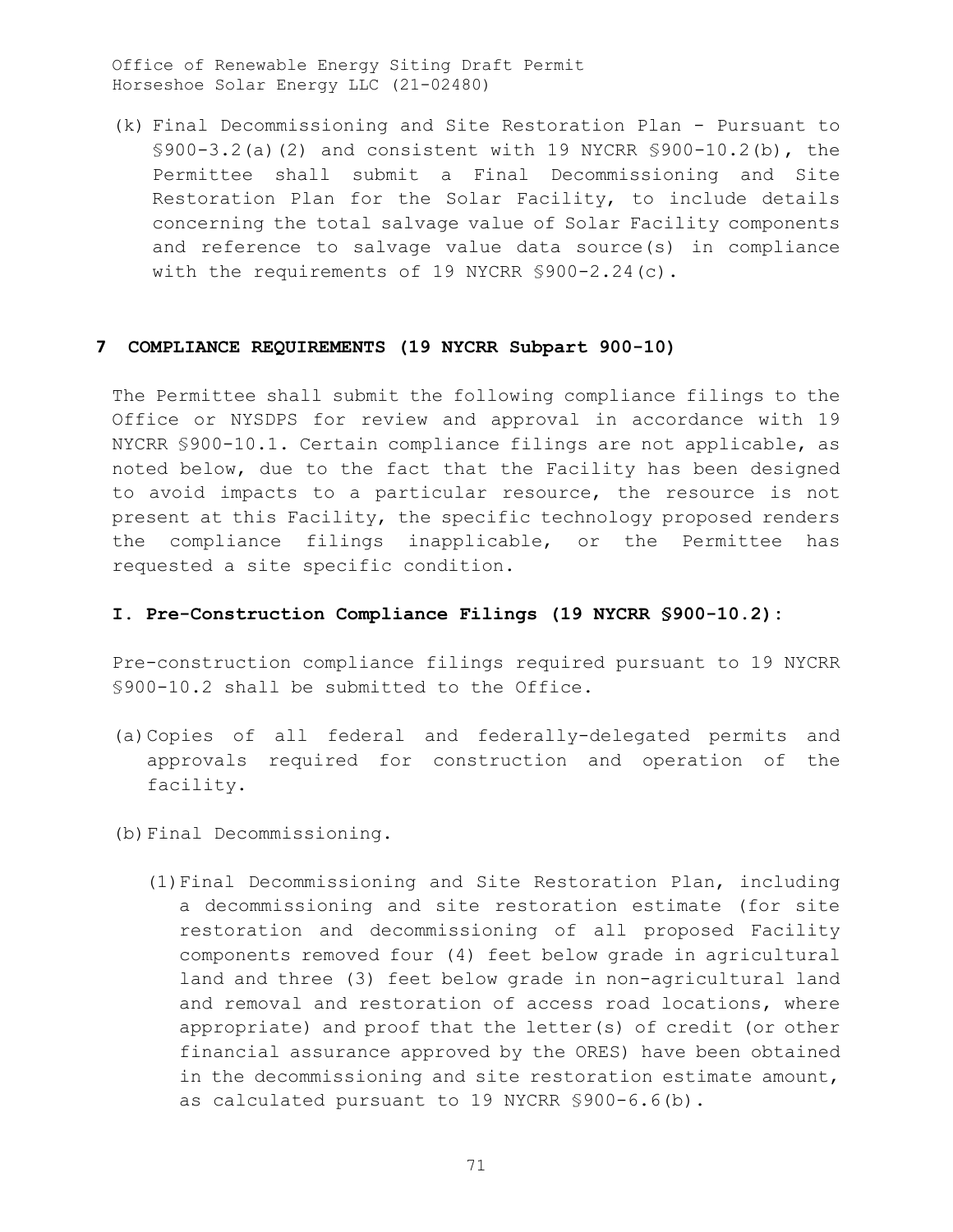(2)Letter(s) of credit (or other financial assurance approved by the ORES) and copies of agreements between the Permittee and the Towns, Cities, and Villages, establishing a right for each municipality to draw on the letters of credit dedicated to its portion of the facility shall be provided to the Office of Renewable Energy Siting after one year of facility operation and updated every fifth year thereafter specifying changes (due to inflation or other cost increases) to the structure of the letters of credit (or other financial assurance approved by the ORES).

(c)Plans, Profiles, and Detail Drawings.

- (1)A statement shall be provided indicating that a professional engineer has reviewed facility details and attests to the accuracy of the final design as reflected in revised and initially filed (unaffected material) maps, site plans, profile figures, and environmental controls and construction details in accordance with 19 NYCRR §§ 900-2.6 and 900-2.17.
- (2)Foundation drawings, including plan and sections details, to be used for wind turbines **(NOT APPLICABLE)** or solar facility installations; if multiple foundation designs are to be utilized for the facility, the foundation type at each location will be specified on foundation plans (listed in a table or indicated on corresponding site plans). Applicable criteria regarding foundation design and installation shall be listed and described in the drawings. Foundation drawings shall be stamped and signed by a professional engineer, licensed and registered in New York State.
- (3)Copies of any agreements entered with the owners/operators of existing high-pressure gas pipelines regarding the protection of those facilities.

(d)Wind Turbine Certifications. **(NOT APPLICABLE)**

(1)A design verification, confirming that the wind turbines were designed in accordance with International Electrotechnical Commission (IEC) 61400-1:2019 (see 19 NYCRR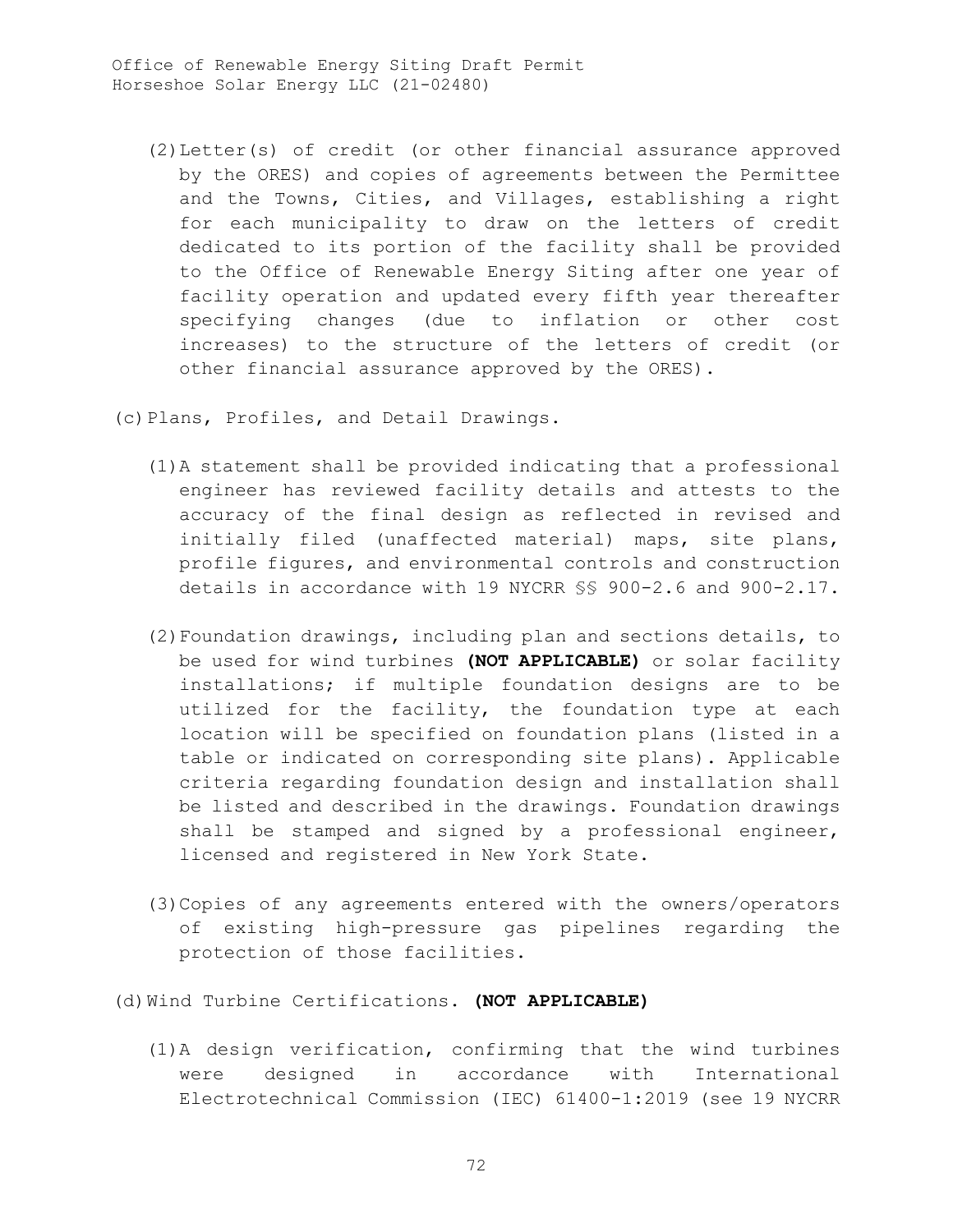§900-15.1(b)(1)(i)). **(NOT APPLICABLE)**

(e)Construction Management.

- (1)A Quality Assurance and Control Plan, which shall include job titles and qualifications necessary, demonstrating how the Permittee will monitor and assure conformance of facility design, engineering and installation, including general concrete testing procedures with a plan outlining the monitoring and testing of concrete procedures in conformance with and reference to all applicable codes and standards.
- (2)A Construction Operations Plan, which shall indicate all material lay-down areas, construction preparation areas, temporary concrete batch location, major excavation and soil storage areas, and construction equipment.
- (3)A Facility Maintenance and Management Plan, which shall include plans, procedures and criteria specifically addressing the following topics:
	- (i) Inspections, maintenance, and repairs of turbines **(NOT APPLICABLE)**, solar panels, inverters, and associated equipment, including conformance with manufacturer's required maintenance schedules, safety inspections, and tower integrity; and
	- (ii) Electric collection, transmission, and interconnect line inspections, maintenance, and repairs.
- (4)A Vegetation Management Plan, which shall include, at a minimum, the following:
	- (i) Vegetation management practices for switchyard and substation yards and for transmission and interconnection facilities, including danger trees (trees that due to location and condition are a particular threat to fall on and damage electrical equipment) around transmission and interconnection facilities, specifications for clearances, inspection and treatment schedules, and environmental controls to avoid off-site effects;

73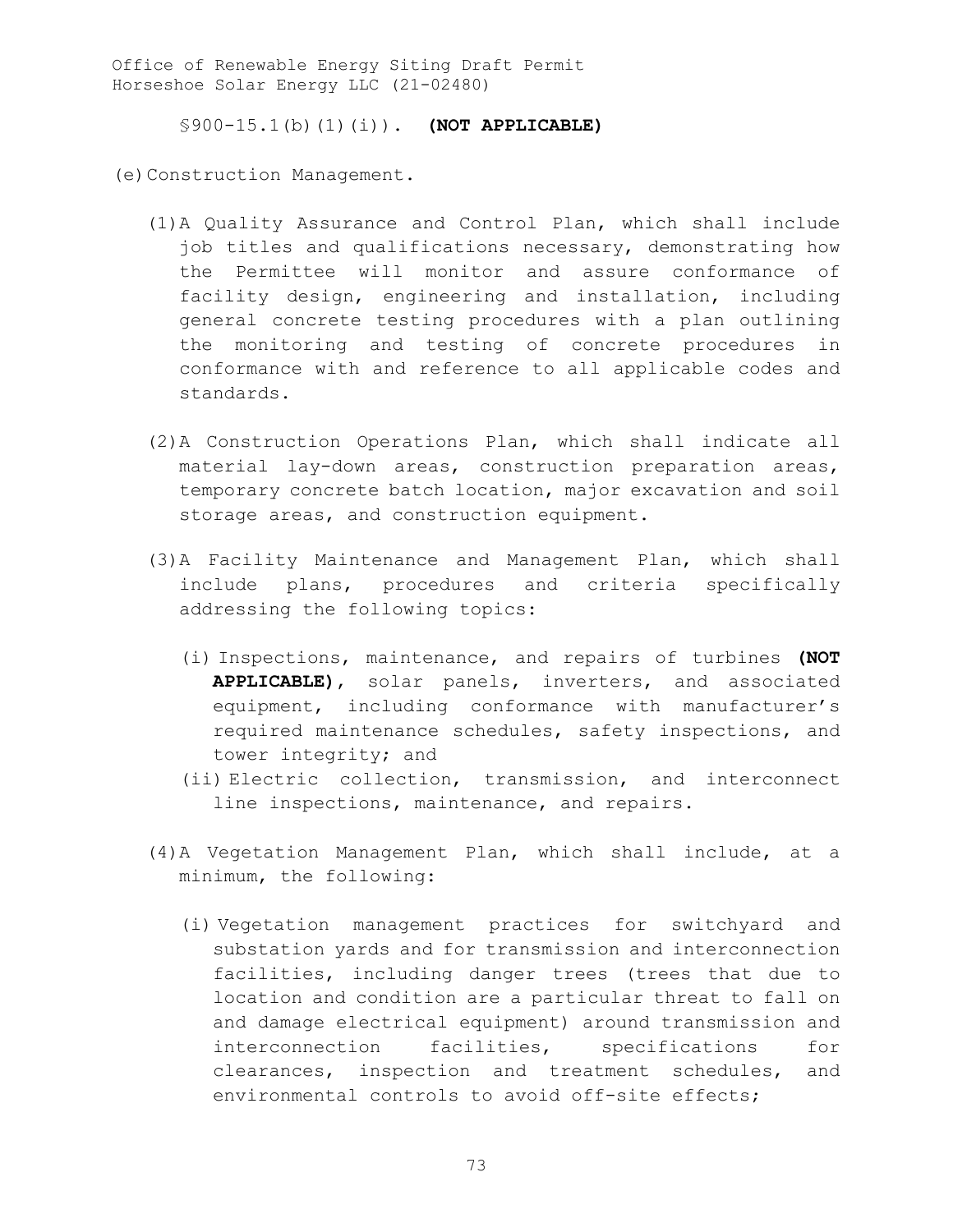- (ii) Vegetation management recommendations, based on on-site surveys of vegetation cover types and growth habits of undesirable vegetation species;
- (iii) Planting of native vegetation, based on on-site surveys of vegetation cover types and growth habits of undesirable vegetation species;
- (iv) Restoration of disturbed areas, ruts, and rills to original grades and conditions with permanent revegetation and erosion controls appropriate for those locations;
- (v) All proposed chemical and mechanical techniques for managing undesirable vegetation. Herbicide use and limitations, specifications, and control measures shall be included;
- (vi) Substation fence-line clearances, and overhead wire security clearance zone specifications, indicating applicable safety, reliability and operational criteria;
- (vii) Inspection and target treatment schedules and exceptions;
- (viii) Standards and practices for inspection of facilities easements for erosion hazard, failure of drainage facilities, hazardous conditions after storm events or other incidents;
- (ix) Review and response procedures to avoid conflicts with future use encroachment or infrastructure development; and
- (x) Host landowner notification procedures.
- (5)Facility Communications Plan, which shall include the Permittee's construction organizational structure, contact list, and protocol for communication between parties. The Permittee shall provide to NYSDPS staff, Office staff and the municipalities the names and contact information of all individuals responsible for facility oversight.
- (6)Environmental Monitoring Plan, including names and qualifications of companies that will serve as environmental monitors (including agricultural monitor **(see Site Specific Condition 6(f)**).
- (7)A Complaint Management Plan, which shall describe, at a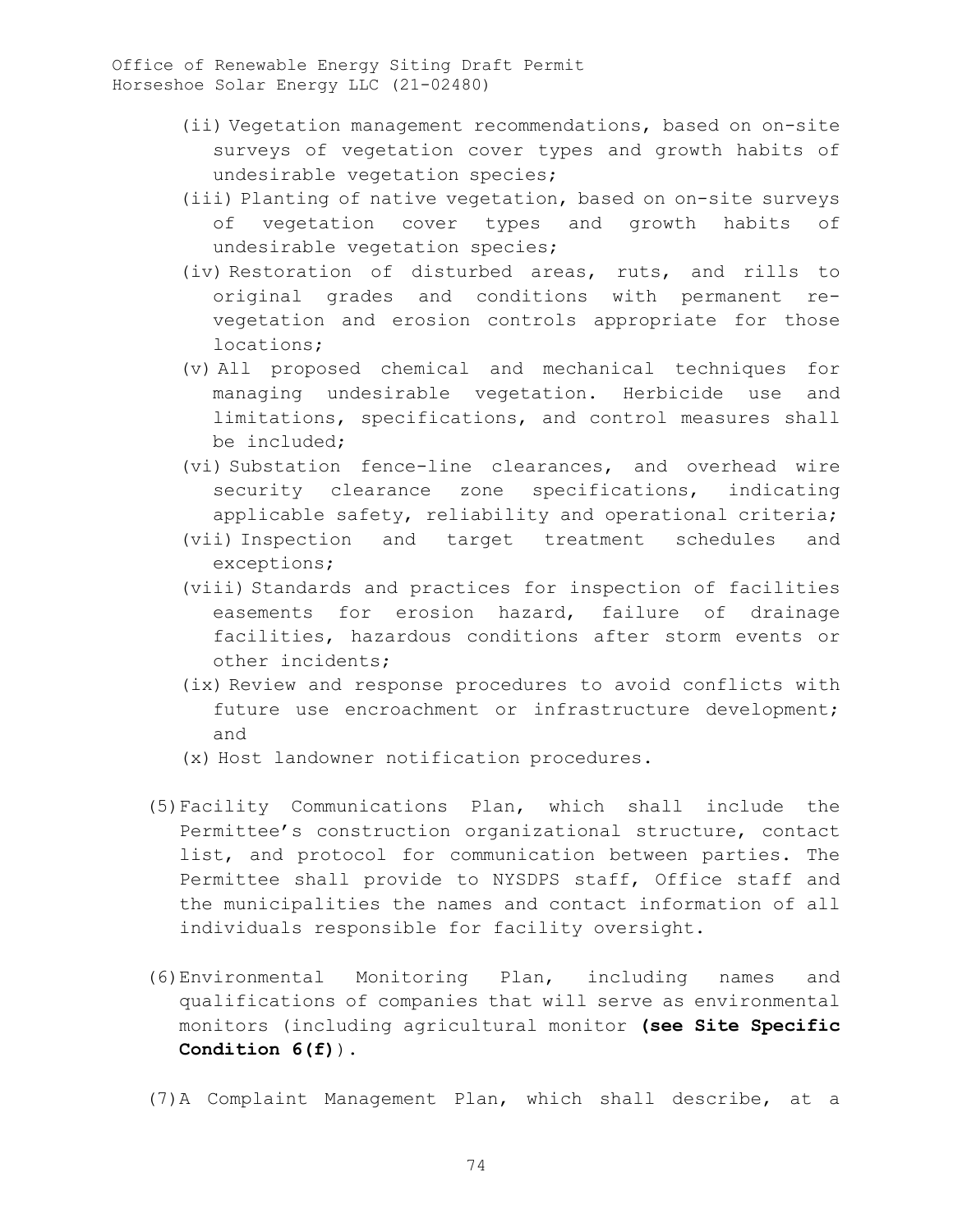minimum, the following:

- (i) Methods for registering a complaint, which shall include a phone number, email address, mailing address, and a form to report complaints;
- (ii) Notification to the public of the complaint procedures;
- (iii) Process for responding to and resolving complaints in a consistent, timely, and respectful manner;
- (iv) Logging and tracking of all complaints received and resolutions achieved, with records of the following for each complaint containing:
	- *(a)*The name and contact information of the person filing the complaint;
	- *(b)*Location and owner of the property where the complaint originated;
	- *(c)*Date and time of the underlying event causing the complaint;
	- *(d)*Description of the complaint; and
	- *(e)*Current status and description of measures taken to resolve complaint.
- (v) Reporting to the Office and the NYSDPS any complaints not resolved within thirty (30) days of receipt;
- (vi) Mediating complaints not resolved within sixty (60) days; and
- (vii) Providing annual reports of complaint resolution tracking to the Office staff and NYSDPS staff, which shall also be filed with the Executive Director of the Office and Secretary of the NYSDPS.
- (8)A Traffic Control Plan shall be in effect during facility construction, to ensure safety and minimize potential delays to local traffic during construction, which shall describe, at a minimum, the following:
	- (i) Maps and plans showing final haul routes developed in consultation with the host municipalities and NYS, County and municipal highway officials in coordination with the turbine manufacturer **(NOT APPLICABLE)**. Final haul routes shall be accurately depicted in drawings submitted with the Traffic Control Plan.
	- (ii) Copies of all necessary transportation permits from the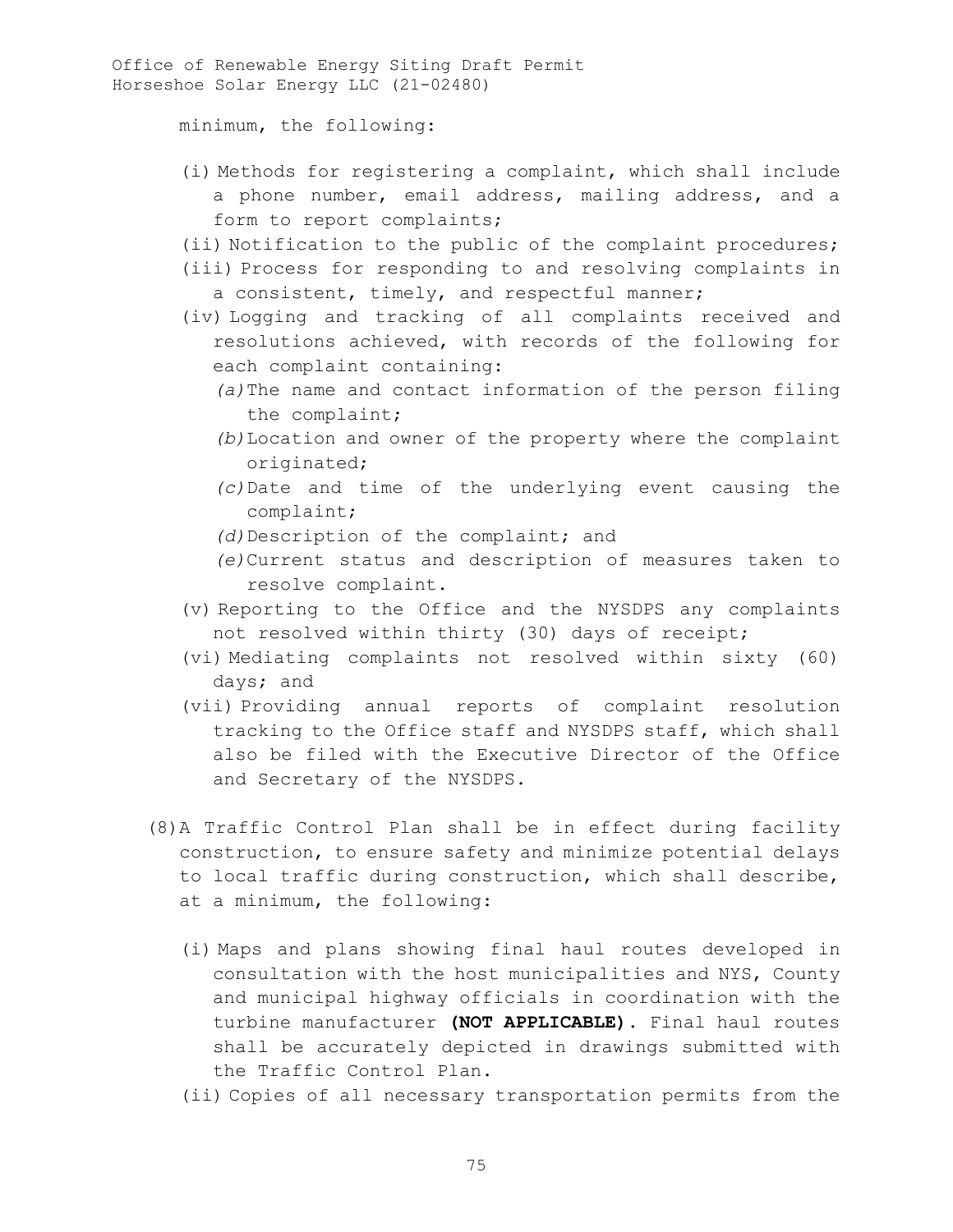> affected State, County, and municipal agencies for such equipment and/or materials on such route. Such permits shall include but not be limited to: Highway Work Permits to work within the ROW, permits to exceed posted weight limits, Highway Utility Permits to construct facilities within ROW, Traffic Signal Permits to work within ROW, Special Haul Permits for oversize/overweight vehicles, and Divisible Load overweight Permits.

- (iii) Copies of all necessary agreements with utility companies for raising or relocating overhead wires where necessary to accommodate the oversize/overweight delivery vehicles, if applicable.
- (iv) A copy of all road use and restoration agreements, if any, between the Permittee and landowners, municipalities, or other entities, regarding repair of local roads damaged by heavy equipment, construction or maintenance activities during construction and operation of the facility.

(f)Environmental.

- (1)Proof that the required payment was made into the Endangered and Threatened Species Mitigation Bank Fund, if required.
- (2)A copy of the Wetland Restoration and Mitigation Plan, if required **(see Site Specific Condition 6(i))**.
- (3)A copy of the Stream Restoration and Mitigation Plan, if required **(see Site Specific Condition 6(h))**.
- (4)A copy of the Invasive Species Control and Management Plan (ISCMP), prepared in compliance with 6 NYCRR Part 575, which shall include the following information:
	- (i) Baseline mapping of all invasive species within the facility area and for one hundred (100) feet beyond the facility's limit of disturbance (LOD). The baseline mapping and data shall include the relative abundance and distribution of each invasive species prior to the commencement of any construction activities;
	- (ii) Identification of specific control, removal, and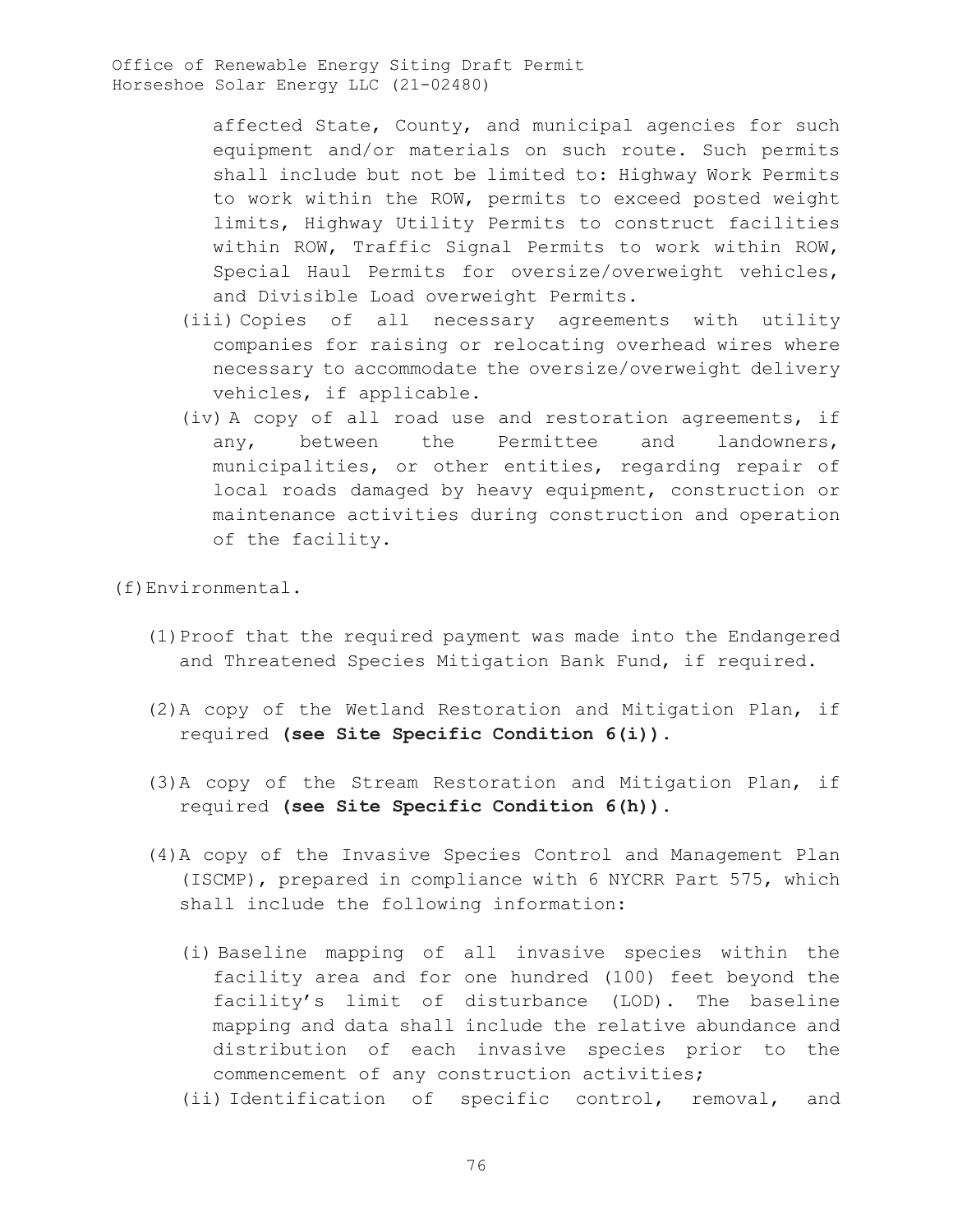disposal measures to be implemented for each identified and mapped invasive species/plant community during construction activities. The ISCMP shall include a detailed sequence and schedule for all mechanical and chemical control measures to be implemented during construction activities;

- (iii) A detailed monitoring plan and specific sampling protocols for each identified and mapped invasive species/plant community within the facility area and for one hundred (100) feet beyond the LOD;
- (iv) Identification of specific control contingency measures to be implemented as part of the ISCMP for each identified and mapped invasive species for the duration of the facility adaptive management and monitoring period (i.e., 5 years, unless extended). The ISCMP shall include a detailed sequence and schedule for all contingency mechanical and chemical control measures to be implemented during the monitoring period;
- (v) Specific contingency measures to be implemented (i.e., regrading, re-planting of native species etc.) to achieve the final site restoration criteria (i.e., eighty (80) percent survivorship of appropriate native species reestablishment over all portions of the replanted areas, unless the baseline survey indicates a smaller percentage of appropriate species exists prior to construction); and
- (vi) Details regarding the responsible party or parties designated to implement the ISCMP and what financial assurances exist to ensure successful monitoring and ISCMP implementation.
- (5)A copy of an Inadvertent Return Flow Plan containing the following requirements **(see Site Specific Condition 6(h))**:
	- (i) Erosion and sediment control shall be used at the point of HDD, so that drilling fluid shall not escape the drill site and enter NYS-regulated wetlands, waterbodies and streams (as delineated pursuant to 19 NYCRR §§ 900-1.3(e) and (f)). The disturbed area shall be restored to original grade and reseeded upon completion of HDD **(see Site Specific Condition 6(h))**;
	- (ii) Drilling fluid circulation shall be maintained to the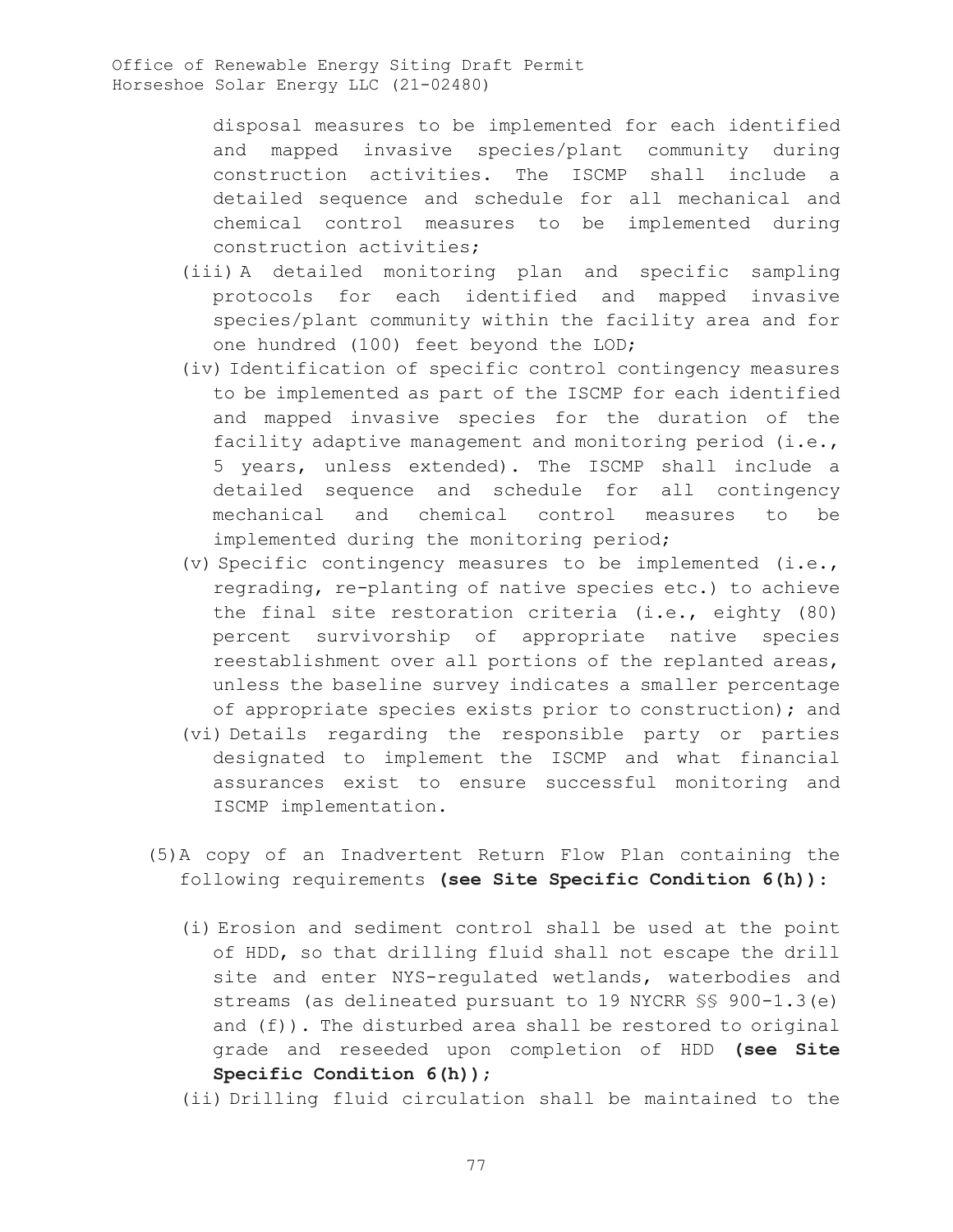extent practical **(see Site Specific Condition 6(h))**;

- (iii) If inadvertent returns occur in upland areas, the fluids shall be immediately contained and collected **(see Site Specific Condition 6(h))**; and
- (iv) If the amount of drilling fluids released is not enough to allow practical collection, the affected area shall be diluted with freshwater and allowed to dry and dissipate naturally **(see Site Specific Condition 6(h))**.
- (6)For wind facilities, a Final Geotechnical Engineering Report verifying subsurface conditions within the facility site, including the results of borings and/or test pits at each turbine location. **(NOT APPLICABLE)**
- (g)A copy of a Cultural Resources Avoidance, Minimization and Mitigation Plan, providing **(see Site Specific Condition 6(e))**:
	- (1)A demonstration that impacts of construction and operation of the facilities on cultural resources (including archeological sites and any stone landscape features, and historic resources) will be avoided or minimized to the extent practicable by selection the proposed facility's location, design and/or implementation of identified mitigation measures **(see Site Specific Condition 6(e))**.
	- (2)A Cultural Resources Mitigation and Offset Plan, either as adopted by federal permitting agency in subsequent National Historic Preservation Act (NHPA) Section 106 review, or as required by the Office, in consultation with New York State Historic Preservation Office (SHPO) in the event that the NHPA Section 106 review does not require that the mitigation plan be implemented. Proof of mitigation funding awards for offset facility implementation to be provided within two (2) years of the start of construction of the facility shall be included **(see Site Specific Condition 6(e))**.

(h) Real Property Rights.

(1)A copy of all necessary titles to or leasehold interests in the facility, including ingress and egress access to public streets, and such deeds, easements, leases, licenses, or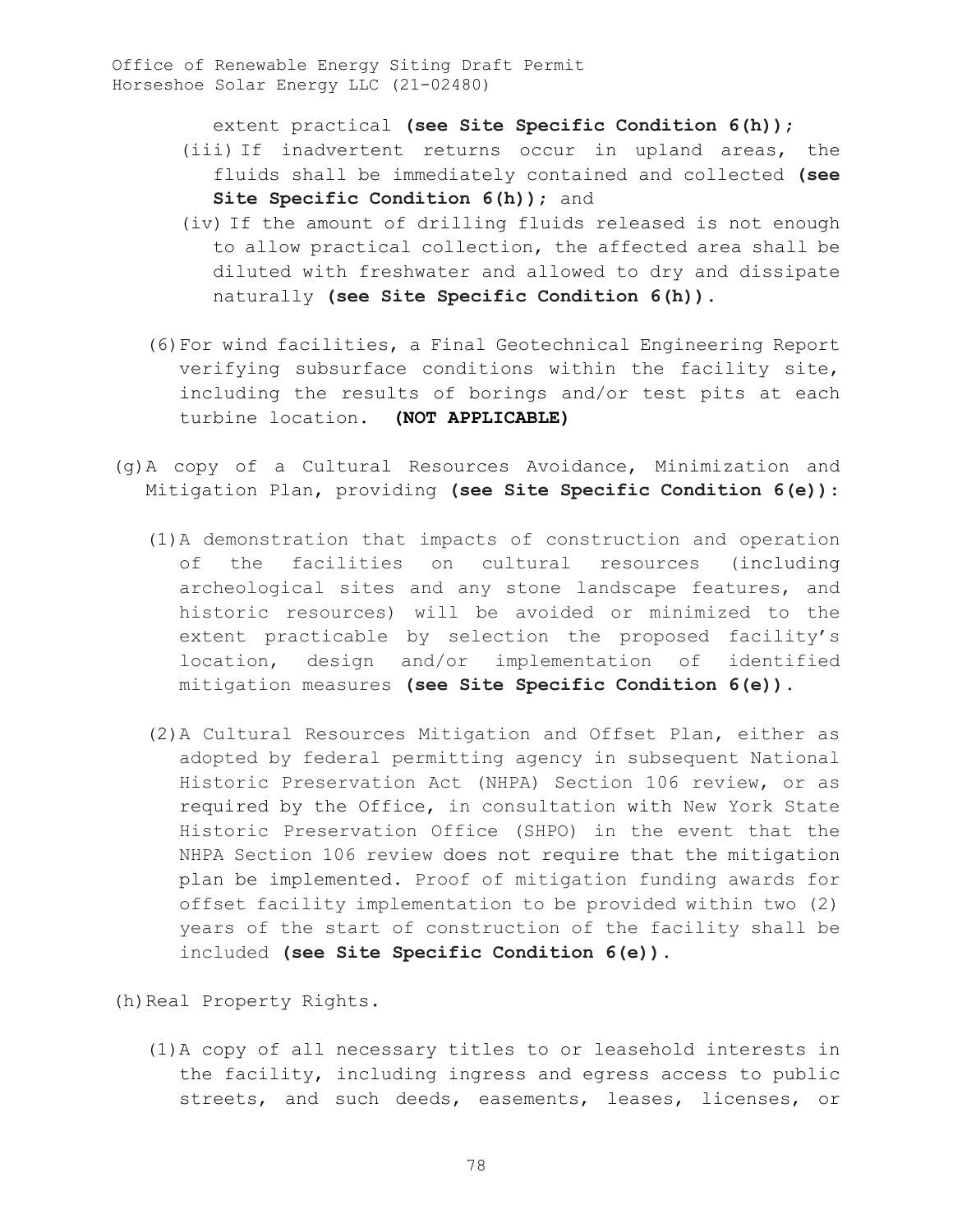> other real property rights or privileges as are necessary for all interconnections for the facility.

- (2)Map of survey of facility site properties with property lines based on metes and bounds survey.
- (3)Notarized memos or similar proof of agreement for any participating property whose owner has signed a participation agreement or other type of agreement addressing potential facility impacts (e.g., noise, shadow flicker, setback, etc.).
- (i)A copy of any Interconnection Agreement(s) (IA).
- (j)Documentation of all host community benefits to be provided by the Permittee.

## **II. Post-Construction Compliance Filings (19 NYCRR §900-10.3):**

Post-construction compliance filings required pursuant to 19 NYCRR §900-10.3 shall be submitted to the NYSDPS.

- (a)Any updated information regarding the design, safety and testing for the wind turbines **(NOT APPLICABLE)**, solar panel, inverters, substation, transformer, and battery storage equipment **(NOT APPLICABLE)** to be installed during construction as well as information regarding the design, safety, and testing for any equipment installed during facility operation as a replacement of failed or outdated equipment shall be filed within fourteen (14) days of completion of all final postconstruction restoration.
- (b)As-built plans in both hard and electronic copies shall be filed within nine (9) months of the commencement of commercial operations of the facility and shall include the following:
	- (1)GIS shapefiles showing all components of the facility (wind turbine locations **(NOT APPLICABLE)**, solar panel array locations, electrical collection system, substation, buildings, access roads, met towers **(NOT APPLICABLE)**, point

79